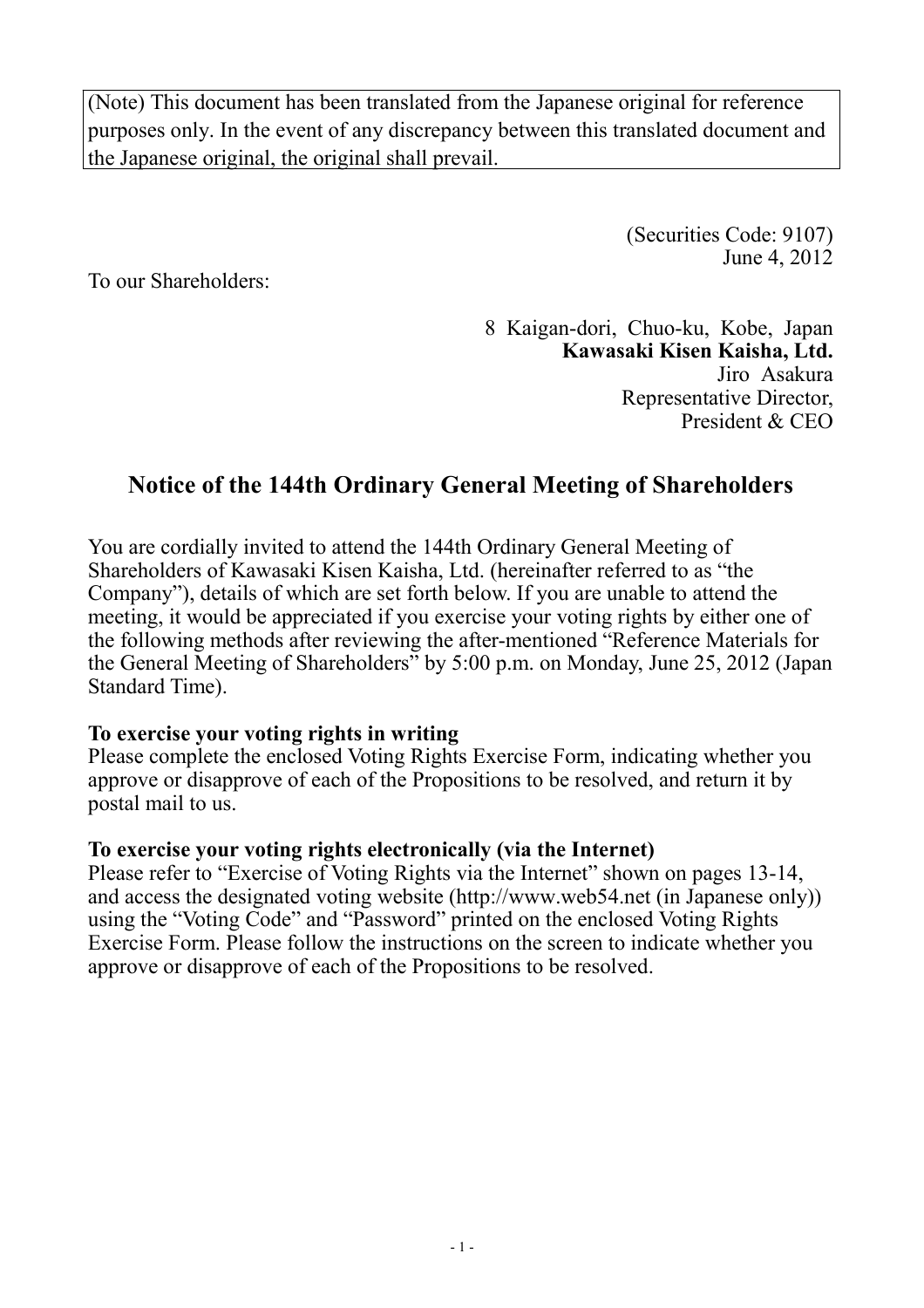| Date and time:   | 10:00 a.m. on Tuesday, June 26, 2012 (Japan Standard Time) |
|------------------|------------------------------------------------------------|
| <b>Location:</b> | Large Hall, Kaiun Club,                                    |
|                  | 2nd Floor, Kaiun Building,                                 |
|                  | 6-4, Hirakawa-cho 2-chome, Chiyoda-ku, Tokyo               |

## **Agenda:**

*Matters to be reported:* 

- 1. Business Report, Consolidated Financial Statements and Audit Reports by the Accounting Auditors and the Board of Corporate Auditors on the Consolidated Financial Statements for the Fiscal Year from April 1, 2011 to March 31, 2012
- 2. Non-consolidated Financial Statements for the Fiscal Year from April 1, 2011 to March 31, 2012

*Matters to be resolved:* 

- Proposition 1 Appropriation of Surplus
- Proposition 2 Election of thirteen (13) Directors
- Proposition 3 Election of two (2) Corporate Auditors
- Proposition 4 Renewal of Plan on Countermeasures to Large-Scale Acquisitions of Company Shares (Takeover Defense Measures)
- For those attending the meeting on the day, please submit the enclosed Voting Rights Exercise Form at the reception desk.
- In accordance with the provisions of applicable laws and regulations and Article 18 of the Company's articles of incorporation, the "Notes to Consolidated Financial Statements" and "Notes to Non-consolidated Financial Statements" in the documents to be attached for the 144th Ordinary General Meeting of Shareholders are displayed on the Company's website at

http://www.kline.co.jp/ir/stock/meeting/index.html, and are not included in the documents attached to this Notice.

- In the event that the exercise of votes is duplicated by both the method of postal mail and the Internet, the vote received last shall be deemed valid. However, if the duplicate votes are received on the same date, the Internet vote shall be deemed valid.
- If there are any amendments to Reference Materials for the General Meeting of Shareholders, Business Report, Consolidated Financial Statements and/or Non-consolidated Financial Statements, such amendments will be announced on the Company's website at http://www.kline.co.jp/ir/stock/meeting/index.html (in Japanese only).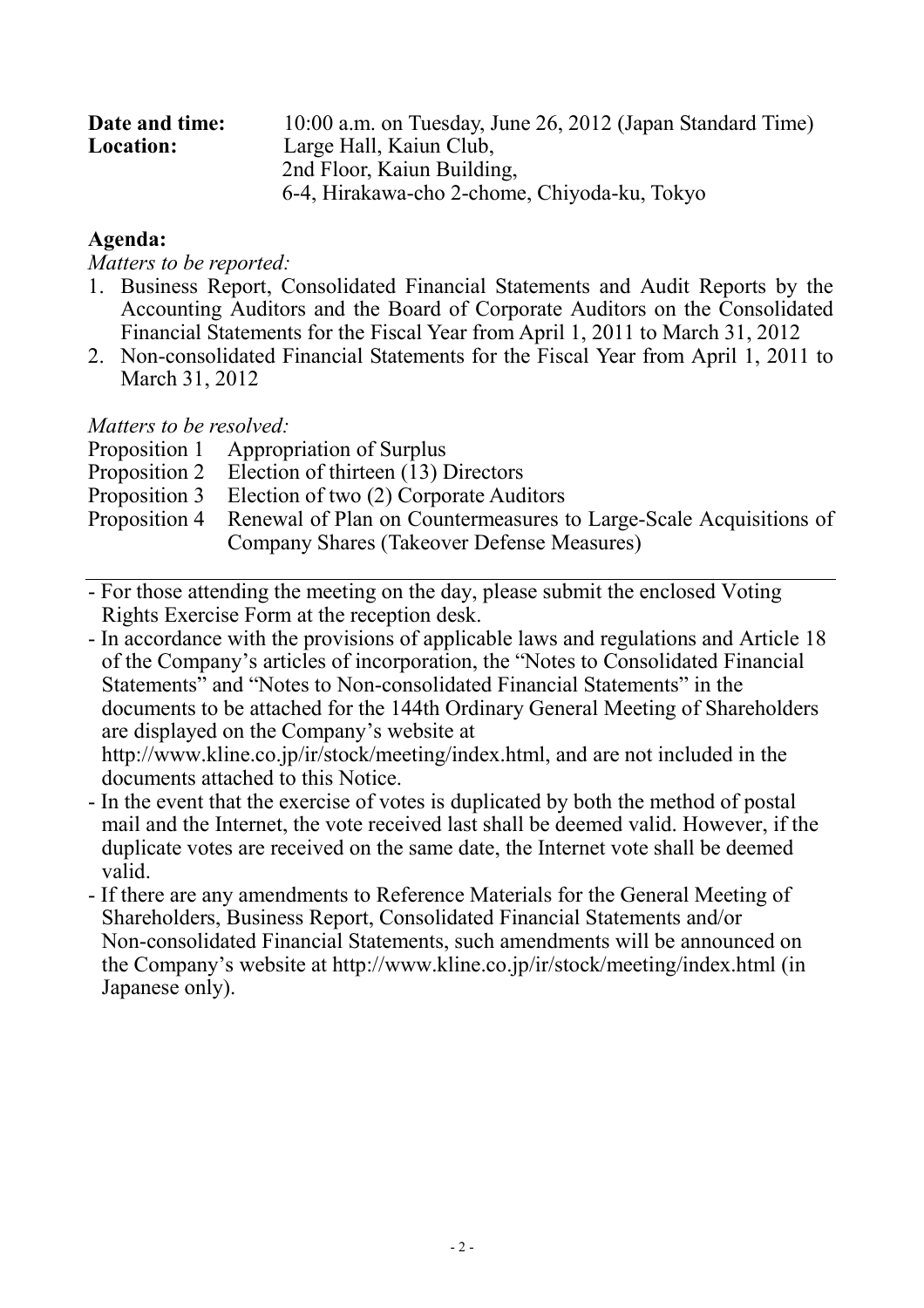## **Reference Materials for the General Meeting of Shareholders**

## **Proposition 1:** *Appropriation of Surplus*

We propose to distribute no dividend for the term as we regrettably had to post a major net loss for the current term. We express our sincere apology to all shareholders for this.

In order to compensate for the loss in unappropriated earned surplus for current term, we also propose to use part of the other reserve in accordance with the provisions of Article 452 of the Companies Act.

| (1) The surplus item to be decreased and its amount<br>Other reserve                                  | $40,000,000,000$ yen |
|-------------------------------------------------------------------------------------------------------|----------------------|
| (2) The surplus item to be increased and its amount<br>Unappropriated earned surplus for current term | 40,000,000,000 yen   |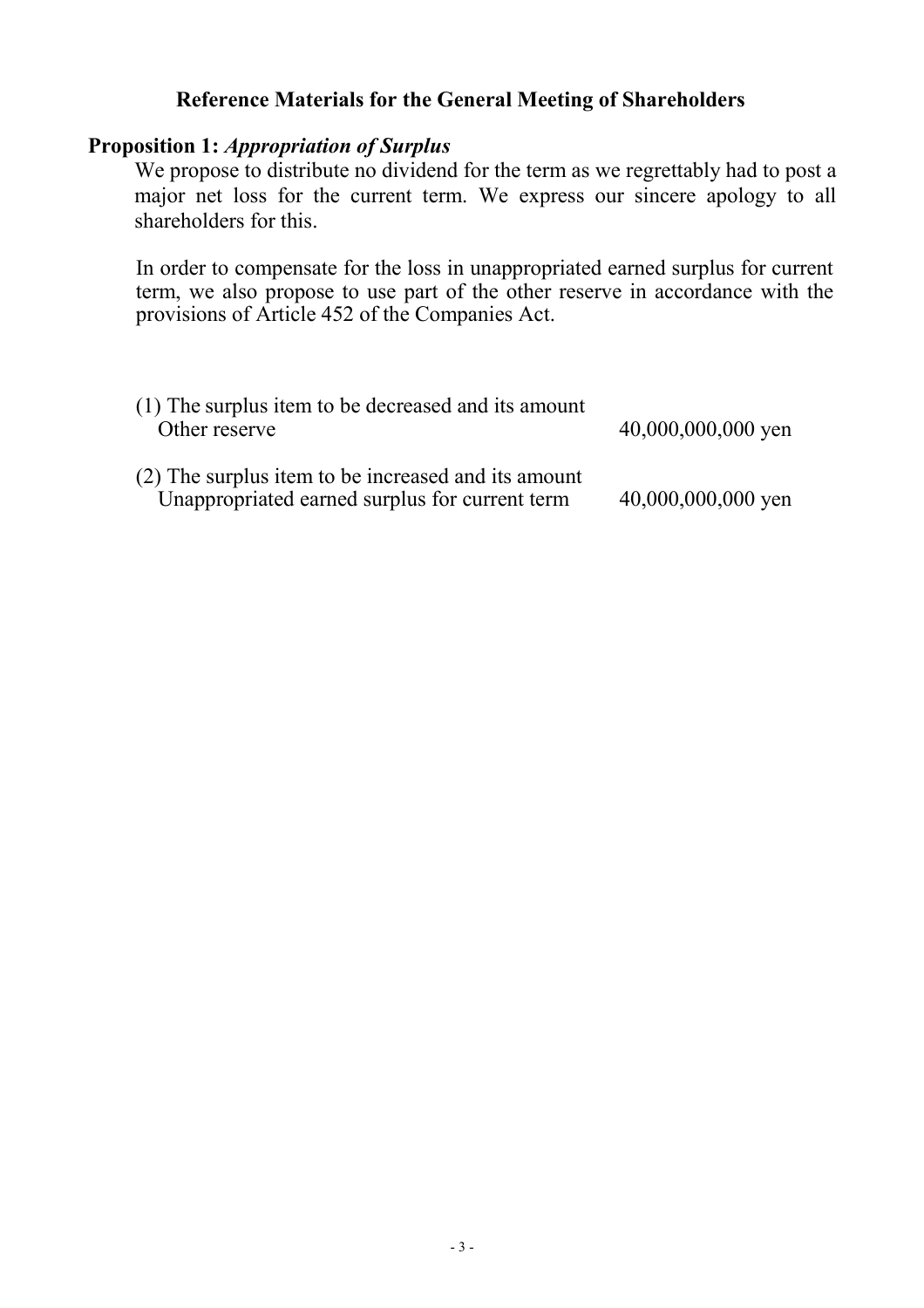# **Proposition 2:** *Election of thirteen (13) Directors*

The terms of office for all thirteen (13) Directors will expire upon conclusion of this meeting.

It is therefore requested that thirteen (13) Directors be elected at this meeting. The candidates are:

| No.            | Name<br>(Date of birth)         |                           | Career summaries, positions and areas of responsibility<br>in the Company                 | Number of the<br>Company's |
|----------------|---------------------------------|---------------------------|-------------------------------------------------------------------------------------------|----------------------------|
|                |                                 |                           | (Significant concurrent positions)                                                        | shares held                |
|                |                                 | April, 1971<br>July, 1997 | Joined the Company<br>General Manager of Corporate<br>Planning Department, Planning Group |                            |
|                |                                 | June, 1999                | Director                                                                                  |                            |
|                |                                 | June, 2000                | <b>Managing Director</b>                                                                  |                            |
| $\mathbf{1}$   | Hiroyuki Maekawa                | June, 2002                | Representative Director, Senior<br>Managing Director                                      | 241,000                    |
|                | (August 2, 1947)                | April, 2005               | Representative Director, President                                                        | shares                     |
|                |                                 | June, 2006                | Representative Director, President &<br><b>CEO</b>                                        |                            |
|                |                                 | April, 2010               | Representative Director, Chairman of<br>the board                                         |                            |
|                |                                 | April, 2011               | Director, Chairman of the board<br>(Current)                                              |                            |
|                |                                 | April, 1974               | Joined the Company                                                                        |                            |
|                | Jiro Asakura<br>(July 31, 1950) | <b>July</b> , 2000        | General Manager, Coal & Iron Ore<br>Carrier Group of Bulk Carrier<br>Department           |                            |
|                |                                 | April, 2001               | General Manager of Coal & Iron Ore<br>Carrier Group                                       |                            |
|                |                                 | June, 2005                | Director, General Manager of Coal &<br>Iron Ore Carrier Group                             |                            |
| $\overline{2}$ |                                 | June, 2006                | Executive Officer, General Manager of<br>Coal & Iron Ore Carrier Group                    | 56,000<br>shares           |
|                |                                 | April, 2007               | Managing Executive Officer                                                                |                            |
|                |                                 | April, 2009               | Senior Managing Executive Officer                                                         |                            |
|                |                                 | June, 2009                | Representative Director, Senior<br>Managing Executive Officer                             |                            |
|                |                                 | April, 2011               | Representative Director,<br>Vice President Executive Officer                              |                            |
|                |                                 | May, 2011                 | Representative Director, President &<br>CEO (Current)                                     |                            |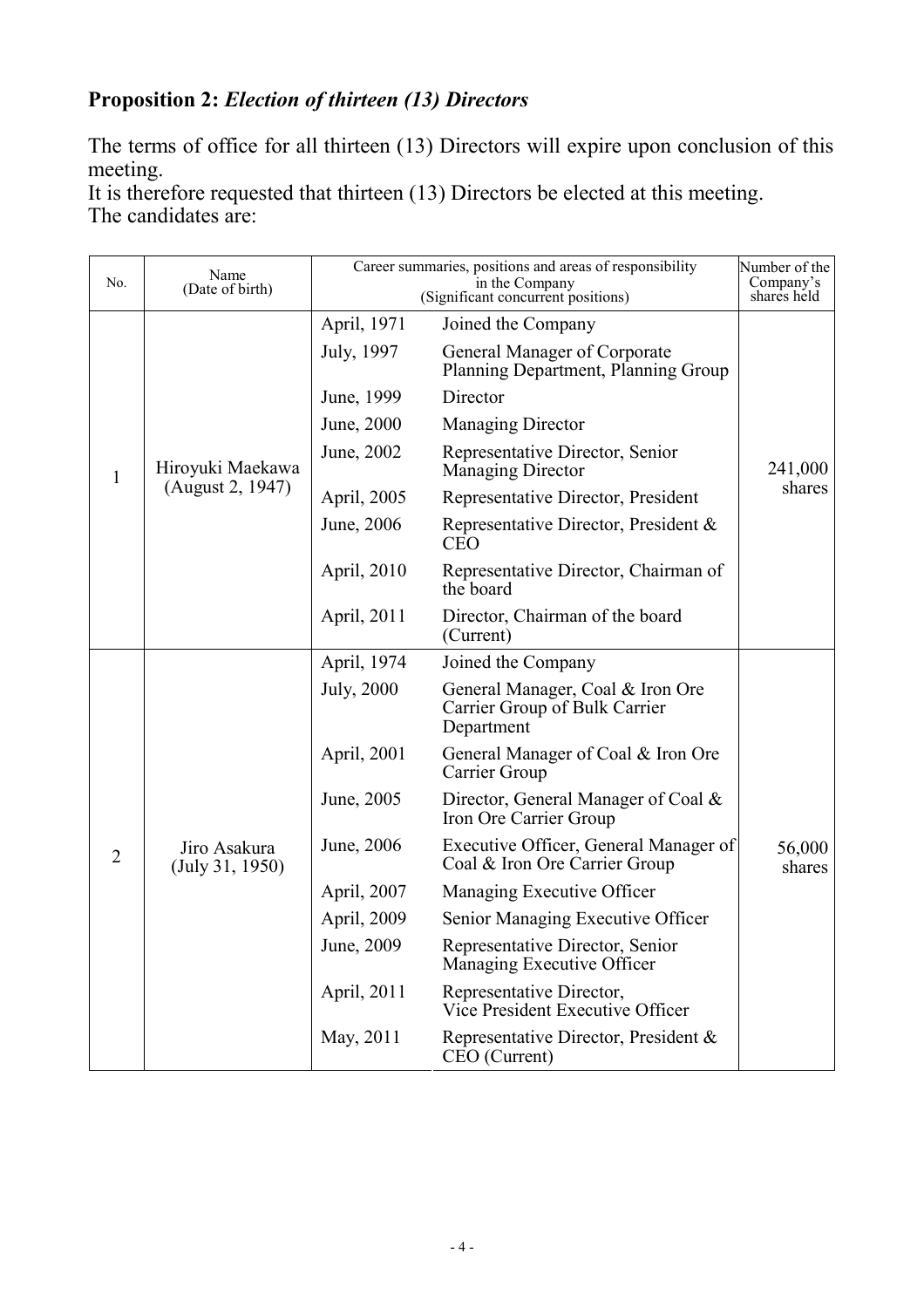| No.            | Name<br>(Date of birth)              |                    | Career summaries, positions and areas of responsibility<br>in the Company<br>(Significant concurrent positions) | Number of the<br>Company's<br>shares held |
|----------------|--------------------------------------|--------------------|-----------------------------------------------------------------------------------------------------------------|-------------------------------------------|
|                |                                      | April, 1974        | Joined the Company                                                                                              |                                           |
|                |                                      | July, 2002         | General Manager of Containerships<br><b>Business Group</b>                                                      |                                           |
|                |                                      | July, 2004         | General Manger of Corporate Planning<br>Group                                                                   |                                           |
|                |                                      | June, 2005         | Director, General Manager of<br>Corporate Planning Group                                                        |                                           |
|                |                                      | June, 2006         | Director, Executive Officer                                                                                     |                                           |
|                |                                      | April, 2007        | Director, Managing Executive Officer                                                                            |                                           |
|                |                                      | April, 2009        | Representative Director, Senior<br>Managing Executive Officer                                                   |                                           |
| 3              | Takashi Saeki<br>(August 28, 1950)   | April, 2010        | Director, Senior Managing Executive<br>Officer and Executive Vice President<br>of "K" Line America, Inc.        | 52,000<br>shares                          |
|                |                                      | June, 2010         | Senior Managing Executive Officer<br>and Executive Vice President of "K"<br>Line America, Inc.                  |                                           |
|                |                                      | <b>July</b> , 2010 | Senior Managing Executive Director<br>and President of "K" Line America,<br>Inc.                                |                                           |
|                |                                      | June, 2011         | Vice President Executive Officer                                                                                |                                           |
|                |                                      | June, 2011         | Representative Director,<br>Vice President Executive Officer<br>(Current)                                       |                                           |
|                |                                      |                    | Assistant to President & CEO, Control<br>of Drybulk Sector, Energy<br><b>Transportation Sector</b>              |                                           |
|                |                                      | April, 1975        | Joined the Company                                                                                              |                                           |
|                |                                      | July, 2004         | General Manager of Containerships<br><b>Business Group</b>                                                      |                                           |
|                |                                      | June, 2005         | Director, General Manager of<br><b>Containerships Business Group</b>                                            |                                           |
|                |                                      | June, 2006         | <b>Executive Officer</b>                                                                                        |                                           |
| $\overline{4}$ | Eizo Murakami<br>(February 23, 1953) | April, 2007        | Managing Executive Officer                                                                                      | 73,000<br>shares                          |
|                |                                      | April, 2009        | Senior Managing Executive Officer                                                                               |                                           |
|                |                                      | June, 2009         | Representative Director, Senior<br>Managing Executive Officer (Current)                                         |                                           |
|                |                                      |                    | Control of Containerships Sector, Port<br>Business, Car Carrier Sector,<br><b>Information System</b>            |                                           |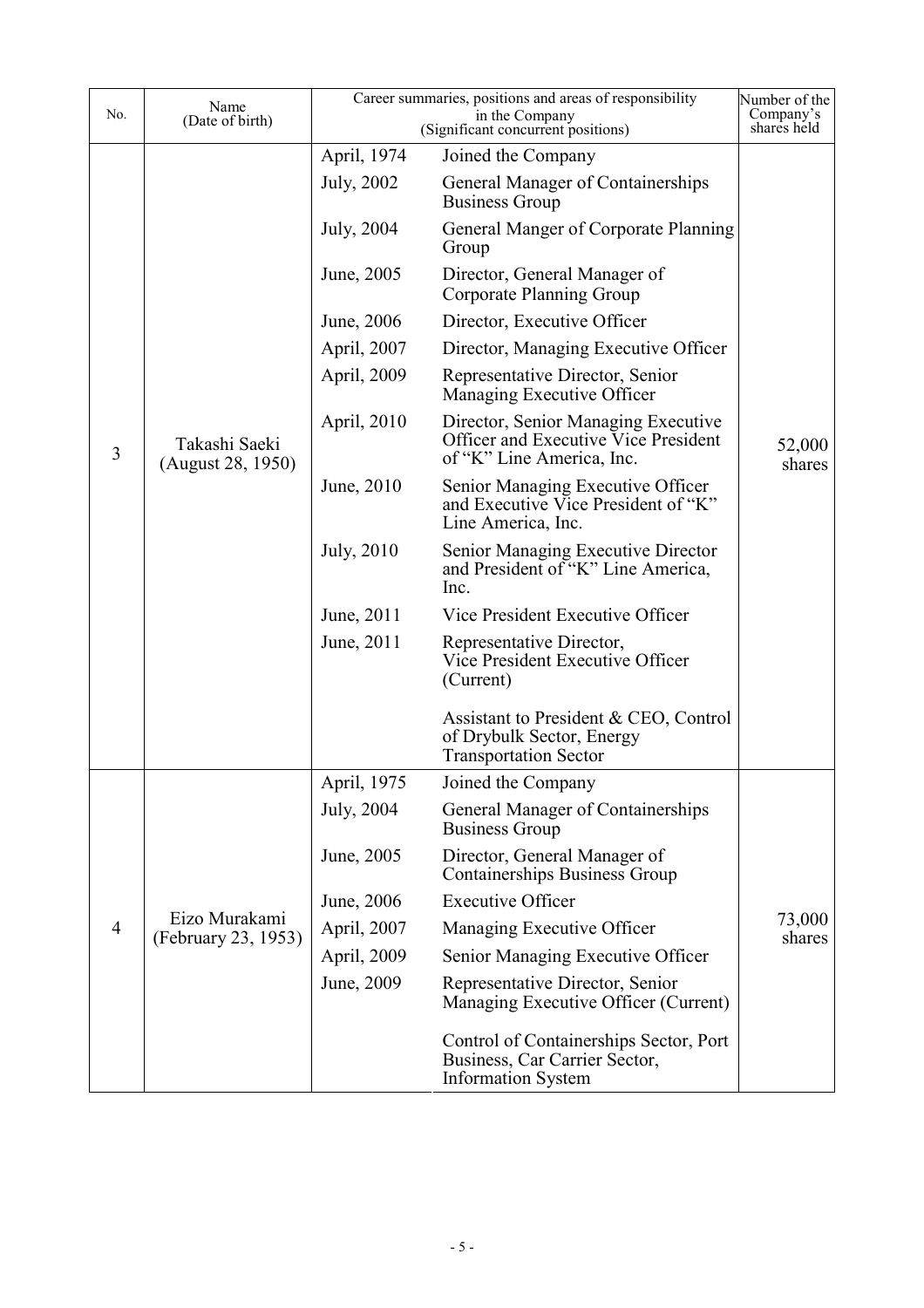| No.            | Name<br>(Date of birth)            |                    | Career summaries, positions and areas of responsibility<br>in the Company<br>(Significant concurrent positions)         | Number of the<br>Company's<br>shares held |
|----------------|------------------------------------|--------------------|-------------------------------------------------------------------------------------------------------------------------|-------------------------------------------|
|                |                                    | April, 1974        | Joined the Company                                                                                                      |                                           |
|                |                                    | July, 2001         | General Manager of Finance Group                                                                                        |                                           |
|                |                                    | June, 2006         | Director, Executive Officer                                                                                             |                                           |
|                | Keisuke Yoshida                    | April, 2009        | Director, Managing Executive Officer                                                                                    | 29,000                                    |
| 5              | (November 11, 1951)                | April, 2010        | Representative Director, Senior<br>Managing Executive Officer (Current)                                                 | shares                                    |
|                |                                    |                    | Control of IR&PR, Finance, Corporate<br>Planning, Business Promotion,<br>Logistics                                      |                                           |
|                |                                    | April, 1975        | Joined the Company                                                                                                      |                                           |
|                |                                    | <b>July</b> , 2001 | General Manager of Accounting Group                                                                                     |                                           |
|                |                                    | April, 2007        | Executive Officer, General Manager of<br><b>Accounting Group</b>                                                        |                                           |
|                | Takashi Torizumi<br>(July 8, 1951) | June, 2007         | Director, Executive Officer, General<br>Manager of Accounting Group                                                     |                                           |
| 6              |                                    | April, 2009        | Director, Managing Executive Officer                                                                                    | 71,000<br>shares                          |
|                |                                    | April, 2011        | Representative Director, Senior<br>Managing Executive Officer (Current)                                                 |                                           |
|                |                                    |                    | Control of General Affairs, Legal,<br>Human Resources, Accounting, CSR &<br>Compliance, assistance to Internal<br>Audit |                                           |
|                |                                    | October, 1974      | Joined the Company                                                                                                      |                                           |
|                |                                    | October, 1995      | Captain                                                                                                                 |                                           |
|                |                                    | April, 2001        | General Manager of Marine Technical<br>Group                                                                            |                                           |
|                |                                    | January, 2003      | General Manager of Marine Human<br><b>Resources Group</b>                                                               |                                           |
| $\overline{7}$ | Masami Sasaki                      | July, 2004         | General Manager of Marine Safety<br><b>Administration Group</b>                                                         | 40,000                                    |
|                | (April 22, 1951)                   | April, 2007        | <b>Executive Officer</b>                                                                                                | shares                                    |
|                |                                    | April, 2009        | Managing Executive Officer                                                                                              |                                           |
|                |                                    | June, 2009         | Director, Managing Executive Officer                                                                                    |                                           |
|                |                                    | April, 2012        | Director, Senior Managing Executive<br>Officer (Current)                                                                |                                           |
|                |                                    |                    | Control of Marine Sector, Technical,<br>Environment                                                                     |                                           |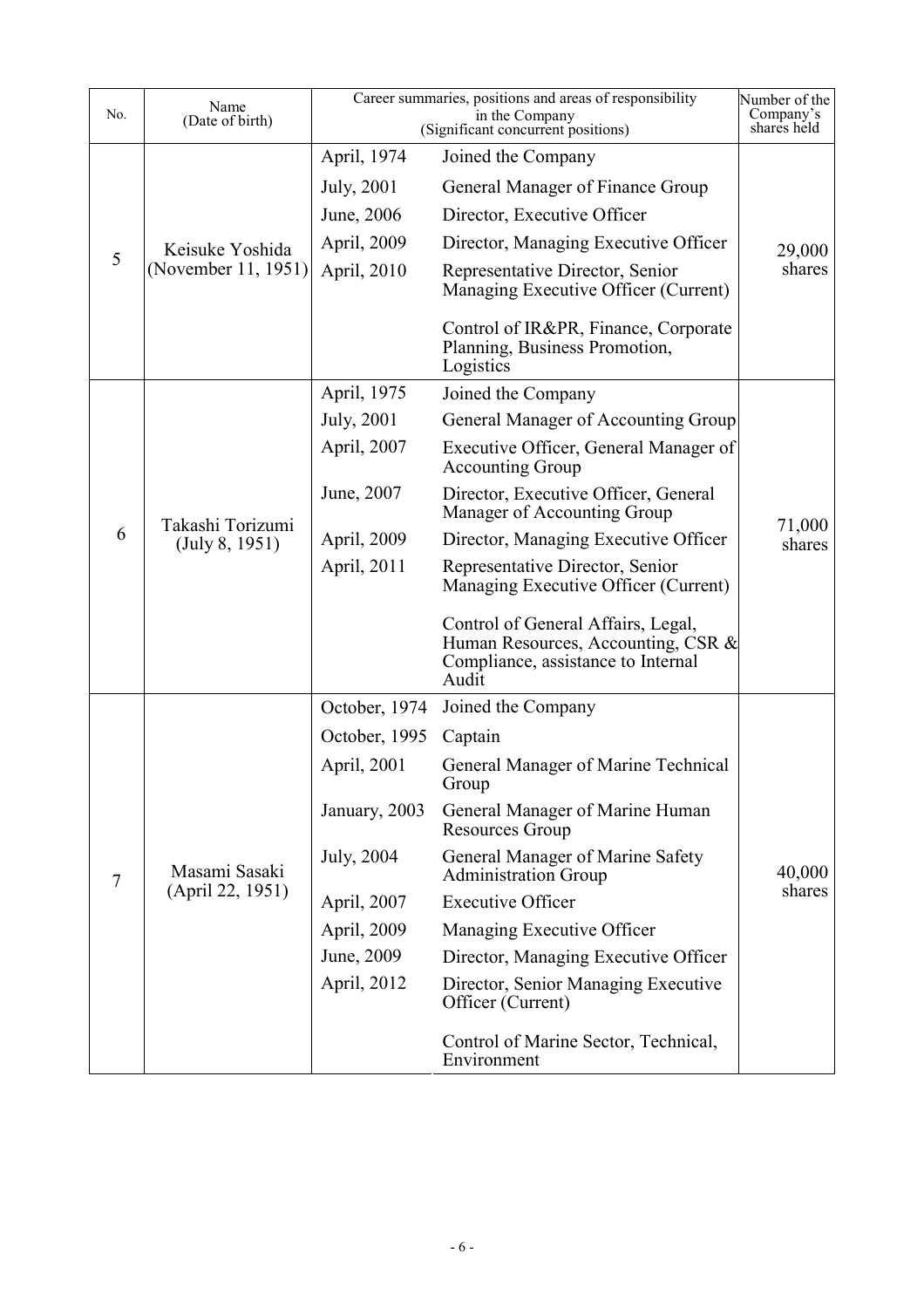| No. | Name<br>(Date of birth)                 |               | Career summaries, positions and areas of responsibility<br>in the Company<br>(Significant concurrent positions) | Number of the<br>Company's<br>shares held |
|-----|-----------------------------------------|---------------|-----------------------------------------------------------------------------------------------------------------|-------------------------------------------|
|     |                                         | April, 1981   | Joined the Company                                                                                              |                                           |
|     |                                         | April, 2006   | General Manager of Containerships<br><b>Business Group</b>                                                      |                                           |
|     |                                         | April, 2008   | <b>Executive Officer</b>                                                                                        |                                           |
| 8   | Toshiyuki Suzuki<br>(February 22, 1959) | April, 2011   | Managing Executive Officer<br>Director, "K" LINE PTE LTD.<br>(Current)                                          | 43,000<br>shares                          |
|     |                                         | June, 2011    | Director, Managing Executive Officer<br>(Current)                                                               |                                           |
|     |                                         |               | In charge of IR $& PR$ , Information<br>System, Corporate Planning, Business<br>Promotion, Logistics, Research  |                                           |
|     |                                         | April, 1981   | Joined the Company                                                                                              |                                           |
|     |                                         | June, 2006    | General Manager of Car Carrier<br>Planning & Development Group                                                  |                                           |
| 9   | Takashi Yamaguchi<br>(January 31, 1959) | April, 2008   | General Manager of Car Carrier<br><b>Business Group</b>                                                         | 15,000                                    |
|     |                                         | April, 2009   | <b>Executive Officer</b>                                                                                        | shares                                    |
|     |                                         | June, 2011    | Director, Executive Officer (Current)                                                                           |                                           |
|     |                                         |               | In charge of General Affairs, Legal,<br>Human Resources, CSR & Compliance                                       |                                           |
|     |                                         | April, 1983   | Joined the Company                                                                                              |                                           |
|     |                                         | April, 2010   | General Manager of Port Business<br>Group                                                                       |                                           |
| 10  | Yukio Toriyama<br>(November 10, 1959)   | April, 2011   | Executive Officer, General Manager of<br><b>Accounting Group</b>                                                | 21,000                                    |
|     |                                         | June, 2011    | Director, Executive Officer, General<br>Manager of Accounting Group                                             | shares                                    |
|     |                                         | April, 2012   | Director, Executive Officer (Current)                                                                           |                                           |
|     |                                         |               | In charge of Accounting, Finance                                                                                |                                           |
|     |                                         | April, 1982   | Joined the Company                                                                                              |                                           |
|     |                                         | April, 2009   | General Manager of Ship Planning<br>Group                                                                       |                                           |
|     | Shunichi Arisaka *                      | January, 2010 | General Manager of Technical Group                                                                              | 9,000                                     |
| 11  | (September 24, 1958)                    | April, 2012   | Executive Officer, General Manager of<br><b>Environment Management Division</b><br>(Current)                    | shares                                    |
|     |                                         |               | In charge of Technical, Environment                                                                             |                                           |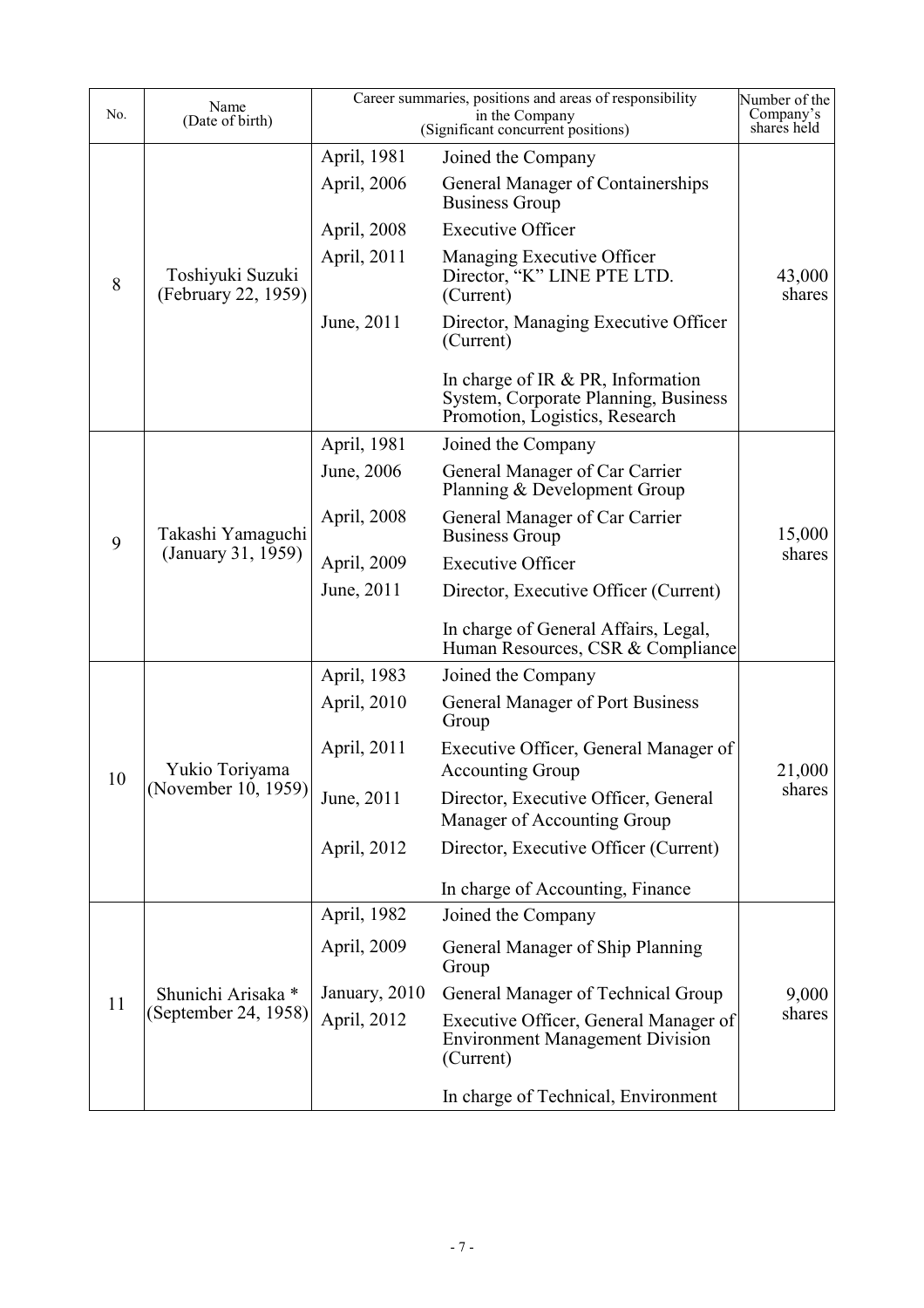| No. | Name<br>(Date of birth)               |                      | Career summaries, positions and areas of responsibility<br>in the Company<br>(Significant concurrent positions)              | Number of the<br>Company's<br>shares held |
|-----|---------------------------------------|----------------------|------------------------------------------------------------------------------------------------------------------------------|-------------------------------------------|
|     |                                       | April, 1969          | Joined Ministry of Foreign Affairs of<br>Japan (MOFA)                                                                        |                                           |
|     |                                       | <b>August</b> , 1986 | Director of Second International<br>Organization Division, Economic<br>Affairs Bureau, MOFA                                  |                                           |
|     |                                       | November,<br>1987    | Director of Second North America<br>Division, North American Affairs<br>Bureau, MOFA                                         |                                           |
|     |                                       | September,<br>1990   | Senior Research Fellow of<br>International Institute for Strategic<br>Studies (IISS)                                         |                                           |
|     | Mitoji Yabunaka<br>(January 23, 1948) | September,<br>1991   | Permanent Mission of Japan to the UN<br>and Other International Organizations<br>in Geneva                                   | 1,000                                     |
|     |                                       | April, 1994          | Director of Management and<br>Coordination Division, Minister's<br>Secretariat, MOFA                                         |                                           |
|     |                                       | July, 1996           | <b>Assistant Vice-Minister, MOFA</b>                                                                                         |                                           |
| 12  |                                       | <b>August</b> , 1997 | Deputy Director-General of the Asia<br>Pacific Bureau, MOFA                                                                  | shares                                    |
|     |                                       | October, 1998        | Consul General of Japan at Chicago                                                                                           |                                           |
|     |                                       | December,<br>2002    | Director-General of Asian and<br>Oceanian Affairs Bureau, MOFA                                                               |                                           |
|     |                                       | January, 2005        | Deputy Minister for Foreign Affairs,<br><b>MOFA</b> (Economic Affairs)                                                       |                                           |
|     |                                       | January, 2007        | Deputy Minister for Foreign Affairs,<br><b>MOFA</b> (Political Affairs)                                                      |                                           |
|     |                                       | January, 2008        | Vice-Minister for Foreign Affairs,<br><b>MOFA</b>                                                                            |                                           |
|     |                                       | <b>August</b> , 2010 | Advisor to MOFA (Current)                                                                                                    |                                           |
|     |                                       | October, 2010        | Advisor to Nomura Research Institute,<br>Ltd. (Current)<br>Special Visiting Professor of<br>Ritsumeikan University (Current) |                                           |
|     |                                       | June, 2011           | <b>Outside Director of the Company</b><br>(Current)                                                                          |                                           |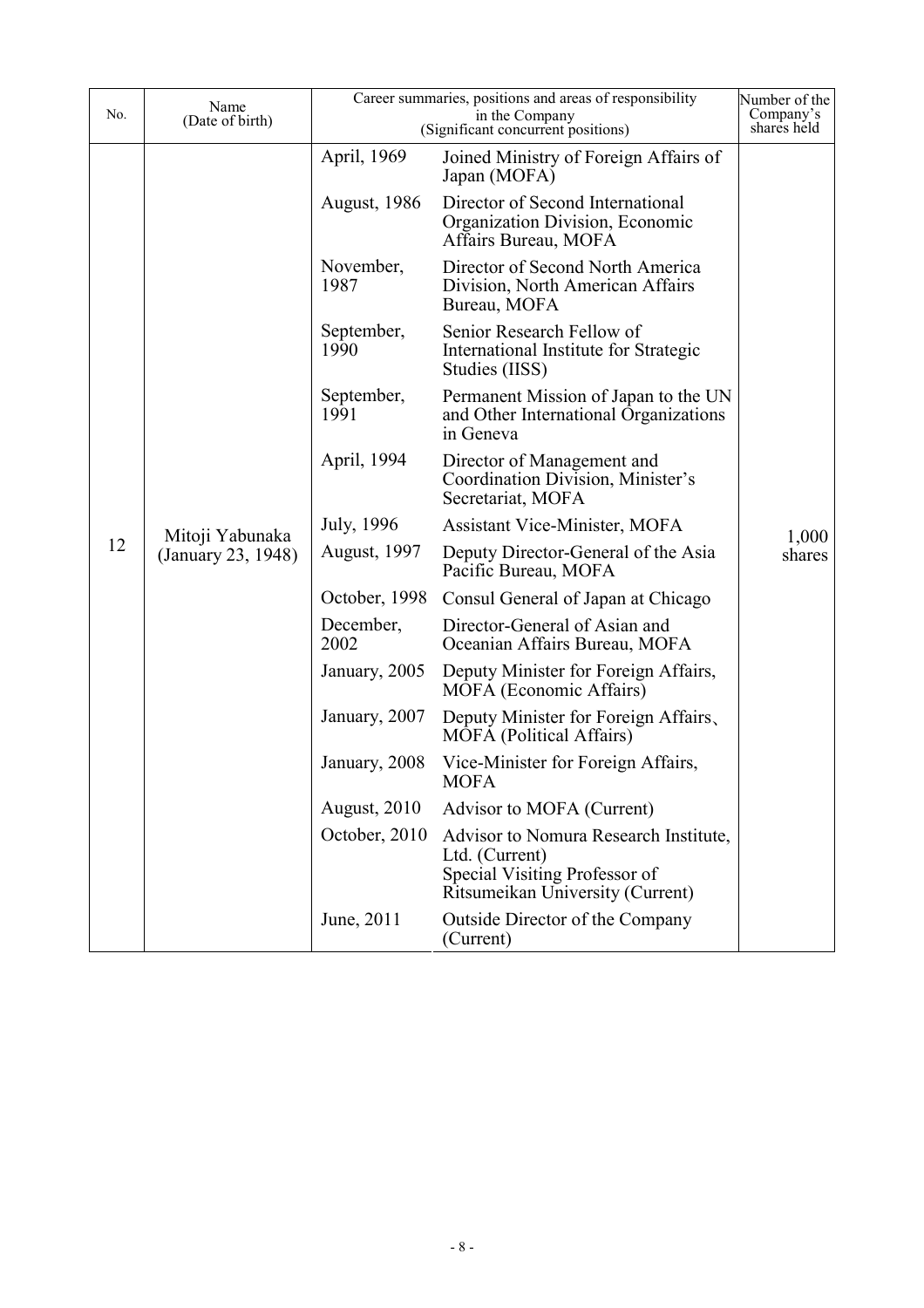| No. | Name<br>(Date of birth)                   |                    | Career summaries, positions and areas of responsibility<br>in the Company<br>(Significant concurrent positions)                            | Number of the<br>Company's<br>shares held |
|-----|-------------------------------------------|--------------------|--------------------------------------------------------------------------------------------------------------------------------------------|-------------------------------------------|
|     |                                           | April, 1964        | Joined the Bank of Japan (BOJ)                                                                                                             |                                           |
|     |                                           | February,<br>1992  | General Manager, Nagoya Branch,<br><b>BOJ</b>                                                                                              |                                           |
|     |                                           | March, 1994        | Director-General, Operations<br>Department, BOJ                                                                                            |                                           |
|     |                                           | February,<br>1996  | <b>Executive Director, General Manager</b><br>of Osaka Branch, BOJ                                                                         |                                           |
|     |                                           | September,<br>1998 | Advisor, NTT System Technologies,<br>Inc.                                                                                                  |                                           |
|     |                                           | December,<br>1998  | Special Advisor, The Boston<br><b>Consulting Group</b>                                                                                     |                                           |
|     |                                           | November,<br>1999  | Director and Chairman, NTT System<br>Technologies, Inc.                                                                                    |                                           |
|     |                                           | May, 2001          | Advisor, Nagoya Railroad Co., Ltd.                                                                                                         |                                           |
|     | Eiichiro Kinoshita *<br>(August 30, 1941) | June, 2001         | Senior Managing Director, Division<br>Director, Railroad Operations HQ,<br>Nagoya Railroad Co., Ltd.                                       | $\theta$                                  |
| 13  |                                           | June, 2002         | Director and Vice President, Nagoya<br>Railroad Co., Ltd.                                                                                  |                                           |
|     |                                           | June, 2004         | Outside Corporate Auditor, Meitetsu<br>Transport Co., Ltd.                                                                                 | shares                                    |
|     |                                           | June, 2005         | <b>Outside Corporate Auditor, YAHAGI</b><br>CONSTRUCTION CO., LTD.                                                                         |                                           |
|     |                                           | October, 2005      | Director and President, Nagoya<br>Railroad Co., Ltd.                                                                                       |                                           |
|     |                                           | June, 2008         | Director, Meitetsu Transport Co., Ltd.<br><b>Outside Director, CHUBU-NIPPON</b><br>BROADCASTING CO., LTD                                   |                                           |
|     |                                           | June, 2009         | Director and Chairman, Nagoya<br>Railroad Co., Ltd.<br>Outside Director, YAHAGI<br>CONSTRUCTION CO., LTD.                                  |                                           |
|     |                                           | June, 2010         | Outside Corporate Auditor, Tokai<br>Tokyo Financial Holdings, Inc.<br>(Current)                                                            |                                           |
|     |                                           | June, 2011         | Supervisory Committee member, The<br>Norinchukin Bank (Current),<br>Director and Executive Advisor,<br>Nagoya Railroad Co., Ltd. (Current) |                                           |

(\* symbol denotes new candidate for director.)

Notes: 1) Mr. Eiichiro Kinoshita, a candidate for Outside Director, is also a member of the Supervisory Committee of The Norinchukin Bank and the Company has loans from this bank. As a member of the Supervisory Committee, however, he has taken no part in credit decisions. Therefore the Company judges that he is fully independent of the Company and there is no possibility that conflict of interest may occur between him and general shareholders. No special interests exist between the Company and any of the other above candidates for Directors.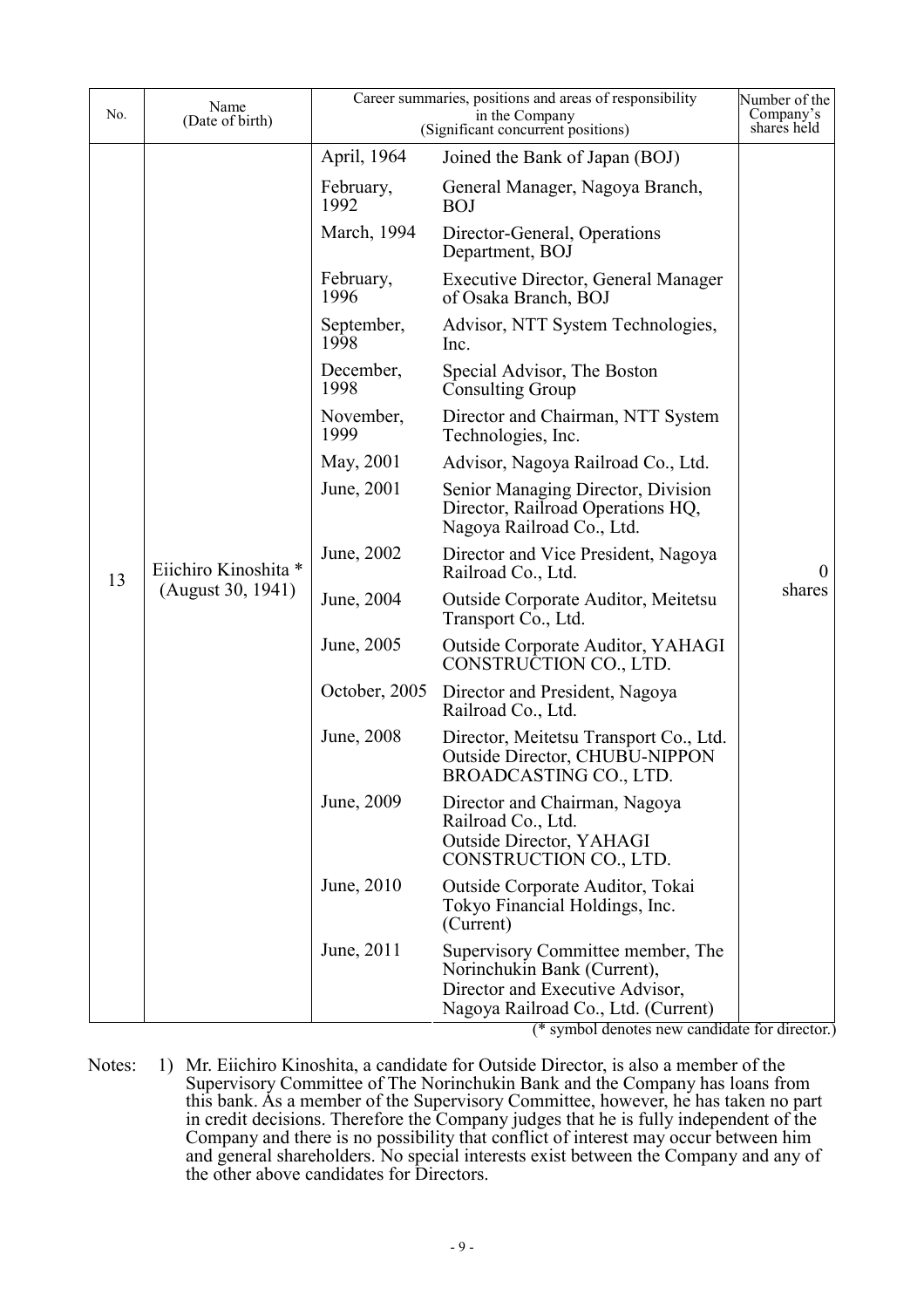- 2) Mr. Mitoji Yabunaka and Mr. Eiichiro Kinoshita are candidates for Outside Directors. The Company has notified the stock exchanges where its stock is listed that Mr. Mitoji Yabunaka is appointed as an independent director pursuant to their regulations. And on the condition that this proposal is accepted, the Company plans to appoint Mr. Eiichiro Kinoshita as an independent director pursuant to the regulations of the stock exchanges and notify them of his appointment.
- 3) The Company proposes the election of the candidate for Outside Director, Mr. Mitoji Yabunaka, so that the abundant international experience and knowledge he has accumulated over his many years as a diplomat may be utilized in the management of the Company, even though he has not been directly involved in company management apart from being an Outside Director. Similarly, the Company proposes the election of the candidate for Outside Director, Mr. Eiichiro Kinoshita, so that his abundant financial knowledge based on his many years at financial institutions, along with his experience and wide-ranging knowledge and expertise as a corporate manager over many years, may be utilized in the management of the Company.
- 4) Mr. Mitoji Yabunaka currently serves as Outside Director, and his term of service as Outside Director will be one (1) year upon the conclusion of this General Meeting of Shareholders.
- 5) Mr. Eiichiro Kinoshita is also Director of Nagoya Railroad Co., Ltd. but will retire from that position as of the closing of its Ordinary General Meeting of Shareholders to be held in June 2012.
- 6) The Company has concluded a liability limitation contract with Mr. Mitoji Yabunaka pursuant to Article 427, Paragraph 1 of the Companies Act. If the proposal is accepted, the Company intends to extend the contract with him and newly conclude a similar contract with Mr. Eiichiro Kinoshita. An overview of the contract is as follows. Pursuant to the provisions of Article 427, Paragraph 1 of the Companies Act, when acting in good faith and in the absence of any serious negligence, Outside Director may bear liability of 10,000,000 yen or the minimum liability amount stipulated in Article 425, Paragraph 1 of the Companies Act, whichever is higher, for the liabilities stipulated in Article 423, Paragraph 1 of the Companies Act.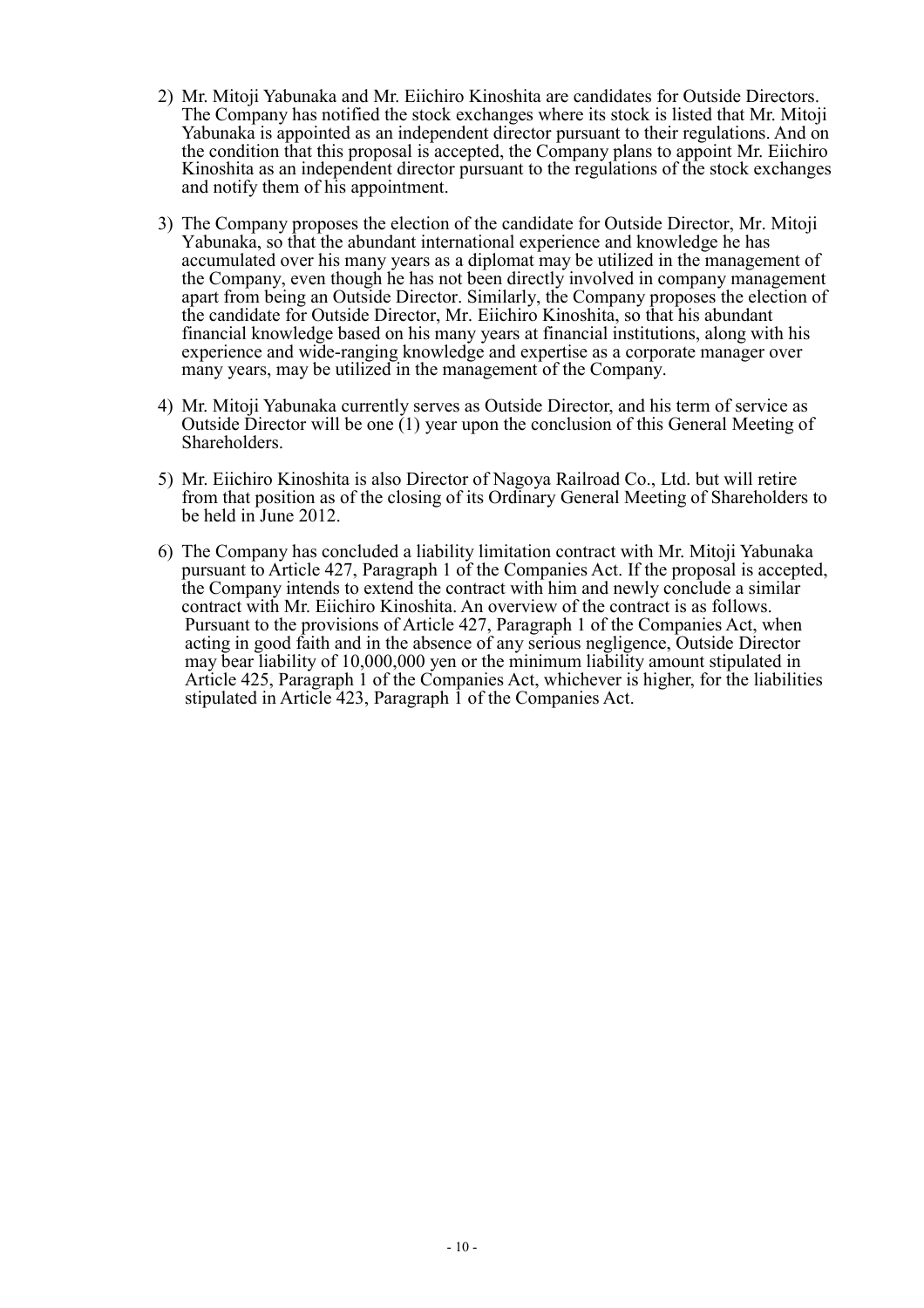## **Proposition 3:** *Election of two (2) Corporate Auditors*

The terms of office for Corporate Auditors Fumio Watanabe and Haruo Shigeta will expire upon conclusion of this meeting.

It is therefore requested that two (2) Corporate Auditors be elected at this meeting. The Board of Corporate Auditors has already given its prior consent to the submission of this proposition.

The candidates are:

| No.            | Name<br>(Date of birth)         |                    | Career summaries and positions in the Company<br>(Significant concurrent positions)                                | Number of the<br>Company's<br>shares held |
|----------------|---------------------------------|--------------------|--------------------------------------------------------------------------------------------------------------------|-------------------------------------------|
| $\mathbf{1}$   |                                 | April, 1972        | Joined The Dai-Ichi Kangyo Bank,<br>Ltd.                                                                           |                                           |
|                |                                 | June, 2000         | Executive Officer, General Manager of<br>Corporate Operations Office                                               |                                           |
|                | Fumio Watanabe                  | September,<br>2001 | <b>Executive Officer</b>                                                                                           | 24,000                                    |
|                | (March 15, 1950)                | April, 2002        | Managing Executive Officer, Mizuho<br>Bank, Ltd.                                                                   | shares                                    |
|                |                                 | October, 2005      | President, Mizuho Private Wealth<br>Management Co., Ltd.                                                           |                                           |
|                |                                 | June, 2008         | Outside Corporate Auditor of the<br>Company (Current)                                                              |                                           |
|                | Haruo Shigeta<br>(May 14, 1941) | April, 1979        | Professor, Faculty of Law, Kanagawa<br>University                                                                  |                                           |
|                |                                 | June, 1997         | Director, Institute for Legal Studies,<br>Kanagawa University                                                      |                                           |
|                |                                 | June, 1997         | Admitted as attorney-at-law (Daiichi<br>Tokyo Bar Association)                                                     |                                           |
|                |                                 | April, 2000        | Professor, Department of Law,<br>Aoyama Gakuin University (until<br>March, 2005)                                   |                                           |
| $\overline{2}$ |                                 | September,<br>2000 | Honorary Professor, Dalian Maritime<br>University, China                                                           | 11,000                                    |
|                |                                 | November,<br>2003  | Attorney at law, L&J Law Office, LPC<br>(Current)                                                                  | shares                                    |
|                |                                 | April, 2005        | Professor, Aoyama Gakuin University<br>Graduate School of Professional<br>Accountancy                              |                                           |
|                |                                 | April, 2009        | Professor, Department of Law,<br>Aoyama Gakuin University<br>Outside Corporate Auditor of the<br>Company (Current) |                                           |
|                |                                 | April, 2010        | Professor Emeritus, Aoyama Gakuin<br>University                                                                    |                                           |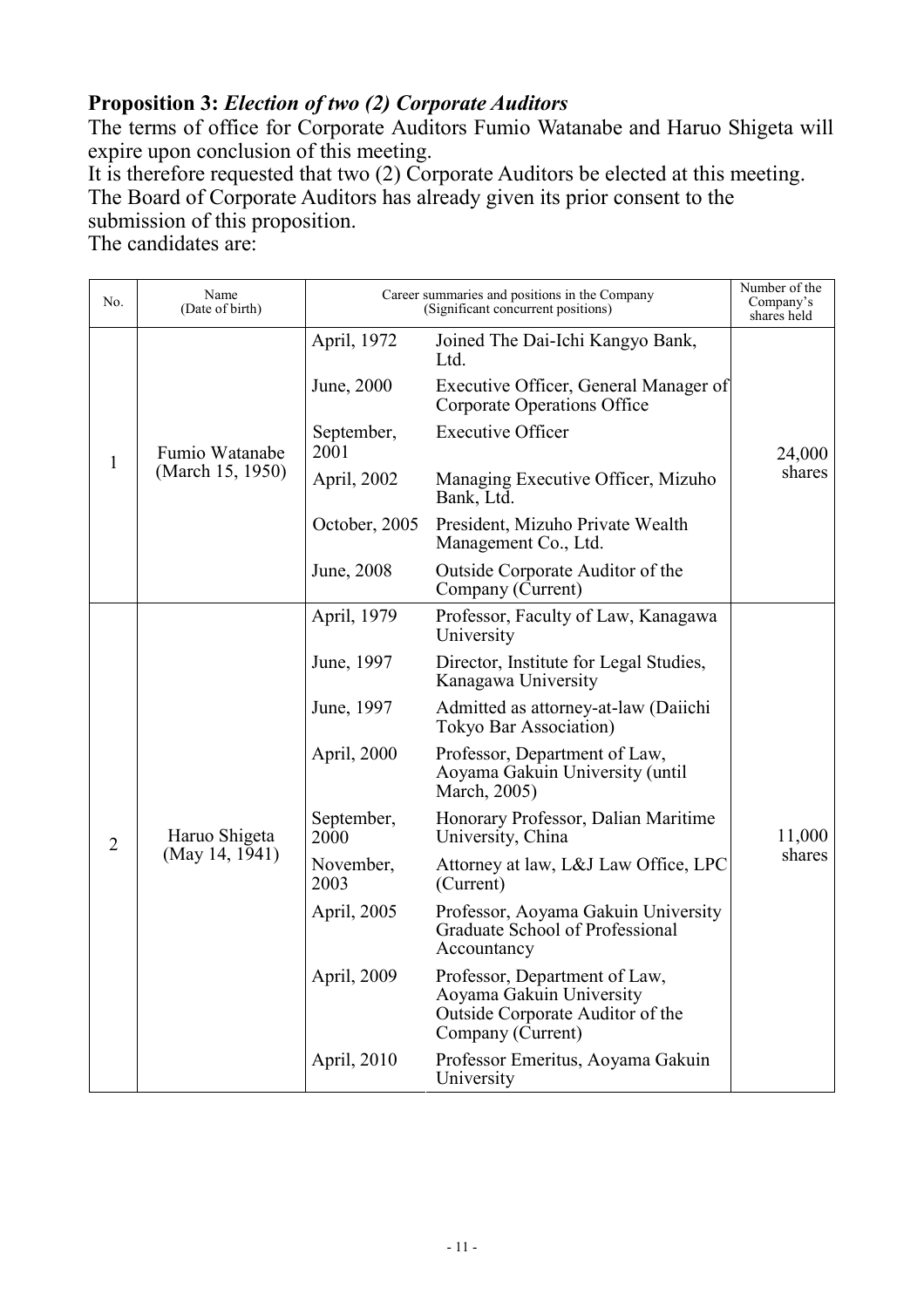- Notes: 1) Mr. Haruo Shigeta, a candidate for Outside Corporate Auditor, also works for L&J Law Office, LPC as an attorney at law and the Company has a business relationship with this law office. Mr. Haruo Shigeta, however, is not involved in any legal cases of the Company. Therefore the Company judges that he is fully independent of the Company and there is no possibility that conflict of interest may occur between him and general shareholders. Mr. Fumio Watanabe has no special interests in the Company.
	- 2) Mr. Fumio Watanabe and Mr. Haruo Shigeta are candidates for Outside Corporate Auditors. The Company has notified the stock exchanges where its stock is listed that Mr. Haruo Shigeta is appointed as an independent auditor pursuant to their regulations.
	- 3) Mr. Fumio Watanabe has abundant knowledge and considerable experience acquired as an executive officer of leading banks and president of a company and Mr. Haruo Shigeta is an expert on corporate legal affairs as a university professor and attorney having considerable expertise and insight, even though he has not been directly involved in company management apart from being an Outside Director. The Company proposes the election of the candidates for Outside Corporate Auditor in the hope that their abundant knowledge, considerable expertise and insight will be utilized in the auditing of the Company.
	- 4) Mr. Fumio Watanabe and Mr. Haruo Shigeta currently serve as Outside Corporate Auditors, and their term of service as Outside Corporate Auditors will be four (4) years and three (3) years two (2) months, respectively, upon the conclusion of this General Meeting of Shareholders.
	- 5) The Company has concluded a liability limitation contract with Mr. Fumio Watanabe and Mr. Haruo Shigeta pursuant to Article 427, Paragraph 1 of the Companies Act. If the proposal is accepted, the Company intends to extend the contract with them. An overview of the contract is as follows. Pursuant to the provisions of Article 427, Paragraph 1 of the Companies Act, when acting in good faith and in the absence of any serious negligence, Outside Corporate Auditor may bear liability of 10,000,000 yen or the minimum liability amount stipulated in Article 425, Paragraph 1 of the Companies Act, whichever is higher, for the liabilities stipulated in Article 423, Paragraph 1 of the Companies Act.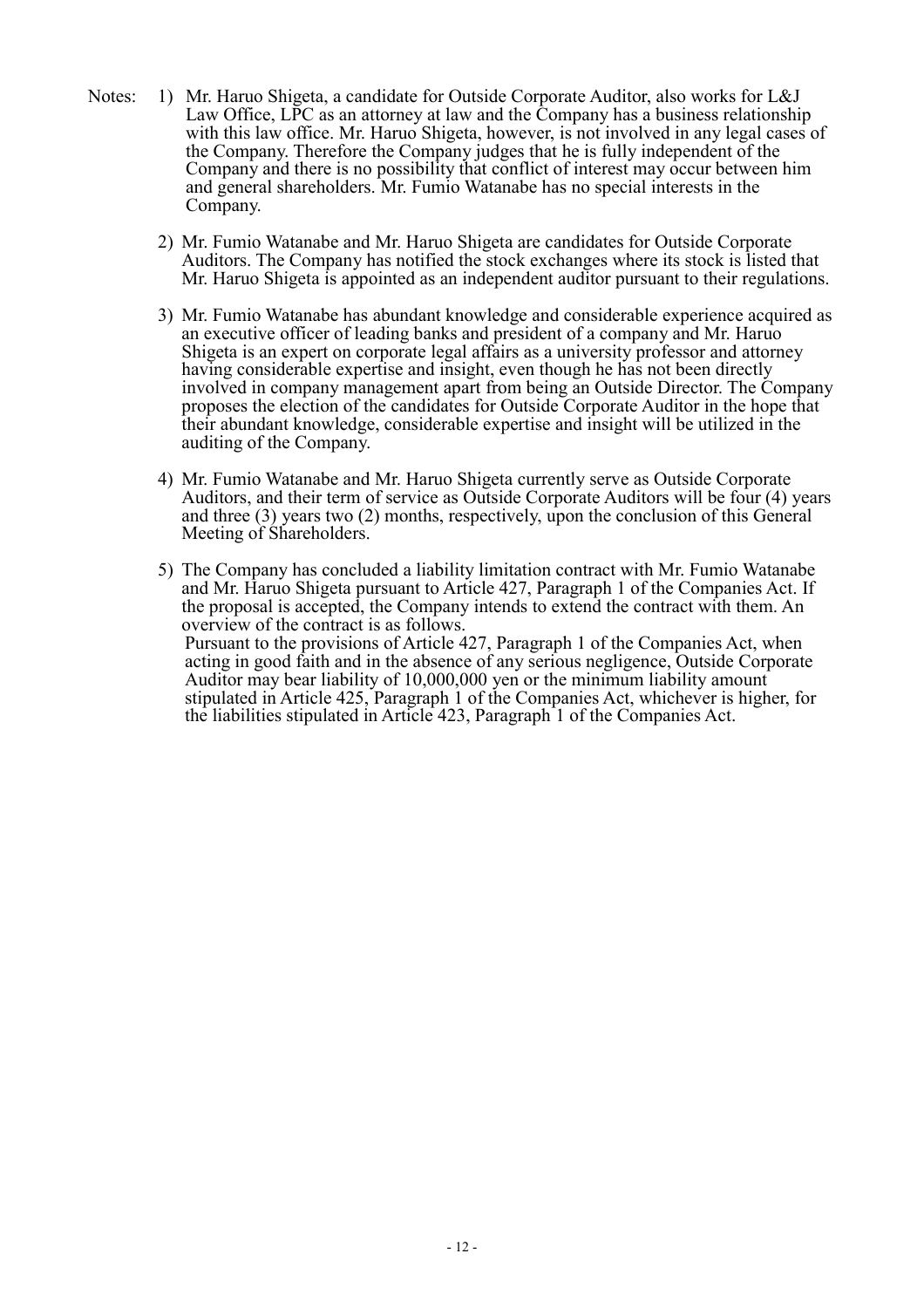## **Proposition 4:** *Renewal of Plan on Countermeasures to Large-Scale Acquisitions of Company Shares (Takeover Defense Measures)*

The Company, based on the resolution of April 27, 2009 of the board of directors and the approval at the Company's 141st Ordinary General Meeting of Shareholders held on June 24, 2009, updated its Plan on Countermeasures to Large-Scale Acquisitions (Takeover Defense Measures) of Company Shares (hereinafter, the "Current Plan"), as a measure against a takeover action that is judged to harm the shareholders' common interests. The effective period of the Current Plan will end at the closing of the Company's ordinary general meeting of shareholders scheduled to be held in June 2012, and therefore, after making the necessary changes to the Current Plan, the Company would like shareholders to approve the Company Plan on Countermeasures to Large-Scale Acquisitions of Company Shares (Takeover Defense Measures) (which refers to the plan that the Company requests that our shareholders approve in this Proposition, the "Plan").

The main changes to be made to the Current Plan are as follows (for further details, please see B. below):

- The upper limit of the period within which the Acquirer must provide Necessary Information is set forth as 60 days.
- The upper limit of the information provision period of the board of directors on the request by the Independent Committee and the consideration period is clearly set forth as 120 days in total, and it is clearly set forth that the consideration period of the Independent Committee starts at the expiration of the information provision period of the board of directors.
- "Requirements for Acquisition of Share Options Without Contribution" which are used as a standard when determining whether or not to implement an allotment of Share Options without contribution, have been implemented, and their scope has been clarified.
- From the viewpoint of avoiding the situation of shareholders and investors' suffering unforeseen damages, etc., the Company has implemented requirements for cases where the Company will not make effective the allotment without contribution after the Company has resolved to implement the allotment without contribution, and the Company has provided that the Company cannot obtain the Share Options without contribution after the Company has allotted the Share Options.

The Company's 5 corporate auditors, including the outside auditors, expressed the opinion that they approve of the Plan, subject to the condition that the specific operation of the Plan is conducted properly.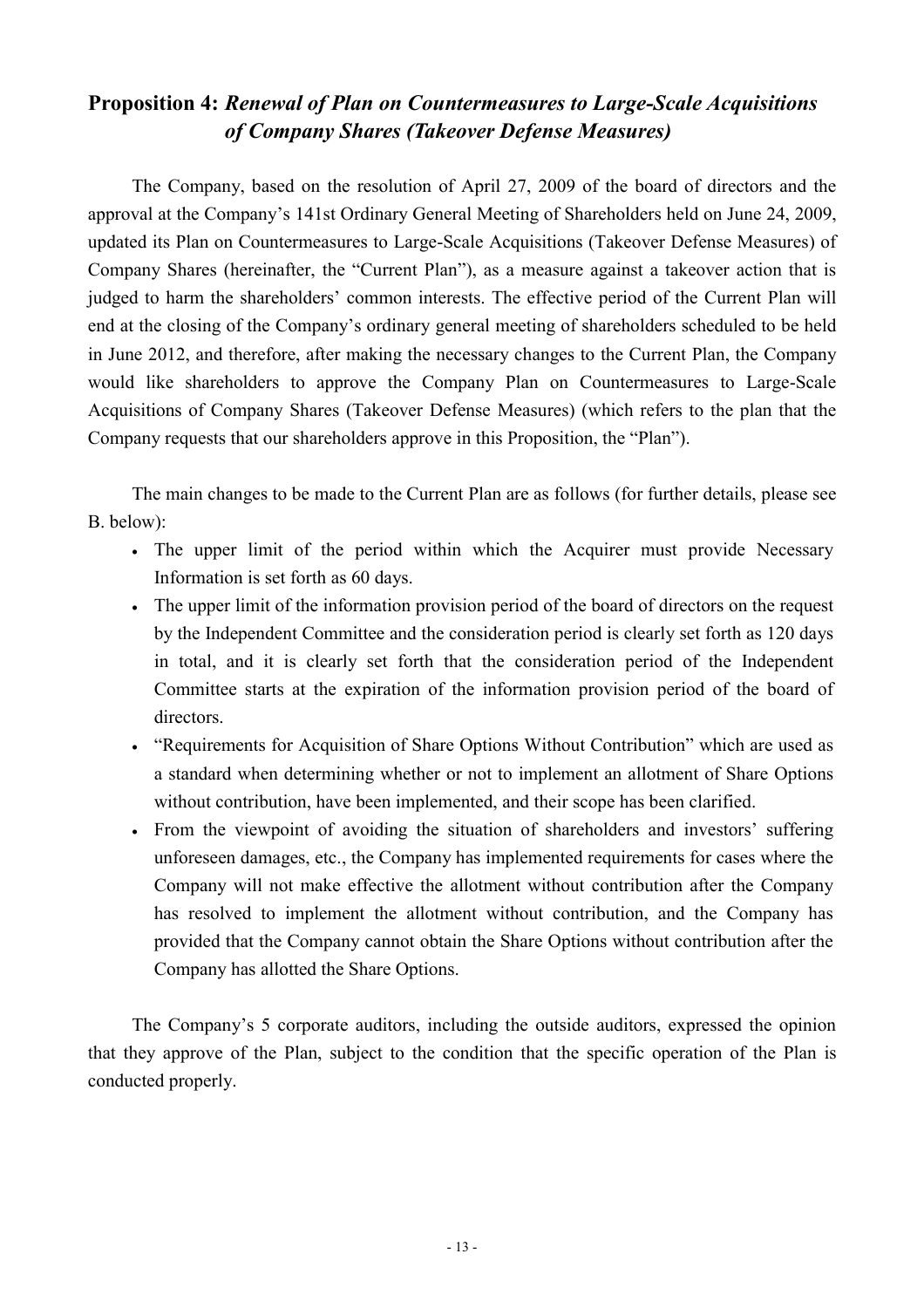#### A.The reason for proposition

The businesses of the Company's Group are centered on shipping but extend broadly to buying and selling ships, port transport, non-life insurance agency business, introducing brokerage business, information processing, buying, selling and leasing of real estate, and dispatch of laborers, among others. The Company is dedicated to various measures that seek to contribute to the Company's Corporate Value and Shareholders' Interests. To carry out a management policy aimed at improving corporate value over the long term it is critical, in addition to having an extensive degree of know-how and a wealth of experience, to have a full understanding of the relationships the Company has with its stakeholders, such as its shareholders, customers, trading partners, employees, and regional companies. Without a proper understanding of these relationships, it is impossible for shareholders to appropriately judge how capable the Company will be of realizing its corporate value in the future.

The Company is therefore engaged daily in investor-relations activities so that Company shareholders and investors know what the appropriate value of the Company's shares should be. If, however, the Company suddenly receives a proposal for **Acquisition** (defined in B.*2(1) Procedures for the Plan* below) from an acquirer or a person proposing Acquisition of the Company's shares (collectively, an "**Acquirer**"), it may be particularly difficult for shareholders to make an appropriate decision, within a short time frame, on whether to respond to the proposal for Acquisition or not after achieving a full understanding of all the circumstances relating to the Company's businesses, the corporate value of the Company based on the various measures it is actually implementing, and the specific terms and method of the Acquisition.

For those reasons, in order for the Company's shareholders to be able to appropriately make a decision on whether or not to respond to such a proposal for Acquisition, it is necessary to provide shareholders with sufficient information including not only information provided by the Acquirer, but also information provided by the Company's board of directors, who are actually engaged in managing the Company and have a thorough knowledge of the Company's businesses and the details of the various measures noted above as well as opinions and the like on the Acquisition from the Company's board of directors. It is also essential that shareholders are afforded the time necessary and sufficient for them to properly consider all of this information. Further, if from the perspective of ensuring and enhancing the Company's Corporate Value and Shareholders' Interests, the Company believes it is necessary to change or improve the terms and method of the Acquisition, it may be necessary to negotiate with the Acquirer and to propose an alternative proposal. It will therefore be necessary to ensure that the required time is allocated for that purpose.

For shareholders considering whether to continue holding their shares or not, knowing what effects the Acquisition may have on the Company, what the Acquirer's policy is with respect to the Company's relationships with its employees, related companies, customers, trading partners, and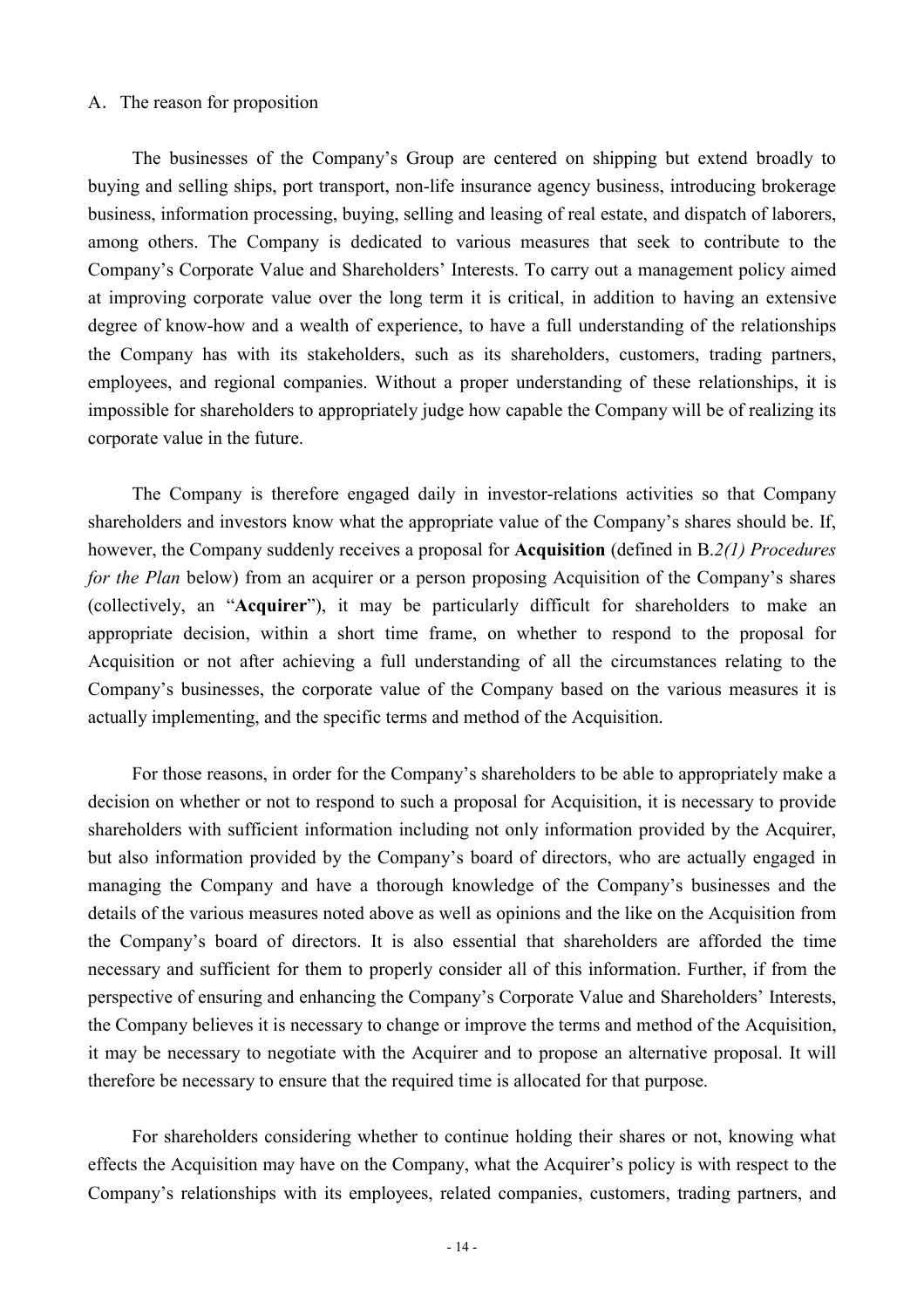the like, and what management policy and business policy the Acquirer is considering implementing once it can participate in the Company's management are important factors to be considered when considering whether to continue holding their shares or not.

If after promptly evaluating and considering whether or not the terms, method, and other aspects of the Acquisition (including the fundamental Acquirer's post-Acquisition management plans) will contribute to ensuring and enhancing the Company's Corporate Value and Shareholders' Interests the Company's board of directors finds the Acquisition

- will cause obvious damage to the Company's Corporate Value and Shareholders' Interests, such as because it is for the purpose of the Acquirer's acquiring Company shares in pursuit of only its own interests,
- in effect threatens to cause shareholders to have to sell their shares in the Company, or
- will damage the Company's Corporate Value and Shareholders' Interests such as placing shareholders of the Company into a position whereby they are forced to sell their shares in the Company at a low price that does not reflect the Company's true corporate value,

then the Company believes that it will be necessary to invoke appropriate defensive measures against that Acquirer.

In order for the Company to prompt the Acquirer to provide in advance necessary information relating to the Acquisition the Acquirer is attempting and to ensure that the time necessary to evaluate and consider the details of the Acquirer's plan is provided, for the purpose of ensuring and enhancing the Company's Corporate Value and Shareholders' Interests, the Company's board of directors therefore approved the renewing of the Current Plan with partial modification, on the condition it is approved by shareholders. Under the Plan, as well as the Current Plan, defensive measures may be invoked against an Acquirer who has not responded to the Company's requests for the Acquirer to provide sufficient information or to ensure sufficient time for the Company to consider the Acquirer's plans and against an Acquirer making or attempting to make an Acquisition of the Company's shares that will damage the Company's Corporate Value and Shareholders' Interests. By the Company's following these procedures, shareholders will be able to refer to opinions of the board of directors while also considering the Acquirer's proposal and (if an alternative proposal is submitted) any alternative proposals, thus ultimately affording the shareholders an opportunity to appropriately make a decision on whether or not to agree to selling their shares (to make an informed judgment).

B. Details of the proposition (Details of the Plan)

## **1. Overview of the Plan**

## (1) Purpose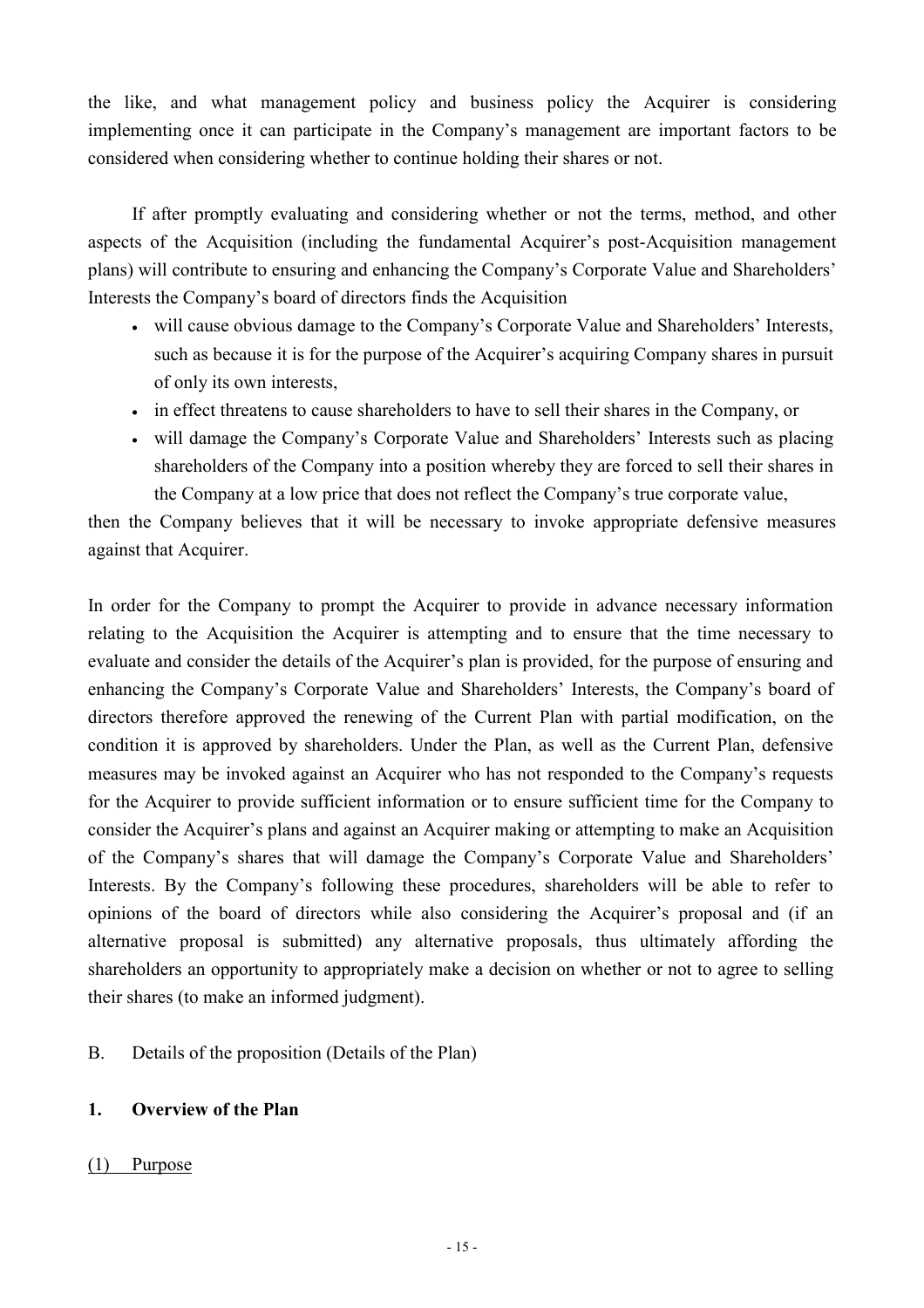As set out in *A*, the aim of the Plan is to ensure and enhance the Company's Corporate Value and Shareholders' Interests by deterring Acquisitions that threaten to damage the Company's Corporate Value and Shareholders' Interests by ensuring that all shareholders have necessary and sufficient information and time to make appropriate judgments, and by ensuring the opportunity to negotiate with an Acquirer, when a large-scale acquisition is made targeting the Company's shares.

### (2) Establishment of Procedures for the Plan

The Plan sets out the procedures to be taken, for the purpose of first ensuring that the Company's Corporate Value and Shareholders' Interests are ensured and enhanced when an Acquisition targeting the Company's shares is made, for presenting the opinions of the Company's management team and alternative proposals to Company shareholders and for conducting negotiations and the like with an Acquirer after first requesting that the Acquirer provide the Company with information in advance relating to the Acquisition, and providing adequate time for the gathering and considering of information on the Acquirer (please refer to *2 Procedures for the Plan* below).

## (3) Allotment of Share Options Without Contribution Based on Recommendation of Independent Committee

If it can be shown there is a threat that an Acquisition by an Acquirer will damage the Company's Corporate Value and Shareholders' Interests (for further details, please see *3 Requirements for Implementing Allotment of Share Options Without Contribution* below), such as where an Acquirer conducts an Acquisition without following the procedures set out in the Plan, then the Company will make an allotment without contribution (Articles 277 through 279 of the *Companies Act*), to all of the Company's shareholders at that time, of share options that come attached with the two following conditions (the "**Share Options**"; for further details, please see *4 Outline of Allotment of Share Options Without Contribution* below):

- An exercise condition to the effect that no purported exercise of an option by the Acquirer will be valid.
- An acquisition provision which includes the effect that the Company may acquire the Share Options in exchange for shares in the Company from holders other than the Acquirer.

In order to avoid arbitrary judgments of the Company's board of directors on whether or not to make the allotment the Company will obtain a judgment of the Independent Committee, composed only of outside directors, outside auditors, and outside experts who are independent from the management team, which executes the operations of the Company, in accordance with the Regulations of the Independent Committee (for further details, please see *Attachment 1 Overview of Regulations of Independent Committee*).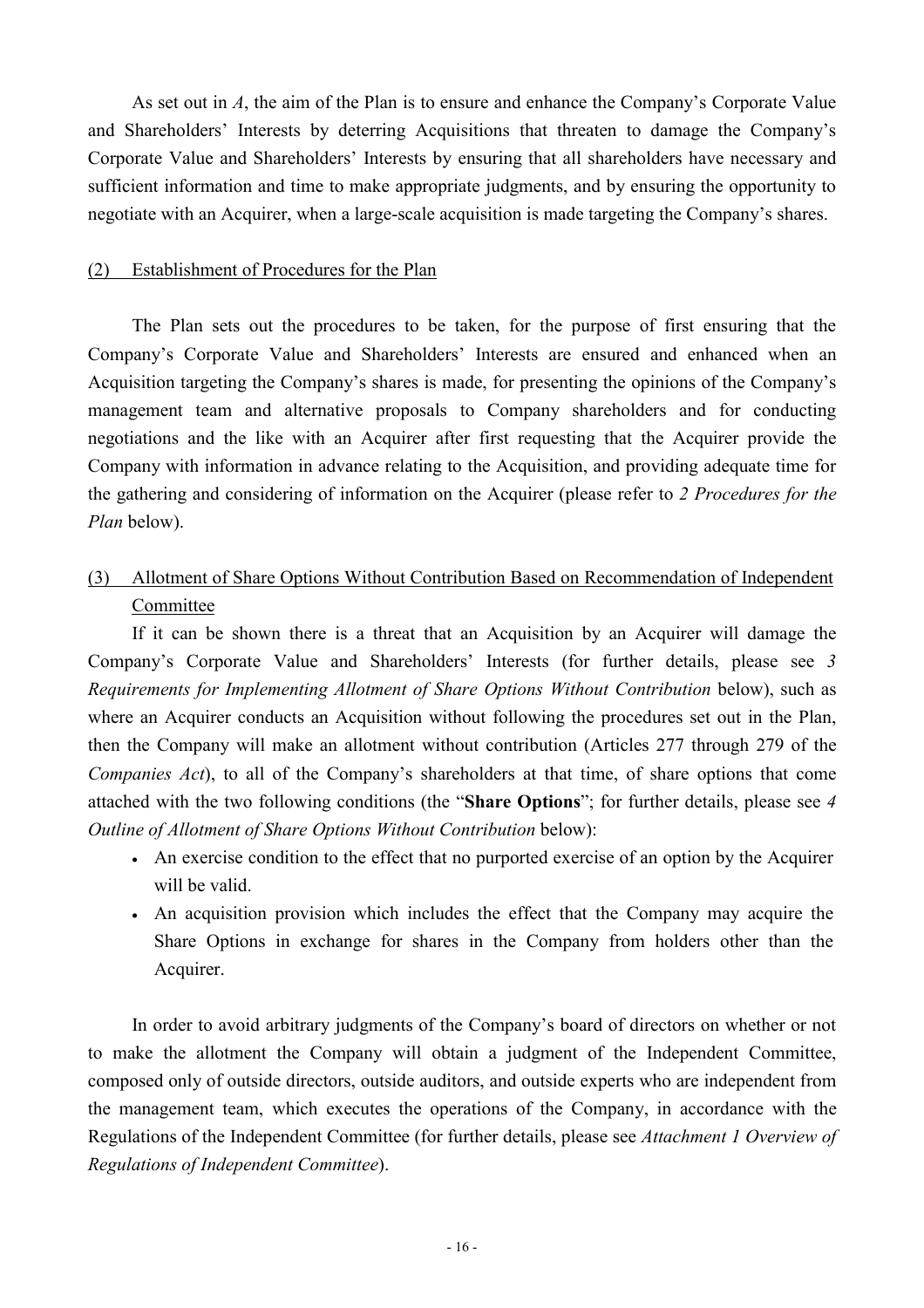In addition to the above, if the Independent Committee makes a recommendation to the Company's board of directors to the effect that it would be reasonable to convene a shareholders' meeting and confirm the intention of the shareholders, then the Company's directors must convene such shareholders' meeting. Further, the Company shall strive to ensure transparency in the process of carrying out these procedures by sharing information with its shareholders in a timely manner.

### **2. Procedures for the Plan**

### (1) Subject Acquisitions

 $\overline{a}$ 

Under the Plan, if either of the following acts is carried out (an "**Acquisition**"), an allotment without contribution will be made in accordance with the procedures for the Plan.

- ① A purchase or other such acquisition that would result in the holding ratio of share certificates, etc.,<sup>1</sup> of a holder<sup>2</sup> amounting to 20% or more of the share certificates, etc., $3$  issued by the Company.
- $\circledR$  A tender offer<sup>4</sup> that would result in the owning ratio of share certificates, etc.,  $\circ$  of a person who conducts a tender offer and the owning ratio of share certificates, etc. of a person having a special relationship with such person totaling at least 20% of the

<sup>1</sup> Defined in Article 27-23(4) of the *Financial Instruments and Exchange Act*. Unless otherwise provided for in this document, the same applies throughout this document. If revisions are made to a law or regulation cited in the Plan (including to the name of a law or regulation and the enactment of a new law or regulation that succeeds an old law or regulation), then unless the Company's board of directors separately provides otherwise, the provisions and terms of that law or regulation cited in the Plan are to be read as the provisions and terms of the law or regulation in effect succeeding the provisions and terms of that law or regulation as so revised.

<sup>2</sup> This term has the meaning of *holder* provided for in Article 27-23(1) of the *Financial Instruments and Exchange Act* and includes those persons included as *holder* under Paragraph (3) of that Article (including persons the Company's board of directors recognize as being categorized as such persons). Unless otherwise provided for in this document, the same applies throughout this document.

<sup>3</sup> Defined in Article 27-23(1) of the *Financial Instruments and Exchange Act*. Unless otherwise provided for in this document, the same applies throughout this document.

<sup>4</sup> Defined in Article 27-2(6) of the *Financial Instruments and Exchange Act*. Unless otherwise provided for in this document, the same applies throughout this document.

<sup>5</sup> Defined in Article 27-2(8) of the *Financial Instruments and Exchange Act*. Unless otherwise provided for in this document, the same applies throughout this document.

**<sup>6</sup>**  Defined in Article 27-2(7) of the *Financial Instruments and Exchange Act* (including persons the Company's board of directors recognize as being categorized as such persons). However, persons provided for in Article 3(2) of the *Cabinet Ordinance concerning Disclosure of Tender Offer by Acquirer other than the Issuing Company* are excluded from the persons described in Article 27-2(7)(i) of the *Financial Instruments and Exchange Act*. Specifically, persons who have a special relationship with persons making an Acquisition of stock (defined in Article 27-2(1) of the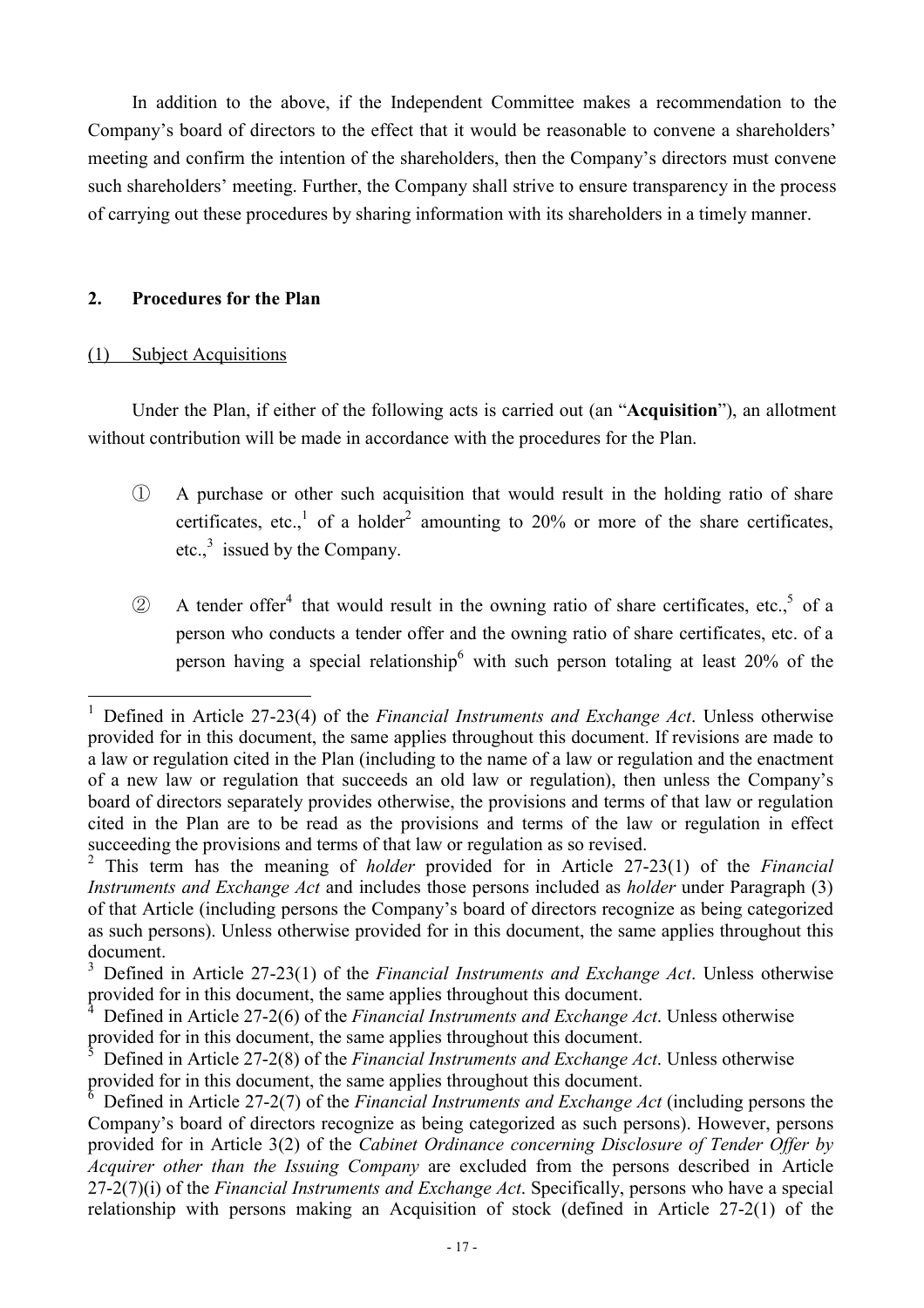share certificates, etc.,<sup>7</sup> issued by the Company.

### (2) Requests to the Acquirer for the Provision of Information

Unless otherwise approved by the Company's board of directors, the Company will require any Acquirer attempting an Acquisition provided for in *(1) Subject Acquisitions* above first, before carrying out the Acquisition, to submit to the Company in a form prescribed by the Company a document setting out the information necessary for considering the terms of the Acquisition, which relates to the matters provided in items (A) through (H) below ("**Necessary Information**") and a written undertaking to the effect that in making the Acquisition the Acquirer will comply with the procedures set out in the Plan (those documents collectively, the "**Acquisition Documents**"). When the Company's board of directors has received the Acquisition Documents, it will promptly provide them to the Independent Committee, and if the details set out in the Acquisition Documents are found to be insufficient as Acquisition Documents or insufficient for the purposes of the judgment of shareholders or evaluation and consideration by the Company's board of directors, the Acquirer might be requested to provide additional Necessary Information, and the deadline for making such provision shall be any time within the period of 60 days from the receipt of the Acquisition Documents ("**Necessary Information Provision Period**").

- (A) Details (specifically including name, capital structure, financial position, and state of compliance with laws and regulations) of the Acquirer and its group (including joint holders<sup>8</sup>, persons with a special relationship, and, in the case of funds, each partner and any other constituent member).
- (B) The purpose, method and terms of the Acquisition (including information on the amount and type of payment for the Acquisition, the timeframe of the Acquisition, the scheme of any related transactions, the legality of the Acquisition method, and the probability that the Acquisition will be carried out).
- (C) The basis for the calculation of the purchase price in the Acquisition (including the

<sup>7</sup> Defined in Article 27-2(1) of the *Financial Instruments and Exchange Act*.

 $\overline{a}$ 

*Financial Instruments and Exchange Act*. The same applies throughout this footnote 6.) certificates, etc. ((1) relation by ownership of shares ((i) a person who jointly acquires or transfers the share certificates, etc., (ii) a person who has agreed to exercise voting rights or other such rights as a shareholder of the issuer (a person in concert), or (iii) a person who has agreed to mutually transfer or acquire share certificates, etc., after the Acquisition), (2) relation as relative, or (3) a person provided for in Cabinet Ordinance (a person who has beneficiary certificates of an investment trust)). Unless otherwise provided for in this document, the same applies throughout this document.

This term means *joint holder* as provided for in Article 27-23(5) of the *Financial Instruments and Exchange Act* and includes persons considered joint holders under Paragraph (6) of that Article (including persons the Company's board of directors recognize as being categorized as such persons). Unless otherwise provided for in this document, the same applies throughout this document.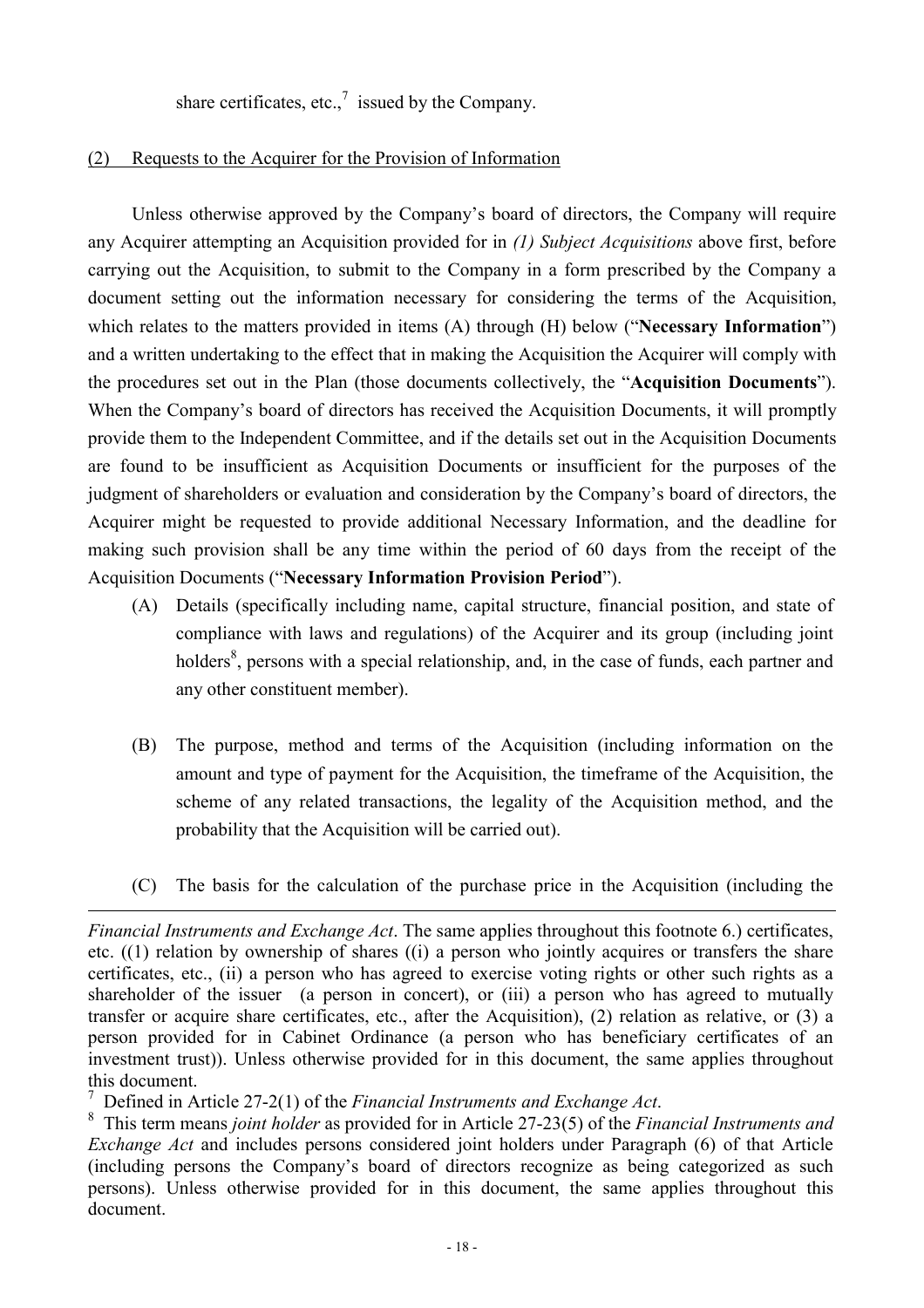underlying facts and assumptions of the calculation, the calculation method, the numerical data used in the calculation, and the details of any expected synergies from any series of transactions relating to the Acquisition, including the details of such synergies to be allocated to minority shareholders).

- (D) Financial support for the Acquisition (specifically including the name of the fund providers as well as all indirect fund providers, financing methods, and the terms of any related transactions).
- (E) Post-Acquisition policies for holding and disposition of, and exercise of voting rights pertaining to, Company's stock, etc.
- (F) Fundamental post-Acquisition management policy, business plan, and capital and dividend policies for the Company.
- (G) Post-Acquisition treatment of and policies for the Company's employees, related companies, customers, trading partners, and any other interested parties of the Company.
- (H) Any other information reasonably necessary for considering the terms of the Acquisition.

If the Independent Committee finds that an Acquirer has initiated an Acquisition without complying with the procedures set out in the Plan, it will in principle recommend that the Company's board of directors implement an allotment of Share Options without contribution in accordance with item (A) in *(4) Decision-Making Method of Independent Committee* below, except in particular circumstances where the Company should continue with its requests for submission of the Acquisition Documents and the Necessary Information and with its discussions with the Acquirer.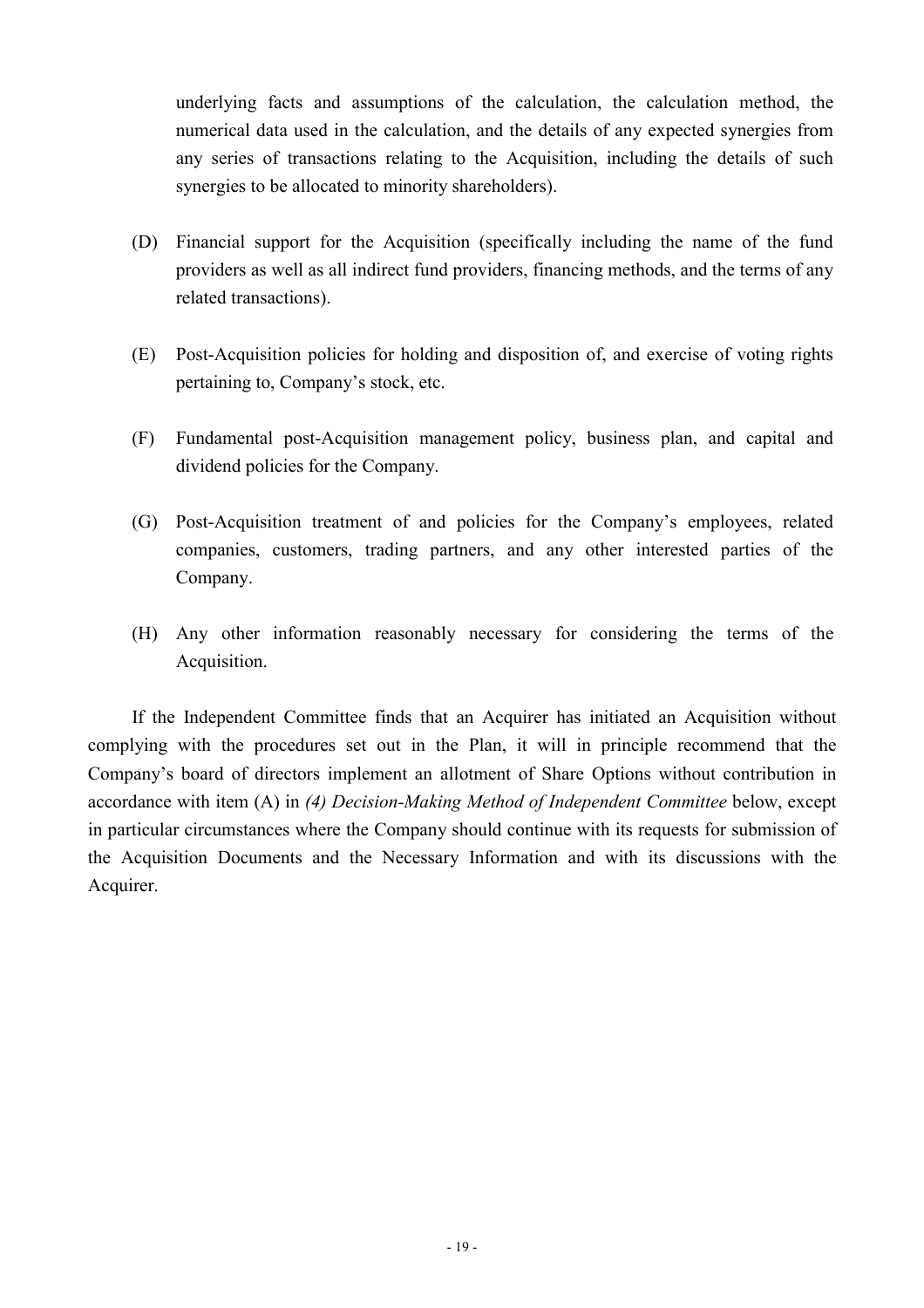#### (A) Request to the Company's Board of Directors for the Provision of Information

When the Independent Committee has determined that the Acquirer has submitted sufficient Acquisition Documents (if the provision of additional information as Necessary Information is required in accordance with (2) above, including such information) or when the Necessary Information Provision Period is terminated, whichever comes earlier, the Independent Committee may request that the Company's board of directors promptly present an opinion on the terms of the Acquirer's Acquisition (including an opinion to the effect it reserves its opinion; the same applies throughout this document) and supporting materials, an alternative proposal, and any other information or materials that the Independent Committee considers necessary within a reasonable period determined by the Independent Committee (up to 30 days; the "**the Board of Directors' Information Provision Period**") in order to compare the information contained in the Acquisition Documents with the business plan and corporate valuation made by the Company's board of directors in light of ensuring and enhancing the Company's Corporate Value and Shareholders' Interests.

#### (B) Independent Committee's Considerations

If the Independent Committee has determined that the information and materials (including those additionally requested) have been sufficiently provided by the Acquirer and the Company's board of directors (if the Company's board of directors has been so required as set out in *(A) Request to the Company's Board of Directors for the Provision of Information* above) or the Necessary Information Provision Period and the Board of Directors' Information Provision Period are terminated, whichever comes earlier, the Independent Committee may set a consideration period (in principle up to 60 days, but the Independent Committee may extend the period by its resolution in accordance with *(C) in (4) Extensions of the Independent Committee's Consideration Period* below; the "**Independent Committee's Consideration Period**").

During the Independent Committee's Consideration Period, the Independent Committee shall considers the terms of the Acquisition, consider alternative proposals provided by the Company's board of directors, and compare information on the business plans of the Acquirer and the Company's board of directors from the perspective of ensuring and enhancing the Company's Corporate Value and Shareholders' Interests based on information and materials provided by the Acquirer and the Company's board of directors. Further, when it is necessary to improve the terms of the Acquisition from the perspective of ensuring and enhancing the Company's Corporate Value and Shareholders' Interests, the Independent Committee will directly or indirectly through the board of directors consult with the Acquirer and propose to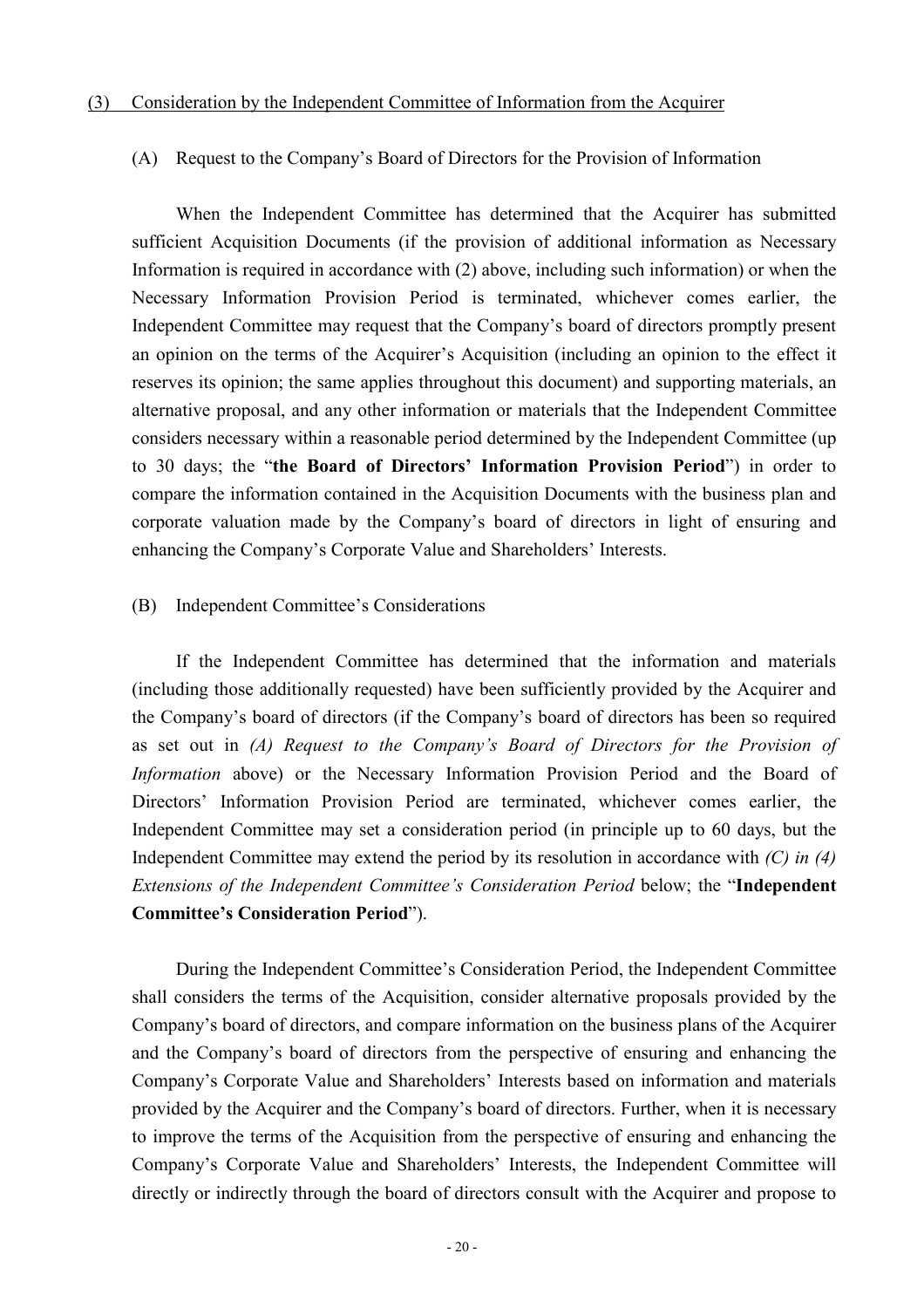shareholders the alternative proposal provided by the Company's board of directors.

If, during the Independent Committee's Consideration Period, the Independent Committee directly or indirectly through the Company's board of directors requests the Acquirer provide materials for consideration or other information, or that discussions be held, the Acquirer must promptly respond to that request. The same applies if during the Independent Committee's Consideration Period the Company's board of directors requests that the Acquirer provide materials for consideration or other information.

To ensure that the Independent Committee's decision contributes to the Company's Corporate Value and Shareholders' Interests, the Independent Committee may at the Company's cost obtain advice from independent third parties (including financial advisers, certified public accountants, attorneys, consultants, and other experts).

### (C) Disclosure of Information to Shareholders

The Independent Committee will promptly disclose, either directly or indirectly through the Company's board of directors, the fact that the Acquisition Documents have been submitted, and provide an outline of them. The Independent Committee will also disclose to shareholders any items of the Necessary Information or other information that it considers appropriate at a time the Independent Committee considers appropriate.

### (4) Decision-Making Method of Independent Committee

If an Acquirer emerges, the Independent Committee will follow the procedures set out below and make certain recommendations to the Company's board of directors. If the Independent Committee makes a recommendation or resolution to the board of directors as provided for in any of the items in Item (A) through Item (C) below, or the Independent Committee otherwise believes it appropriate, the Independent Committee will promptly disclose the fact that a recommendation or resolution has been made, provide an outline of such recommendation or resolution, and provide information relating to the matters it believes are appropriate (and, if the Independent Committee makes a resolution to the effect of extending the Independent Committee's Consideration Period in accordance with Item (C) below, include a note to that effect and an outline of the reasons for the extension).

If, when the Independent Committee intends to implement an allotment of Share Options without contribution, it finds it appropriate to obtain a resolution of the shareholders' meeting, it will recommend that the Company's board of directors convene a shareholders' meeting.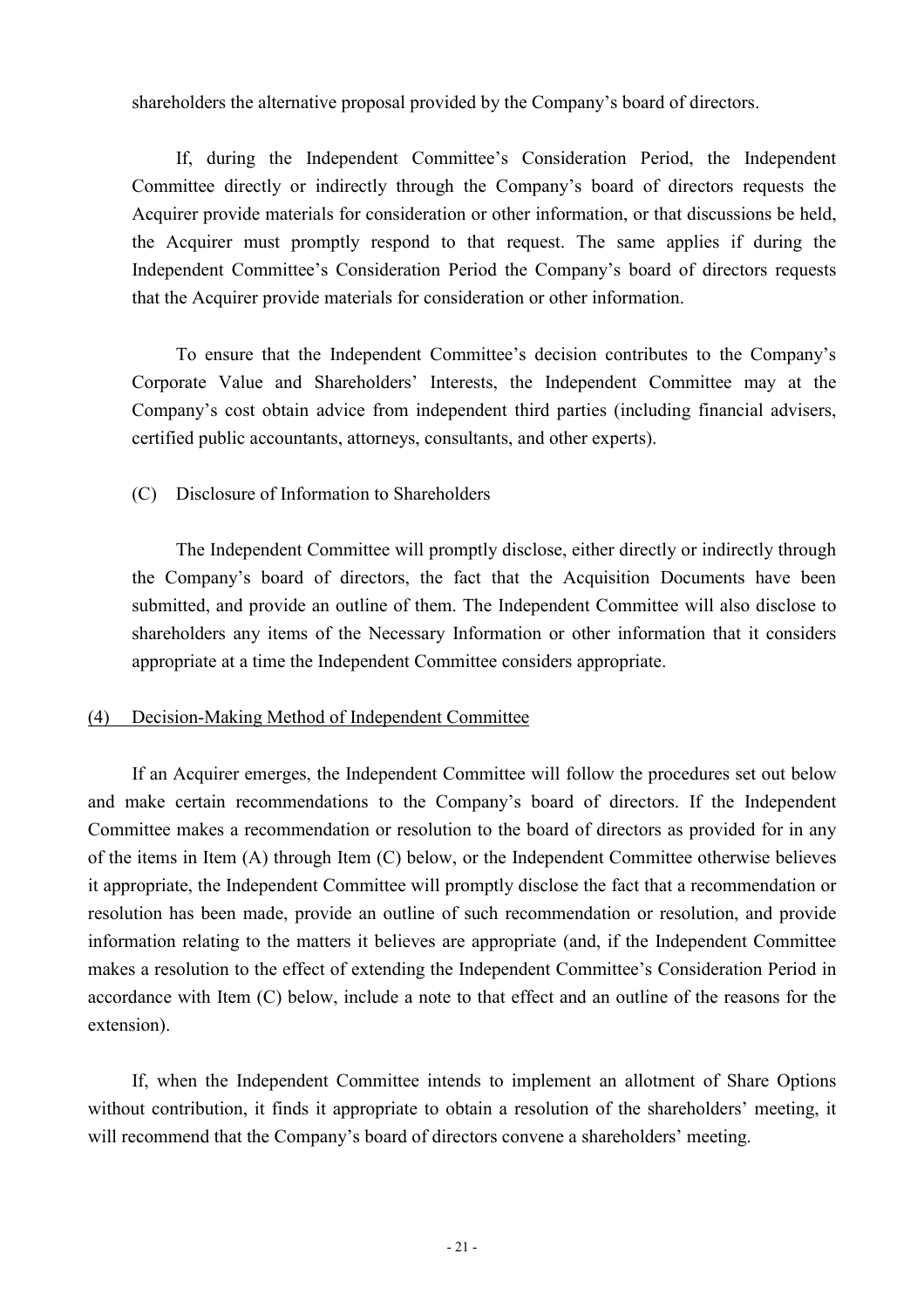(A) Recommendations for Implementation of Allotment of Share Options Without **Contribution** 

If the Acquirer fails to comply with the procedures set out in *(2) Requests to the Acquirer for the Provision of Information* or *(3) Consideration by the Independent Committee of Information from the Acquirer* above, or if as a result of considering the terms of the Acquisition by the Acquirer or discussions with the Acquirer, the Independent Committee determines that the Acquisition by the Acquirer is subject to any of the requirements provided for in *Attachment 2 Requirements for Allotment of Share Options Without Contribution*, then the Independent Committee will recommend the implementation of the allotment of Share Options without contribution to the Company's board of directors, regardless of whether the Independent Committee's Consideration Period has started or ended.

(B) Recommendations for Non-Implementation of Allotment of Share Options Without **Contribution** 

If, as a result of considering the terms of the Acquirer's Acquisition and discussions with the Acquirer, the Independent Committee determines that the Acquisition by the Acquirer does not meet any of the requirements provided for in *Attachment 2 Requirements for Allotment of Share Options Without Contribution*, the Independent Committee will recommend not implementing the allotment of Share Options without contribution to the Company's board of directors, regardless of whether the Independent Committee's Consideration Period has ended or not.

However, even after the Independent Committee has recommended not implementing the allotment of Share Options without contribution, if a change occurs in the factual relationship constituting a premise to the finding leading to the recommendation and the Independent Committee considers the Acquisition by the Acquirer is subject to any of the requirement provided for in *Attachment 2 Requirements for Allotment of Share Options Without Contribution* the Independent Committee may reach a separate decision, including that the Company implement the allotment of Share Options without contribution, and make a new recommendation to the Company's board of directors.

(C) Extension to the Independent Committee's Consideration Period

If the Independent Committee does not reach a decision to recommend either implementing or not implementing the allotment of Share Options without contribution by the expiry of the initial Independent Committee's Consideration Period, the Independent Committee will pass a resolution to extend the Independent Committee's Consideration Period to a reasonable extent considered necessary for such matters as consideration of the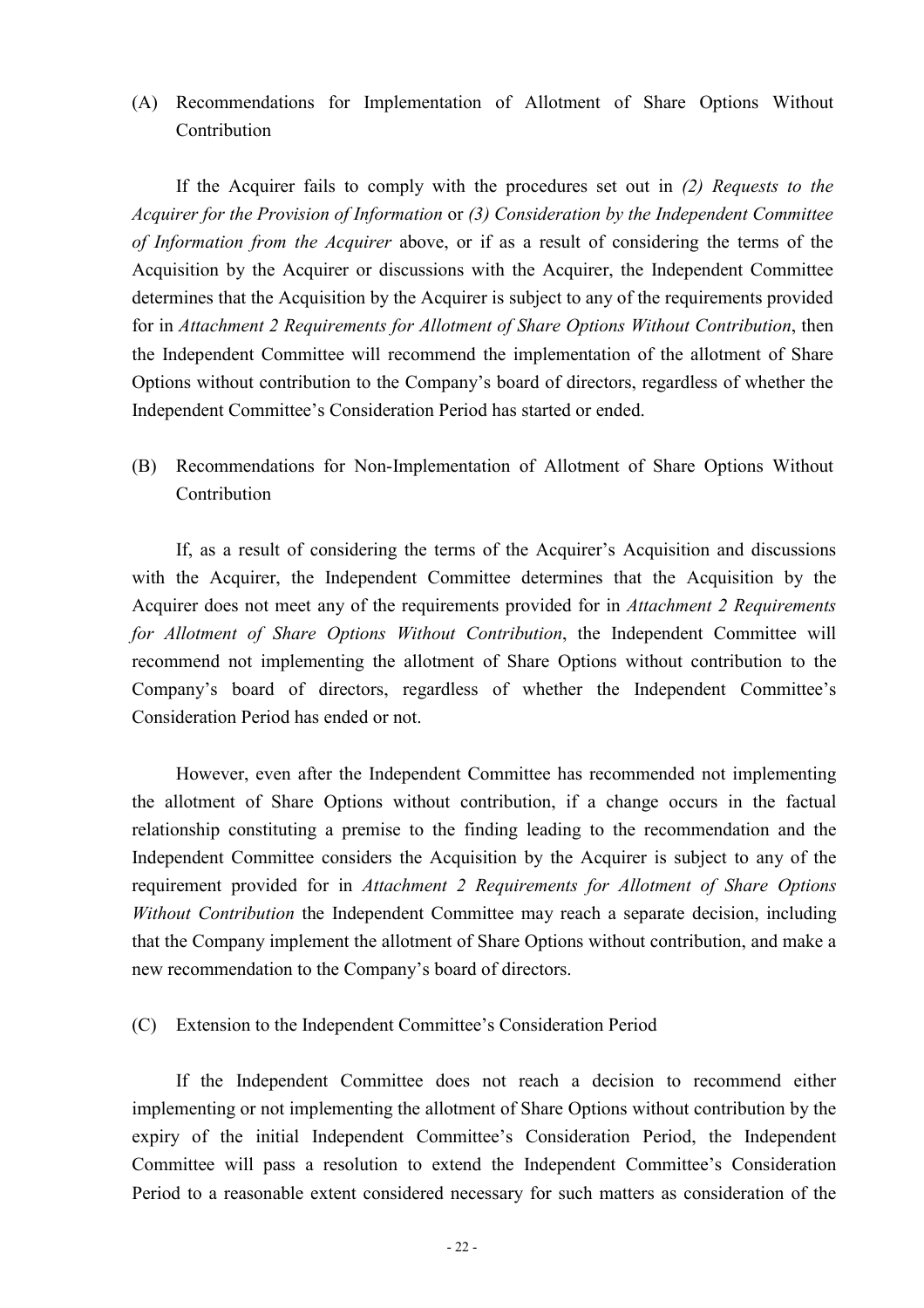terms of the Acquirer's Acquisition, discussion with the Acquirer, and consideration of an alternative proposal (but by no more than 30 days).

If the Independent Committee's Consideration Period is extended as a result of the resolution described above, the Independent Committee will continue with its information gathering, consideration process, and like activities, to make a recommendation to implement or not implement the allotment of Share Options without contribution within the extended period.

### (5) Resolution of Meeting of Board of Directors; Convocation of Shareholders' Meeting

If the Company's board of directors receives a recommendation to do so from the Independent Committee, it will promptly pass a resolution relating to implementing or not implementing the allotment of Share Options without contribution, respecting to the maximum extent the recommendation of the Independent Committee.

If the Independent Committee recommends that the Company's board of directors convene a shareholders' meeting, the Company's board of directors will, unless convening the meeting is unduly difficult, promptly take procedures necessary so that the meeting is held as soon as practicably possible. The Company's board of directors will, in accordance with the matters decided in such shareholders' meeting, resolve to implement the allotment of Share Options without contribution or not to implement the allotment of Share Options without contribution. The Acquirer must not start any Acquisition procedures for the Plan until the Company's board of directors passes a resolution to implement or not implement the allotment of Share Options without contribution.

Once the resolution provided for above is obtained from the board of directors or the shareholders' meeting, the Company's board of directors will promptly disclose an outline of the resolution and any other matters that it considers appropriate.

#### **3. Requirements for Implementing Allotment of Share Options Without Contribution**

If an Acquisition by an Acquirer falls under any of the requirements provided for in *Attachment 2 Requirements for Allotment of Share Options Without Contribution*, the Company will implement the allotment of Share Options without contribution in accordance with a resolution of its board of directors as provided for in *2(5)* above. Whether an Acquisition by an Acquirer meets requirements provided for in *Attachment 2 Requirements for Allotment of Share Options Without Contribution* shall be determined following the judgment of the Independent Committee in accordance with *2(4)* above.

However, if before the day determined by the board of directors, which is also before the day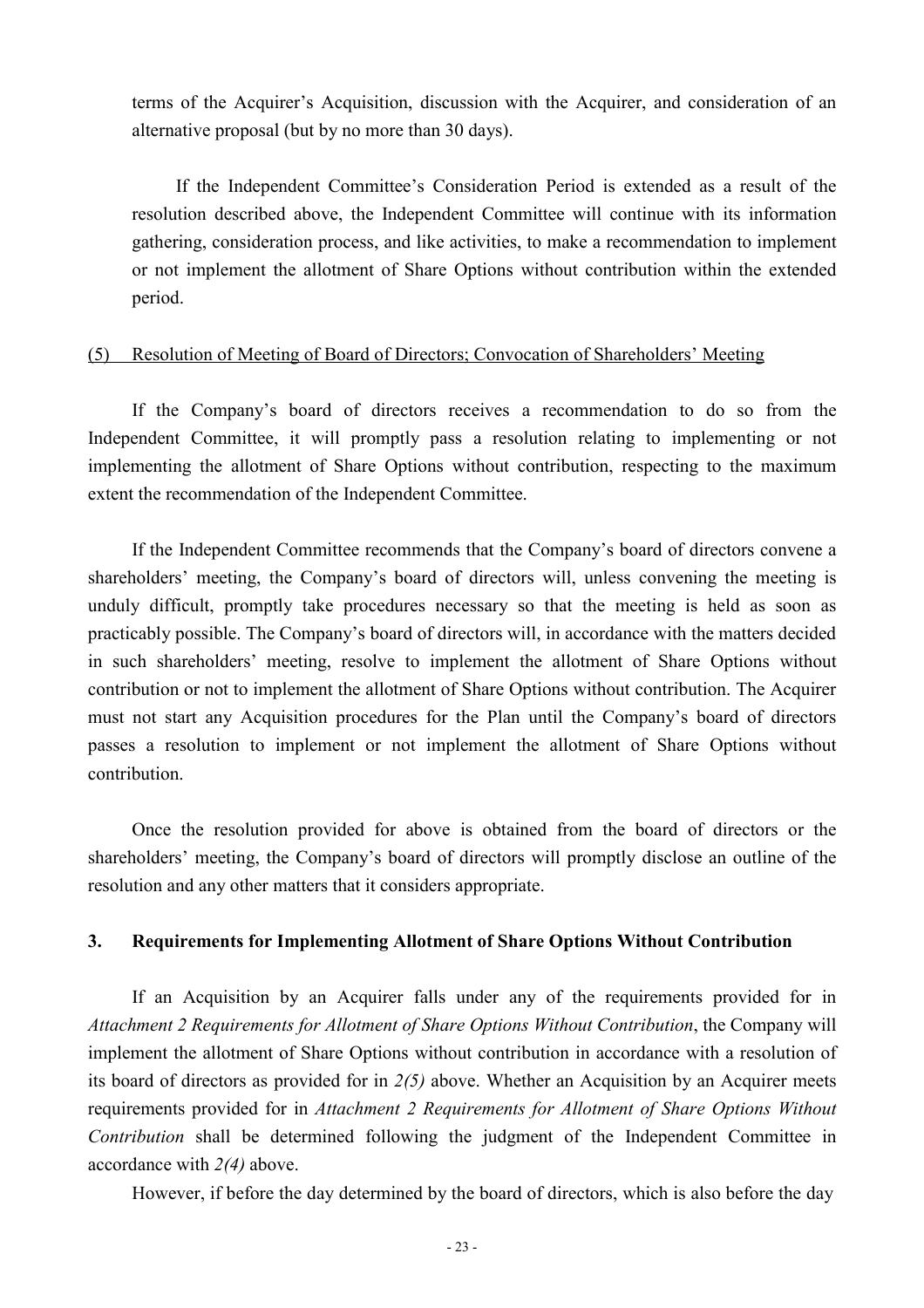four business days prior to the reference date of the allotment of Share Options, (a) it has become obvious that the shareholding ratio of the Acquirer has fallen below 20 percent, (b) a public takeover bid consistent with Acquisition by the Acquirer is initiated, and the shareholding ratio of the Acquirer will not be 20 percent or more as a result of expiration or revocation of the open takeover bid, or (c) the board of directors reasonably acknowledges that the menace from such Acquirer has ceased, the board of directors may determine, by resolution by the above date, not to make effective the allotment of Share Options without contribution determined by resolution.

#### **4. Outline of Allotment of Share Options Without Contribution**

An outline of the allotment of Share Options without contribution scheduled to be implemented under the Plan appears below (for further details on the Share Options, please see *Attachment 3 Terms and Conditions of Allotment of Share Options Without Contribution*).

#### (1) Number of Share Options

The Company will implement an allotment of Share Options without contribution in the number equivalent to the final and total number of issued shares in the Company (but excluding the number of shares in the Company held by the Company at that time) on an allotment date (the "**Allotment Date**") to be separately determined in a resolution by the Company's board of directors relating to the allotment of Share Options without contribution ("**Allotment Resolution**").

### (2) Shareholders Eligible for Allotment

The Company will allot the Share Options without contribution to those shareholders, other than the Company, who are entered or recorded in the Company's final register of shareholders on the Allotment Date, at a ratio of one (1) Share Option for every share in the Company held.

#### (3) Effective Date of Allotment of Share Options Without Contribution

The effective date of the allotment of Share Options without contribution will be separately determined in the Allotment Resolution.

#### (4) Number of Shares to be Acquired upon Exercise of the Share Options

The number of Company shares (which will be "transfer shares," as defined in Article 128(1) of the *Act on Transfer of Bonds, Shares, etc.*, and which attract the application of that *Act*) to be acquired upon exercise of each Share Option (the "**Applicable Number of Shares**") will be separately determined by the board of directors of the Company in the Allotment Resolution.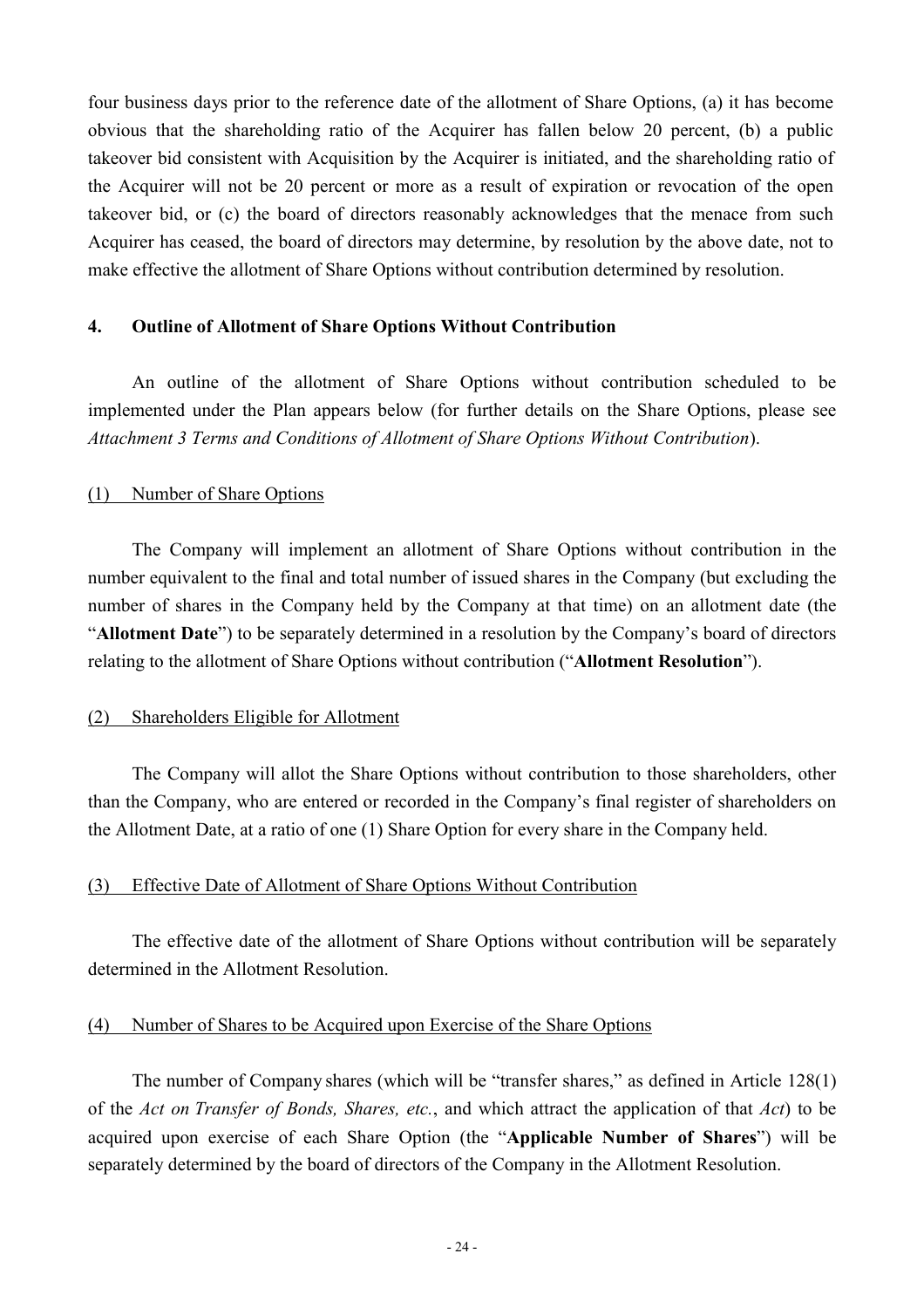### (5) Amount to be Contributed upon Exercise of the Share Options

Contributions upon exercise of the Share Options are to be in cash, and the amount per share in the Company to be contributed upon exercise of the Share Options will be an amount separately determined in the Allotment Resolution within the range between a minimum of one yen and a maximum of any amount equivalent to one-half of the fair market value of the Company's stock per share. "**Fair Market Value**" means the average closing price (including quotations) for regular transactions of the Company' shares on the Tokyo Stock Exchange on each day during the 90-day period before the Allotment Resolution (excluding days on which no closing price is available), with any fraction of a yen resulting from the calculation rounded up to the nearest whole yen.

### (6) Exercise Period of the Share Options

The commencement date will be a date separately determined in the Allotment Resolution, and the period will be from 1 month to 3 months long as separately determined in the Allotment Resolution. However, if the Company acquires the Share Options under Paragraph ① and ② of *(9) Acquisition of the Share Options by the Company* below, the exercise period for the Share Options with respect to that acquisition will be up to and including the business day immediately before the relevant acquisition date. Further, if the final day of the exercise period falls on a holiday for the payment place for the cash payable upon exercise, the final day will be the preceding business day.

## (7) Conditions for the Exercise of the Share Options

The following persons in principle may not exercise the Share Options (persons categorized as ① through ⑥ below collectively, "**Non-Qualified Persons**"):

① Specified Large Holders.9

 $\overline{a}$ 

- ② Joint Holders of Specified Large Holders.
- ③ Specified Large Purchasers.10
- ④ Persons having a Special Relationship with Specified Large Purchasers.

<sup>&</sup>lt;sup>9</sup> "Specified Large Holder" means a party the Company's board of directors considers a holder of share certificates, etc., issued by the Company whose holding ratio of share certificates, etc., for those share certificates, etc., is at least 20%.

<sup>&</sup>lt;sup>10</sup> "Specified Large Purchaser" means a person who makes a public announcement for purchase, etc. (as defined in Article 27-2(1) of the *Financial Instruments and Exchange Act*; the same applies throughout this footnote) of share certificates, etc. (as defined in Article 27-2(1) of the *Financial Instruments and Exchange Act*; the same applies throughout this footnote) issued by the Company through a tender offer and whose owning ratio of share certificates, etc., relating to the ownership (including similar ownership as prescribed in Article 7(1) of the *Order for the Enforcement of the Financial Instruments and Exchange Act*) after the purchase, etc., the Company's board of directors considers will be at least 20% when combined with the owning ratio of share certificates, etc., of a person having a special relationship with such person.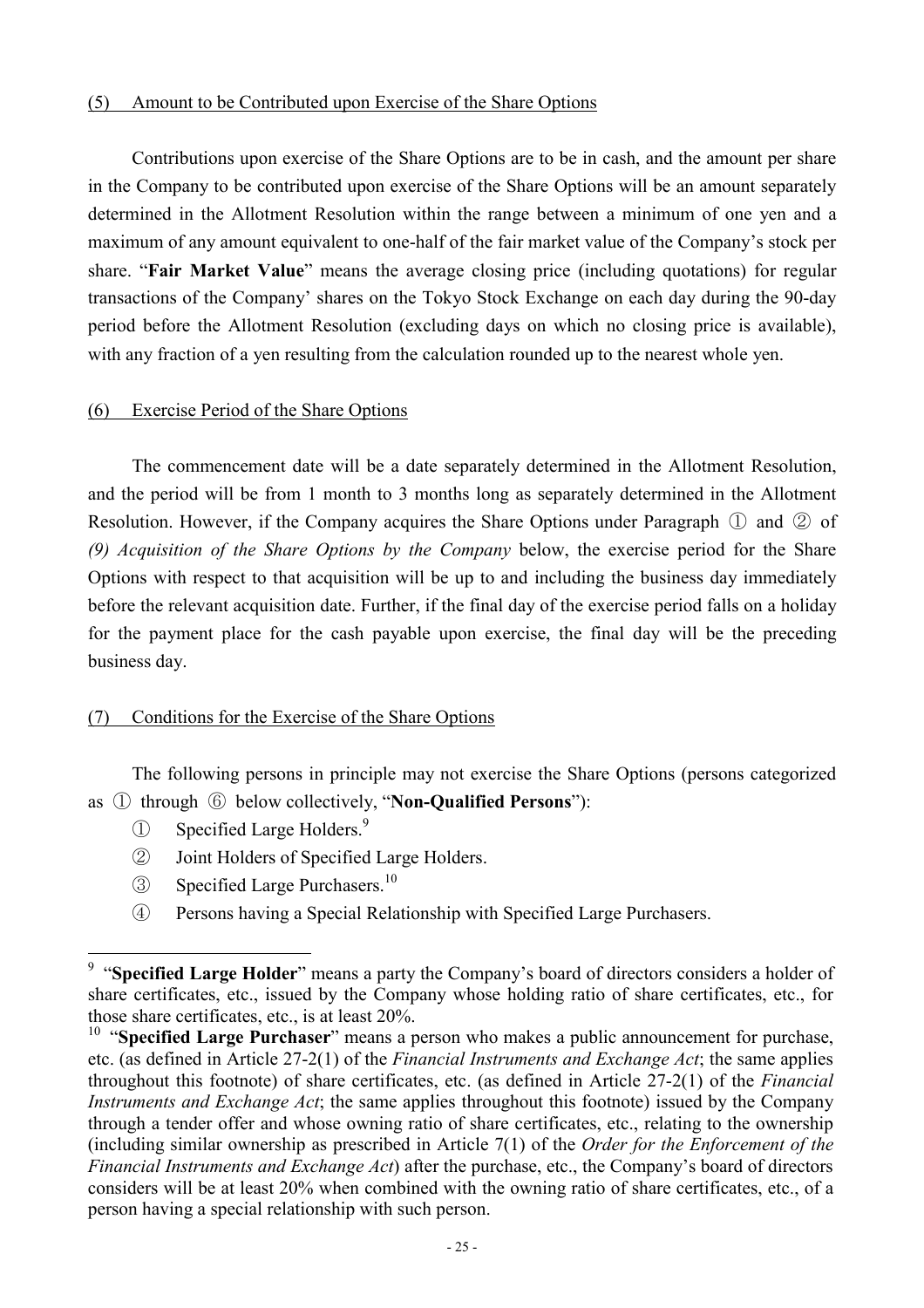- ⑤ A person who without the approval of the Company's board of directors has been transferred, or has succeeded to, the Share Options of a person to categorized as any of ①through ④.
- (6) Any Affiliated Person<sup>11</sup> of any person categorized as any of  $(1)$  through  $(5)$ .

Nonresidents of Japan who are required to follow certain procedures under foreign laws and regulations to exercise the Share Options in principle may not exercise the Share Options (however, certain nonresidents to whom exemptions under applicable law apply may exercise the Share Options, and the Share Options held by nonresidents will be subject to acquisition by the Company in exchange for Company shares as set out in Paragraph ① of *(9) Acquisition of the Share Options by the Company* below; for details, please see *Attachment 3 Terms and Conditions of Allotment of Share Options Without Contribution*).

### (8) Assignment of the Share Options

An acquisition of the Share Options by assignment requires the approval of the Company's board of directors.

### (9) Acquisition of the Share Options by the Company

- ① On a date which is to be separately determined by the resolution of the board of directors and which falls after the allotment without contribution takes effect, the Company may acquire unexercised Share Options which (held by persons who are verified not to be a Non-Qualified Person, including persons who are provided in 8.(c) and (d) in *Attachment 3 Terms and Conditions of Allotment of Share Options Without Contribution*; referred to as the "Exercisable Share Options" in ② below) may be exercised in accordance with the provisions of 8.(a) and (b) in *Attachment 3 Terms and Conditions of Allotment of Share Options Without Contribution*, by delivering the whole number portion of the Company's common shares, which is the product of the number of Share Options involved in the acquisition multiplied by the number of shares to be issued by one (1) Share Option.
- ② On a day which is to be separately determined by the board of directors and which falls after the allotment without contribution takes effect, the Company may acquire

 $\overline{a}$ 11 An "**Affiliated Person**" of a given person means a person the Company's board of directors considers substantially controls, is controlled by, or is under common control with the given person (including persons the Company's board of directors consider as being categorized as such a person), or a person considered by the Company's board of directors to act in concert with the given person. "**Control**" means to "control decisions on the financial and business policies" (as defined in Article 3(3) of the *Ordinance for Enforcement of the Companies Act*) of other corporations or entities.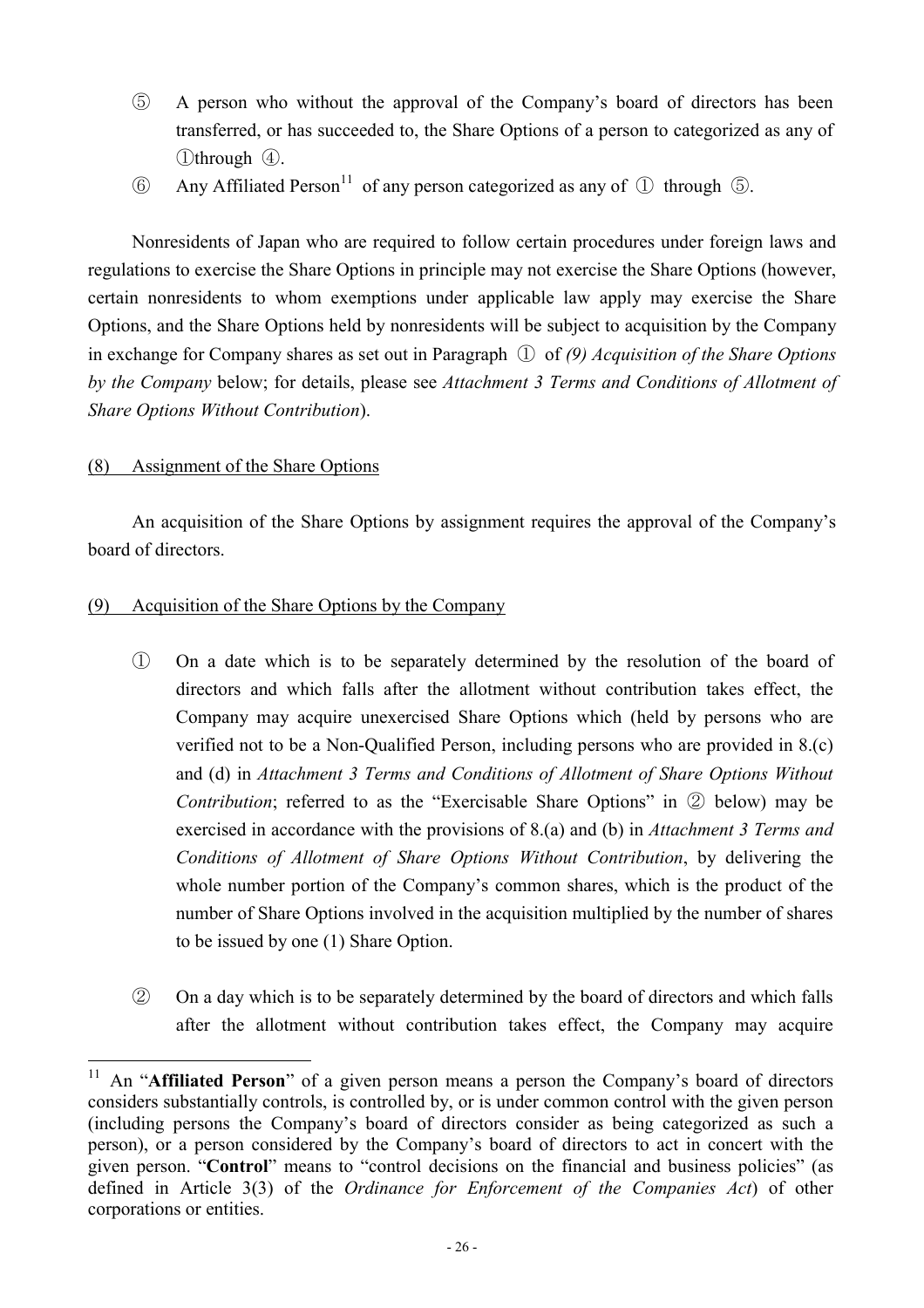unexercised Share Options other than the Exercisable Share Options, by delivering a number of Share Options identical to the number of Share Options involved in the acquisition, with limitations on the exercise by Non-Qualified Persons and certain persons such as a non-resident who cannot utilize the provision of exclusion under the applicable laws and regulations of such foreign country (in accordance with provisions including transfer approval, as stipulated by the board of directors). A delivery of cash shall not be made for the above acquisition.

③ In addition to the above, matters relating to the acquisition of Share Options will be provided for separately if required by the Allotment Resolution.

For the definitions and details of the words and expressions above, please see *Attachment 3 Terms and Conditions of Allotment of Share Options Without Contribution*.

### **5. Effective Period of the Plan**

The effective period of the Plan ends on the close of the ordinary shareholders' meeting held for the business year ending on March 31, 2015.

### **6. Abolition and Amendment of the Plan**

Even before the effective period of the Plan has ended, as described in 2 (2) ② (iii) of *For shareholders' reference*, it is possible to abandon the Plan at anytime by resolution of the board of directors through election or dismissal of Directors by ordinary resolution of the ordinary shareholders' meeting. The Company's board of directors might revise or change the Plan to an extent that can be considered reasonably necessary as a result of changes in, or changes in interpretation or the operation of, the *Companies Act*, the *Financial Instruments and Exchange Act*, other laws or regulations, or the rules of financial instruments exchanges or changes in tax systems, or due to court decisions, or the like.

If the Plan is abolished or changes, the Company will promptly in accordance with applicable laws and regulations and the rules of financial instruments exchanges disclose the fact of the abolishment or change and any other matter the board of directors considers appropriate.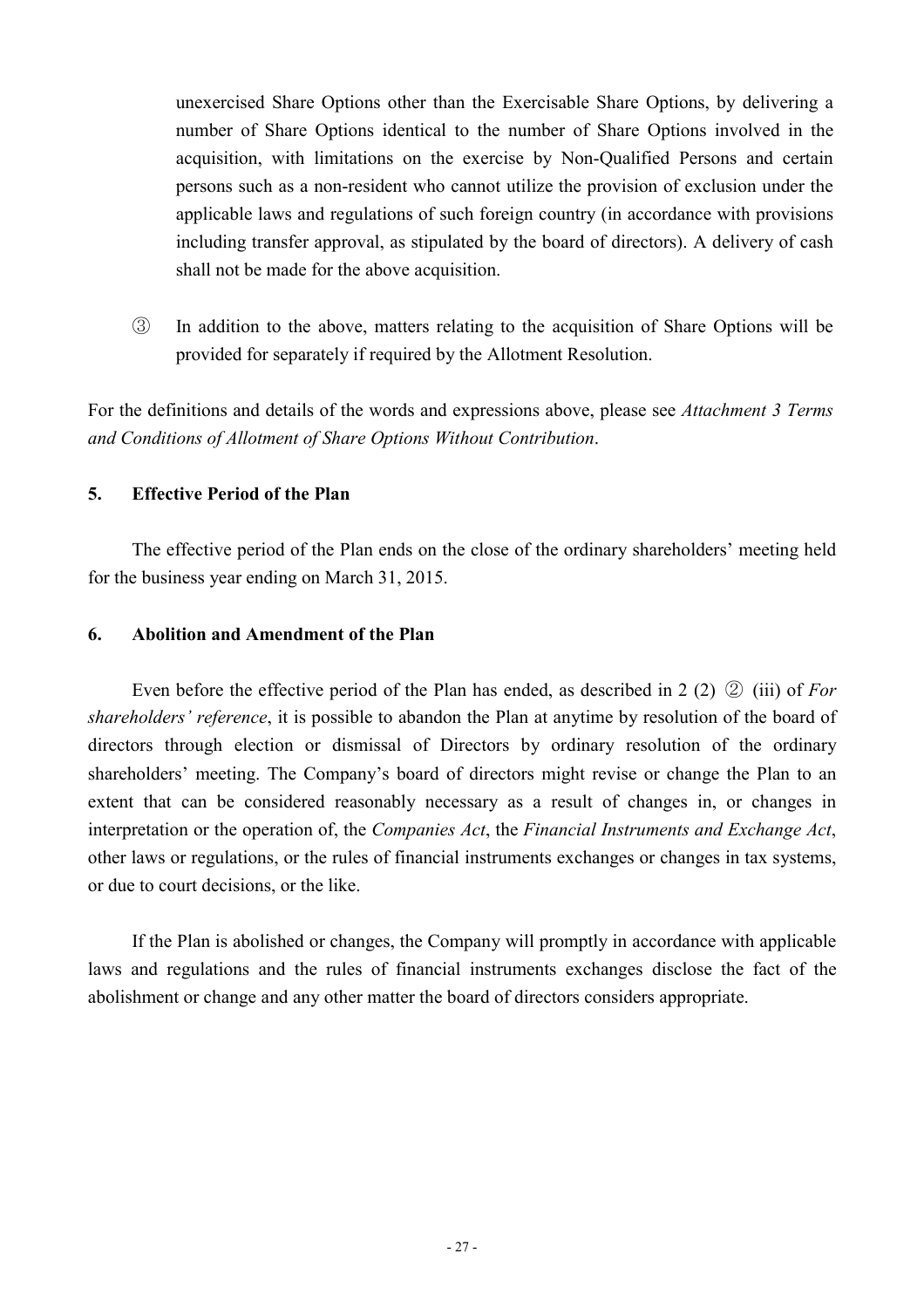(For shareholders' reference)

The possible effects on the shareholders and investors due to the continuous application of the Plan are as mentioned in 1. below. In addition, the Company believes that the Plan has rationality, as mentioned in 2. below. The Company would like our shareholders to fully consider these points, and approve this Proposition.

#### **1 IMPACT ON SHAREHOLDERS**

### *(1) Impact on Shareholders Upon Renewal of Current Plan*

The actual allotment of Share Options without contribution will not be carried out at the time the Current Plan is renewed. The Plan will therefore have no direct concrete affect on the legal rights and economic interests of shareholders with respect to the shares of the Company at the time the Current Plan is renewed.

## *(2) Impact on Shareholders and Investors at the Time of Allotment of Share Options Without Contribution*

If the Company's board of directors or shareholders' meeting passes a resolution for an allotment of Share Options without contribution, the Company will make an allotment of Share Options without contribution to the shareholders on the Allotment Date provided for separately in the Allotment Resolution of one (1) Share Option per share in the Company held by entitled shareholders. If the shareholders do not pay the exercise price or perform other procedures for exercise of the Share Options provided for in Paragraph (ii) of *(3) Procedures Necessary for Shareholders upon the Allotment of Share Options Without Contribution* below during the exercise period of the Share Options, the shares they hold in the Company will be diluted by the exercise of Share Options by other shareholders. However, the Plan makes it also possible for the Company to simultaneously acquire all of the Share Options, and assign the Company's shares to those Share Options that fulfill the conditions for the exercise of Share Options in accordance with the procedures provided for in Paragraph (iii) of *(3) Procedures Necessary for Shareholders upon the Allotment of Share Options Without Contribution* below. If the Company carries out that acquisition procedure, all shareholders other than Non-Qualified Persons will receive shares in the Company without exercising their Share Options or paying an amount equivalent to the exercise price, and this may dilute the value per share in the Company held by the shareholder, but in principle there will not be any financial dilution of the overall value of shares held in the Company.

From the viewpoint of avoiding the situation that shareholders and investors who made sales or purchases, etc. based on the premise that the dilution of the value per one (1) share of the Company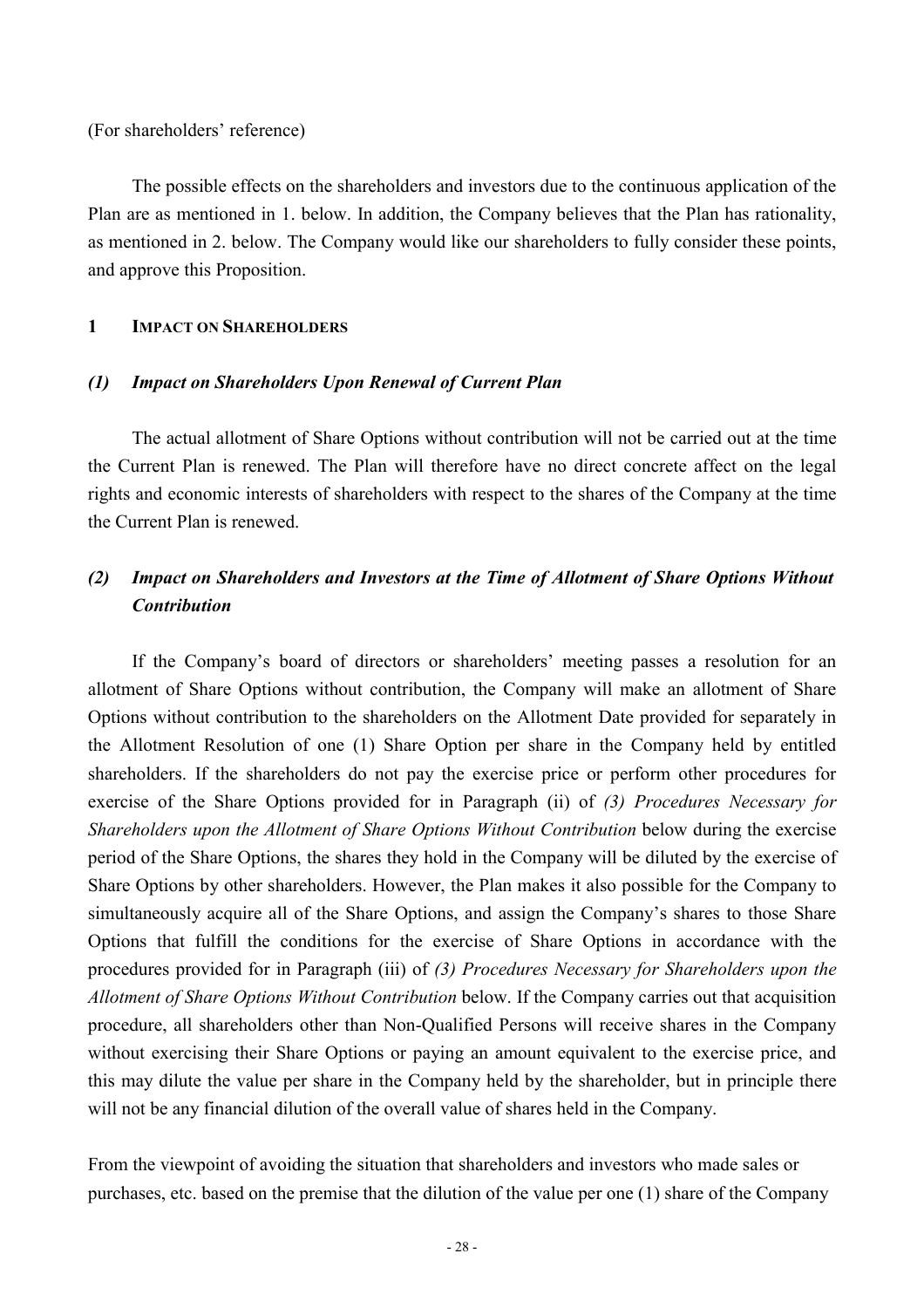would suffer unforeseen damages caused by such change in share price, the Company does not plan to suspend the allotment without contribution or to acquire the Share Options without contribution which were allocated on or after the day three business days prior to the reference day of the allocation of the Share Options, and even on or before the day four business days prior to the reference day of the allocation without contribution, the Company shall not made a resolution not to make effective the allotment of Share Options without contribution, except as provided in B.3 above.

## *(3) Procedures Necessary for Shareholders upon the Allotment of Share Options Without Contribution*

#### (i) Procedures for Allotment of Share Options

If the Company's board of directors passes the Allotment Resolution, the Company will give public notice of the Allotment Date with respect to the allotment of Share Options without contribution. In this case, shareholders who are entered or recorded in the Company's final register of shareholders on the Allotment Date will automatically become option-holders on the effective date of the allotment of Share Options without contribution, so no further procedures, such as applying for the allotment, will be necessary.

#### (ii) Procedures for Exercising Share Options

The Company will in principle deliver an exercise request form for the Share Options (in a form prescribed by the Company and containing the necessary matters—such as the terms and number of the Share Options for exercise, the exercise date for the Share Options, and the account for transfer of the transfer shares—as well as representations and warranties regarding matters such as that the shareholders themselves are not Non-Qualified Persons, as well as indemnity clauses, and other covenants) and other documents necessary for the exercise of the Share Options to the shareholders who are entered or recorded in the Company's final register of shareholders on the Allotment Date.

After the allotment of Share Options without contribution, the shareholders will be issued shares in the Company to be acquired upon exercise of each Share Option

- upon submitting, in accordance with the Company's prescribed method, the exercise request form and other necessary documents during the exercise period for the Share Options and before acquisition of Share Options by the Company becomes effective,
- once the exercise request form and other necessary documents have reached the place handling such requests, and
- by paying to the place handling such requests an amount equivalent to the exercise price determined in the Allotment Resolution, which will be an amount within the range of one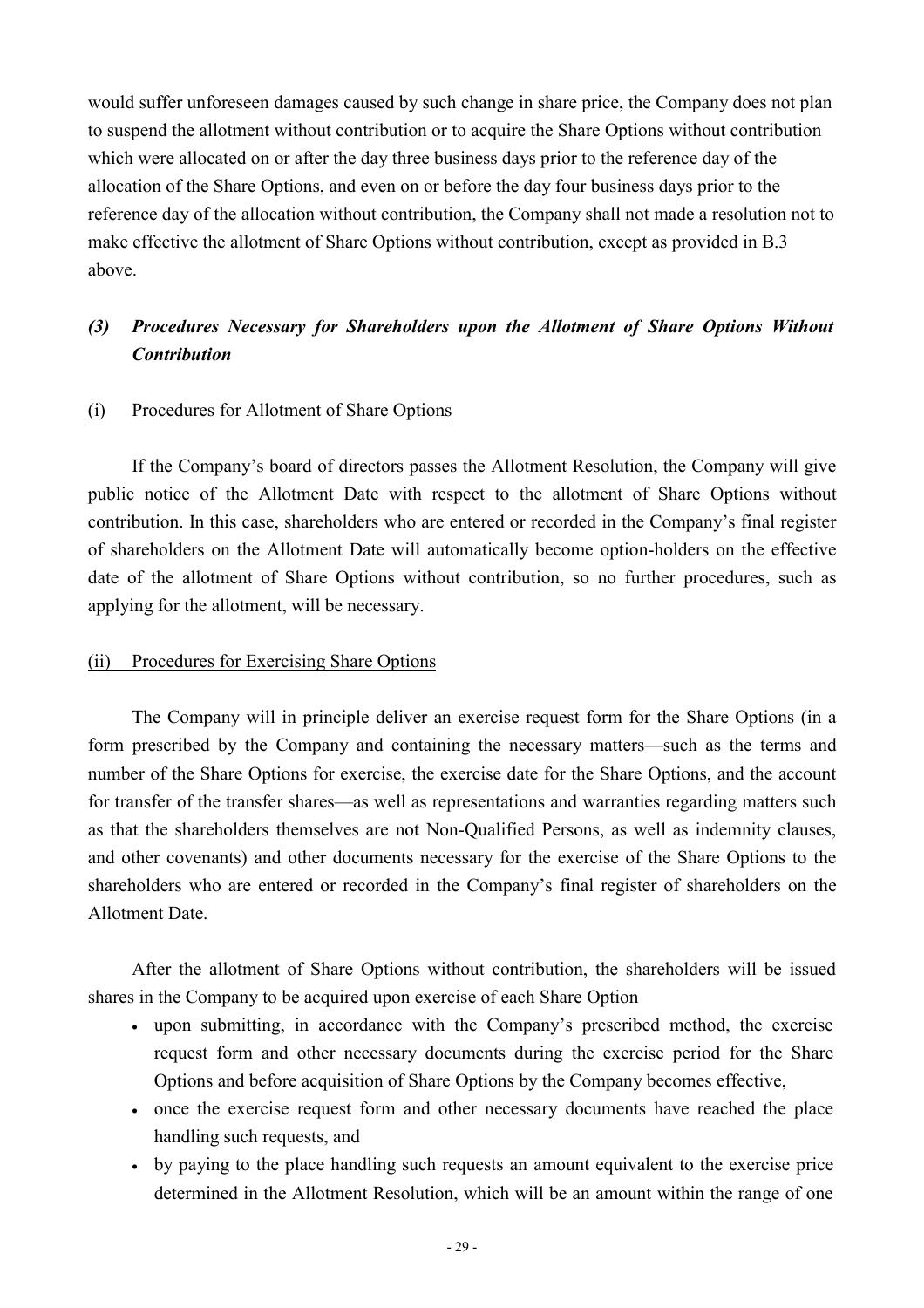yen and one-half of the fair market value of the Company's stock per share.

#### (iii) Procedures for Acquisition of Share Options by Company

If the Company's board of directors determines to acquire the Share Options, the Company will acquire the Share Options in accordance with the statutory procedures on a day separately determined by the Company's board of directors.

If the Company provide shares in the Company to shareholders other than Non-Qualified Persons in exchange for the acquisition of the Share Options, the shareholders concerned will in principle come to receive shares in the Company to be acquired upon exercise of each Share Option as compensation for the acquisition by the Company of those Share Options, without paying an amount corresponding to an exercise price. However, in that case, the shareholders concerned will be separately requested to submit, in a form prescribed by the Company, a document setting out necessary matters—such as the account for transfer of the transfer shares—and including representations and warranties regarding matters such as the fact that they are not Non-Qualified Persons, as well as indemnity clauses, and other covenants.

In addition to the above, the Company will disclose information or notify all of its shareholders with respect to the particulars of the allotment method for the Share Options, the exercise method, and the method for acquisitions by the Company once they have been determined in the Allotment Resolution.

## **2 DECISIONS AND REASONING OF THE COMPANY'S BOARD OF DIRECTORS REGARDING ABOVE MEASURES**

#### *(1) Decisions and Reasoning Regarding the Special Measures to Realize the Basic Policy*

The Company's fundamental philosophy behind its measures for enhancing its corporate value by management plans, and its policies for strengthening its corporate governance practices is formulated as a specific policy aimed at maximizing the Company's Corporate Value and Shareholders' Interests and contributing to the realization of the Basic Policy.

These measures are therefore in line with the Basic Policy and are consistent with the Company's Corporate Value and Shareholders' Interests. They are not implemented for the purpose of maintaining the positions of the directors and the corporate auditors of the Company.

## *(2) Decisions and Reasoning regarding the Measures for Preventing Decisions on Company's Financial and Business Policies from being Controlled by Inappropriate Persons in Light of Company's Basic Policy (B. Above)*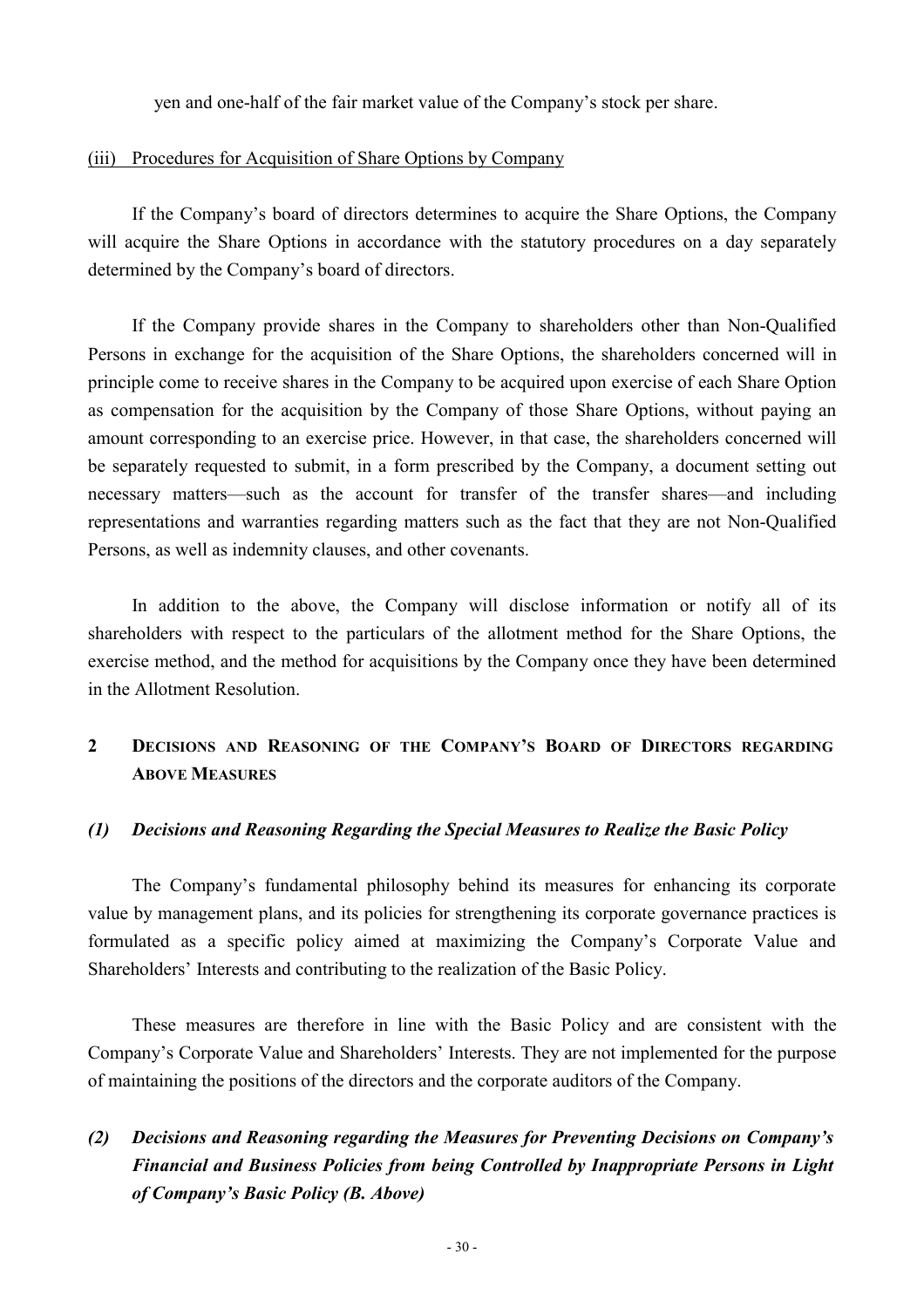### ① *The Plan is in Line with the Basic Policy*

The Plan is a mechanism to ensure and enhance the Company's Corporate Value and Shareholders' Interests by ensuring the necessary time and information is made available for the shareholders to decide whether or not to accept an Acquisition by an Acquirer targeting the share certificates, etc., (defined in Article 27-2(1) of the *Financial Instruments and Exchange Act*.) of the Company and for the board of directors to present an alternative proposal to the shareholders, and by enabling the board of directors to talk or negotiate with the Acquirer for the benefit of the shareholders when the Acquisition is to be effected. As above, the Plan is in line with the Basic Policy.

## ② *The Measures Are Not Detrimental to the Corporate Value and Shareholders' Interests and Do Not Aim to Maintain the Positions of Directors and Statutory Auditors of the Company*

For the reasons set out below, the Company believes that in light of the Basic Policy, the Plan is not detrimental to the Company's Corporate Value and Shareholders' Interests, and that it has not been implemented for the purpose of maintaining the positions of the directors and the corporate auditors of the Company.

#### (i) It Satisfies the Requirements of the Guidelines for Takeover Defense Measures

The Plan fully satisfies the 3 principles set out in the Guidelines Regarding Takeover Defense for the Purposes of Ensuring and Enhancing Corporate Value and Shareholders' Common Interests released by the Ministry of Economy, Trade and Industry and the Ministry of Justice on May 27, 2005. (The 3 principles, as set out in the *Guideline*, are (1) the "principle of protecting and enhancing corporate value and shareholders' common interests," (2) the "principle of prior disclosure and shareholders' will," and (3) the "principle of ensuring the necessity and reasonableness of defensive measures.") Also, the plan conforms to the opinions offered in "Takeover Defense Measures in Light of Recent Environmental Changes" made by the Corporate Value Study Group of the Ministry of Economy, Trade and Industry and dated June 30, 2008.

## (ii) The renewal of the Current Plan is for the purpose of ensuring and enhancing the Company's Corporate Value and Shareholders' Interests

The Current Plan is renewed in order to ensure, for the purpose of ensuring and enhancing the Company's Corporate Value and Shareholders' Interests, (a) the prior provision of information from an Acquirer that is necessary in relation to the Acquisition being attempted by the Acquirer and (b) the period of time necessary for evaluating and considering the details of the Acquisition.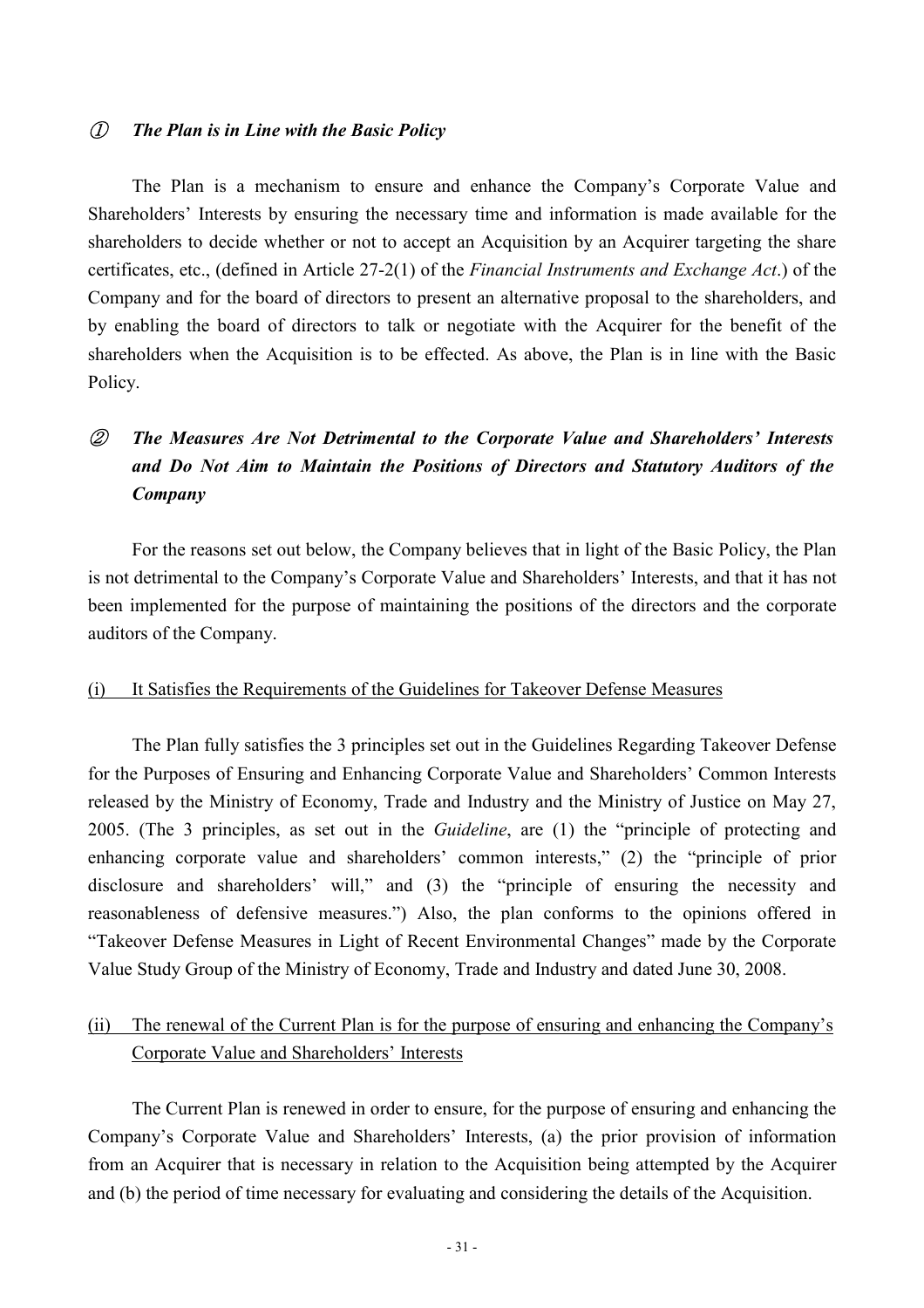#### (iii) Placing High Value on Shareholders' Will

The Company intends to renew the Current Plan at the Ordinary Shareholders' Meeting on the condition that the proposal for the Plan is approved and adopted as a resolution with the endorsement of a majority of the voting rights of shareholders in attendance.

In certain circumstances, set out in B.*2(5)* above, the Company's board of directors may convene a shareholders' meeting and ask shareholders to consider whether or not to implement an allotment of Share Options without contribution.

Further, as set out in B.*2(5)* above, the effective period of the Plan is the approximately 3-year period ending on the close of the ordinary shareholders' meeting held for the business year ending on March 31, 2015. Even if the above mentioned period has not elapsed, since the term of office of the Company's Directors is one year, and the Company has not employed a system to differentiate the terms of office of the Company's Directors, and the Articles of Incorporation of the Company does not include a requirement for the dismissal of a Company Director which is stricter than the simple majority which is stipulated by laws, it is possible for the Plan to be abandoned by resolution of the board of directors by election or dismissal of Directors based on a one-time ordinary resolution of an ordinary shareholders' meeting. This means that the intention of the shareholders will be reflected in this point as well.

#### (iv) Establishment of Reasonable and Objective Requirements for Invoking Defensive Measures

As set out in B.*3* above, the Plan is established so that the allotment of Share Options without contribution cannot be implemented without reasonable and objective requirements first being met, thus ensuring a framework that prevents arbitrary invocation by the Company's board of directors.

#### (v) Establishment of Independent Committee

The Company has established the Independent Committee as an organ of the Company to eliminate arbitrary decisions of the board of directors and to make independent judgments in managing the implementation of the allotment of Share Options without contribution for the benefit of the Company's shareholders.

The Independent Committee shall comprise 3 or more members, who must be either an outside director, an outside statutory auditor, or an outside expert who is independent from the management team. The Independent Committee must execute the operations of the Company (at the time of renewal of the Current Plan, there are scheduled to be 3 members of the Independent Committee: Mitoji Yabunaka and Eiichiro Kinoshita, outside directors of the Company; and Haruo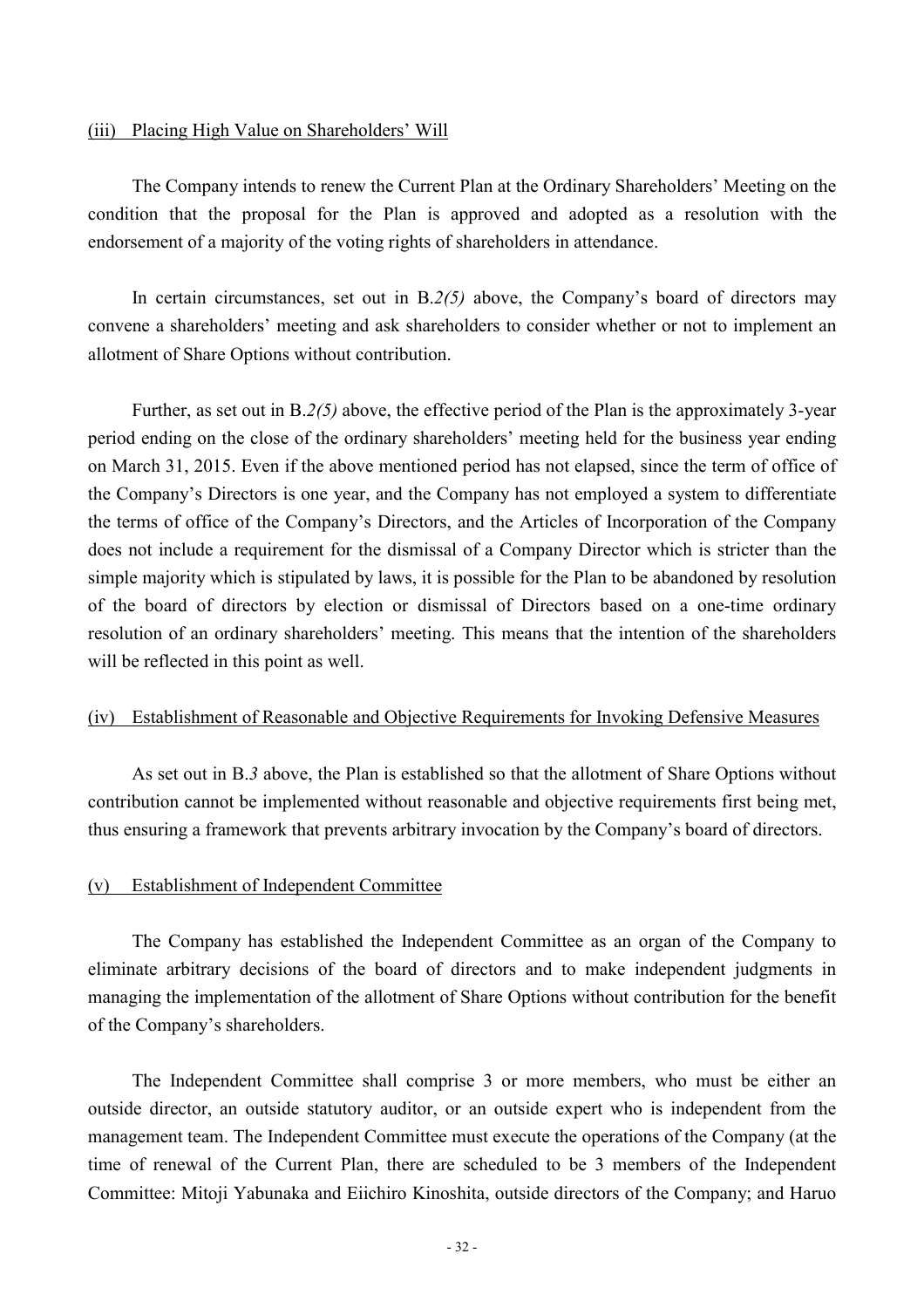Shigeta, an outside auditor of the Company). There is no special relationship between the Company and any of the candidate members of the Independent Committee, and each candidate is highly independent from the Company's management team (please see Attachment 4 for the names and backgrounds of the candidates).

As set out above at B.*2*, if an Acquisition targeting the Company's shares is initiated, the Independent Committee will, in accordance with the Regulations of the Independent Committee, consider the Acquisition and whether or not it will harm the Company's Corporate Value and Shareholders' Interests, and the board of directors will make its decision respecting the decision of the Independent Committee to the maximum extent.

These measures therefore ensure that the Company has a mechanism to prevent the Plan from being operated, and the defensive measures being invoked, arbitrarily by the board of directors.

### (vi) No Dead-Hand Takeover Defense Measures

As stated above in B.*6*, the Plan has been designed so that it may be abolished at any time by the board of directors, even before the effective period of the Plan has ended. It is not, therefore, a dead-hand takeover defense measure (a takeover defense measure that cannot be stopped once invoked, even if a majority of the members of the board of directors are replaced). And nor is it a slow-hand takeover defense measure (a takeover defense measure that requires a significant amount of time to stop because members of the board of directors cannot be replaced all at once).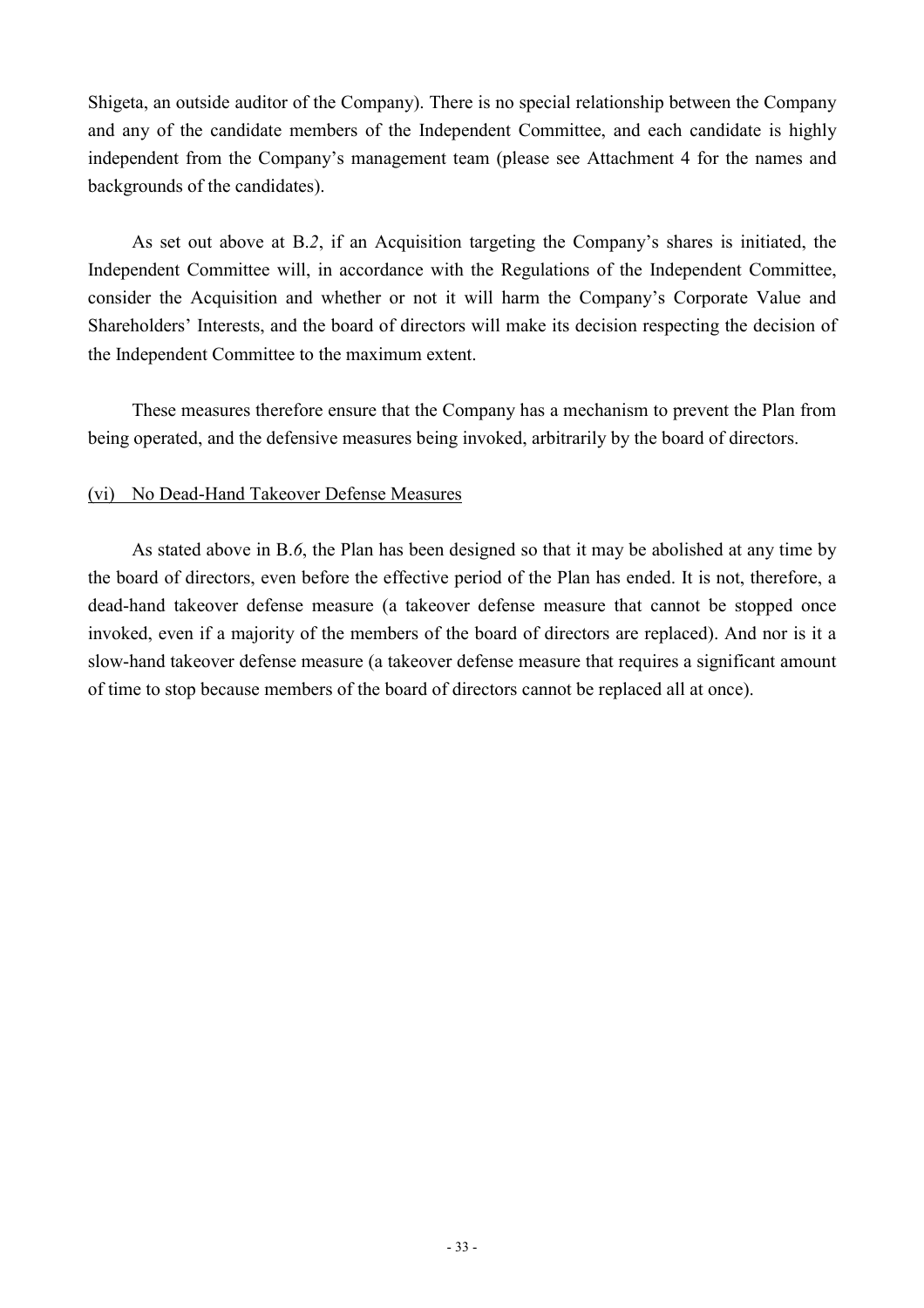## **Attachment 1 Overview of Regulations of Independent Committee**

- ・ The Independent Committee will be established by resolution of the Company's board of directors.
- ・ There will be no less than three members of the Independent Committee, and the Company's board of directors shall elect the members from outside directors of the Company, outside statutory auditors of the Company and other outside experts, who are independent from the management who engage in the business of the Company. However, the outside experts on this committee must have executed with the Company an agreement separately specified by the Company's board of directors that contains a provision obligating them to exercise the duty of care of a good manager and certain other provisions.
- ・ Unless otherwise determined in a resolution by the Company's board of directors, the term of office of members of the Independent Committee will be until the close of the ordinary shareholders meeting held for the business year ending on March 31, 2015. However, the term of office of any member of the Independent Committee who is an outside director or outside statutory auditor will automatically end when he/she ceases to be a director or statutory auditor of the Company (except in the case of his/her re-appointment).
- ・ The Independent Committee will make decisions on the matters listed below and make recommendations to the Company's board of directors containing the details of and reasons for the decisions. Each member of the Independent Committee must make his/her decision on such resolutions with a view to whether or not his/her decision will benefit the Company's Corporate Value and Shareholders' Interests, and he/she must not serve solely his/her own interests or those of the management of the Company.
	- (1) The implementation or non-implementation of the allotment of Share Options without contribution (including the convocation of the shareholders' meeting).
	- (2) Not to make effective the allotment of Share Options without contribution.
	- (3) Any other matters that are for determination by the Company's board of directors in respect to which it has consulted the Independent Committee.
	- In connection with the matters prescribed above, the Independent Committee shall conduct the matters listed below.
		- (1) Determine whether the Acquisition should be made subject to the Plan.
		- (2) Determine the information that the Acquirer and the Company's board of directors should provide to the Independent Committee, and the deadline for the provision of that information.
		- (3) Examine and consider the terms of the Acquirer's Acquisition.
		- (4) Compare information on the business plans of the Acquirer and the Company's board of directors.
		- (5) Consult directly, or indirectly through the board of directors, with the Acquirer.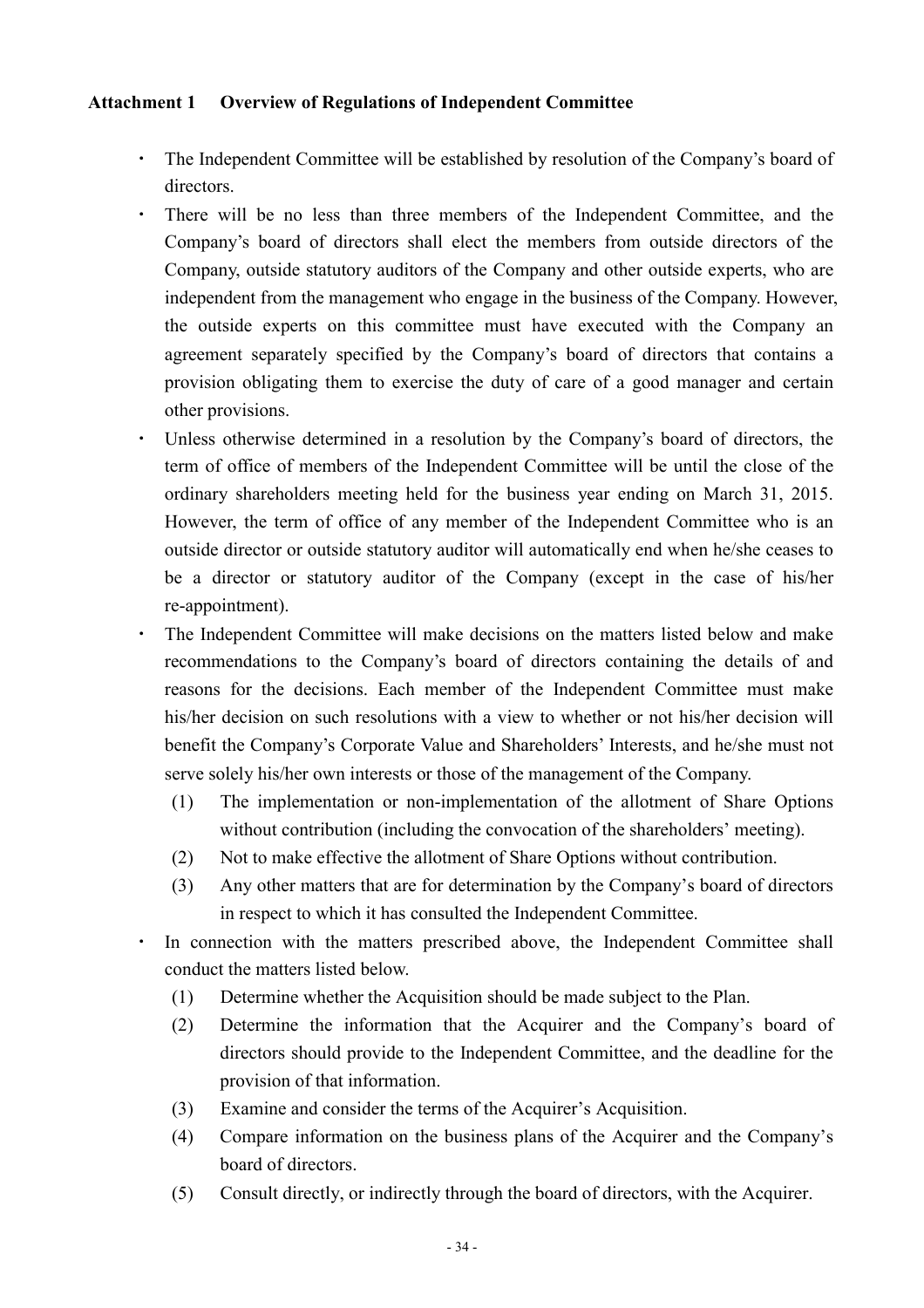- (6) Request the presentation of an alternative proposal and consider the alternative proposal made by the Company's board of directors.
- (7) Establish or extend the Independent Committee's Consideration Period.
- (8) Approve modifications and amendments to the Plan.
- (9) Conduct any other matters prescribed in the Plan for which the Independent Committee is authorized.
- (10) Conduct any matters regarding which the Company's board of directors separately gives authority to the Independent Committee.
- ・ If the Independent Committee decides that the Acquisition Documents in their entirety or any of the details stated in the Acquisition Documents are not sufficient as Necessary Information, it will request that the Acquirer additionally provide Necessary Information. Further, if the Independent Committee receives from the Acquirer the Acquisition Documents and any additional Necessary Information that it requests, it may request that the Company's board of directors provide within a reasonable and pre-determined period an opinion regarding the conditions of the Acquisition by the Acquirer and materials supporting that opinion, an alternative proposal (if any), and any other information, documents or the like that the Independent Committee may consider necessary from time to time.
- ・ When necessary, the Independent Committee will either directly or indirectly through the board of directors consult with the Acquirer in order to improve the terms of the Acquirer's Acquisition from the perspective of ensuring and enhancing the Corporate Value and Shareholders' Interests, or propose to the shareholders an alternative proposal of the Company's board of directors.
- ・ In order to collect the necessary information, the Independent Committee may request the attendance of a director, statutory auditor, executive officer, or employee of the Company, or any other party that the Independent Committee considers necessary, and may require explanation from them.
- ・ The Independent Committee may, at the Company's expense, obtain the advice of, or written opinion from, an independent third party (including financial advisers, certified public accountants, attorneys, consultants and other experts), etc.
- Any member of the Independent Committee may convene a meeting of the Independent Committee when an Acquisition arises, or at any other time.
- ・ Resolutions of meetings of the Independent Committee will in principle pass with a majority when all members of the Independent Committee are in attendance. However, in unavoidable circumstances, including when any of the members of the Independent Committee is unable to attend, a resolution may be passed with a majority of voting rights when a majority of the members of the Independent Committee are in attendance.

—End of Attachment 1—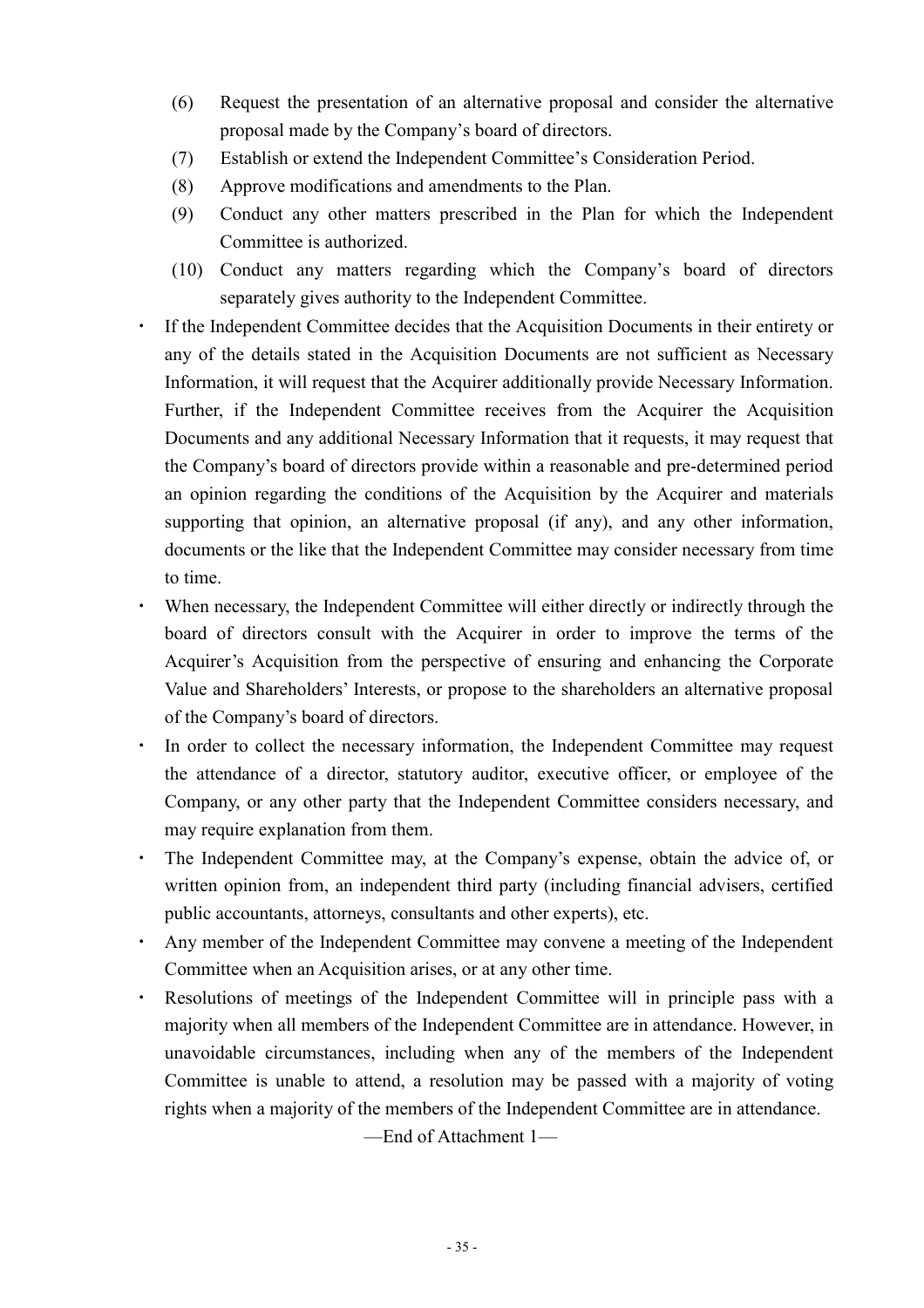## **Attachment 2 Requirements for Allotment of Share Options Without Contribution**

- (1) The Acquisition does not comply with procedures for the Plan, such as ensuring the provision of information and the Independent Committee's Consideration Period provided for in B.*2(2)*.
- (2) The Acquisition threatens to cause obvious damage to the Company's Corporate Value and Shareholders' Interests as a result of an act listed below or other similar act:
	- (a) Speculative buying of the Company's stocks or an act requiring the Company to buy back its stocks at an inflated price (greenmailing).
	- (b) Temporary control of the Company's management that achieves an advantage for the Acquirer to the detriment of the Company, such as by transferring to the Acquirer or any of its group companies Company's assets necessary for managing a business of the Company or its Group companies, intellectual property rights, know-how, trade secrets, details of primary trading partners, and customers.
	- (c) Diversion of assets of the Company or of any of its Group companies after the Acquirer takes control of the management of the Company in order to secure or repay debts of the Acquirer or any of its group companies.
	- (d) Temporary control of the Company's management to bring about a disposal of high-value assets (such as real estate, movables, securities) and either declare temporarily high dividends from the profits of such disposal or sell the shares at a high price and take advantage of the opportunity afforded by the sudden rise in share prices created by the temporarily high dividends.
- (3) An Acquisition that threatens to have the effect of coercing shareholders into selling shares, such as coercive two-tiered tender offers (meaning purchases of stocks, such as through tender offers, that do not solicit all of the stocks (defined in Article 27-2(1) of the *Financial Instruments and Exchange Act*. The same applies throughout this (3)) in the initial purchase stage and instead set purchase terms for the second stage that are unfavorable to shareholders or do not clearly set terms for the second stage).
- (4) Acquisitions whose terms (including amount and type of payment, the basis for the calculation of the purchase price in the Acquisition, the Acquisition schedule, the legality of the Acquisition method, the probability of the Acquisition being effected, and post-Acquisition management policies) are seriously insufficient or inappropriate in light of the Company's Corporate Value and Shareholders' Interests.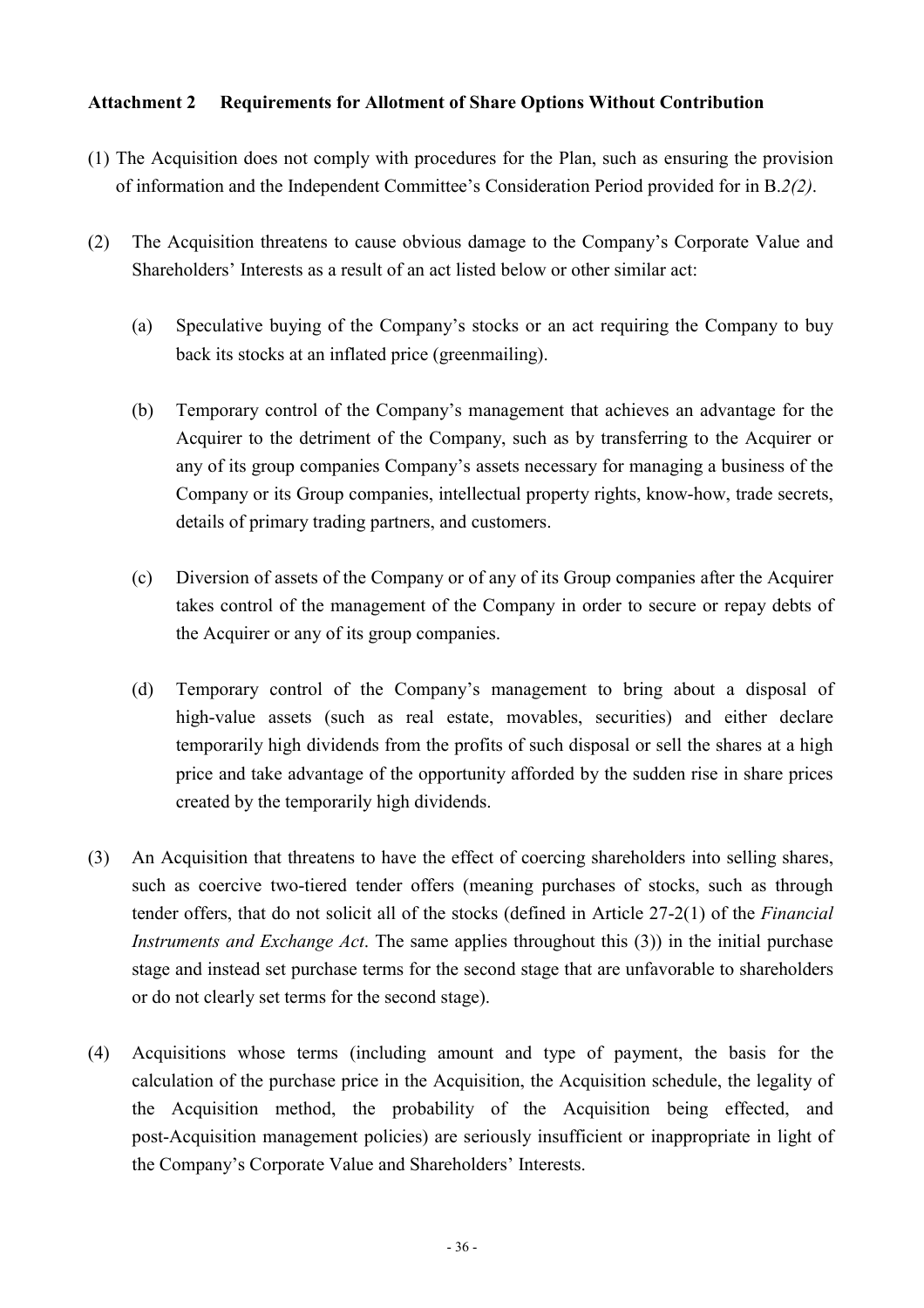(5) Acts which realize the interests of the Acquirer, its group companies or other related parties by unfairly damaging the important management resources that are the source of the Company's corporate value (technology and know-how, knowledge and information of specific market sectors, relationships of trust with trading partners cultivated over many years, and human resources in specialist fields) through the Acquirer acquiring control of the Company.

—End of Attachment 2—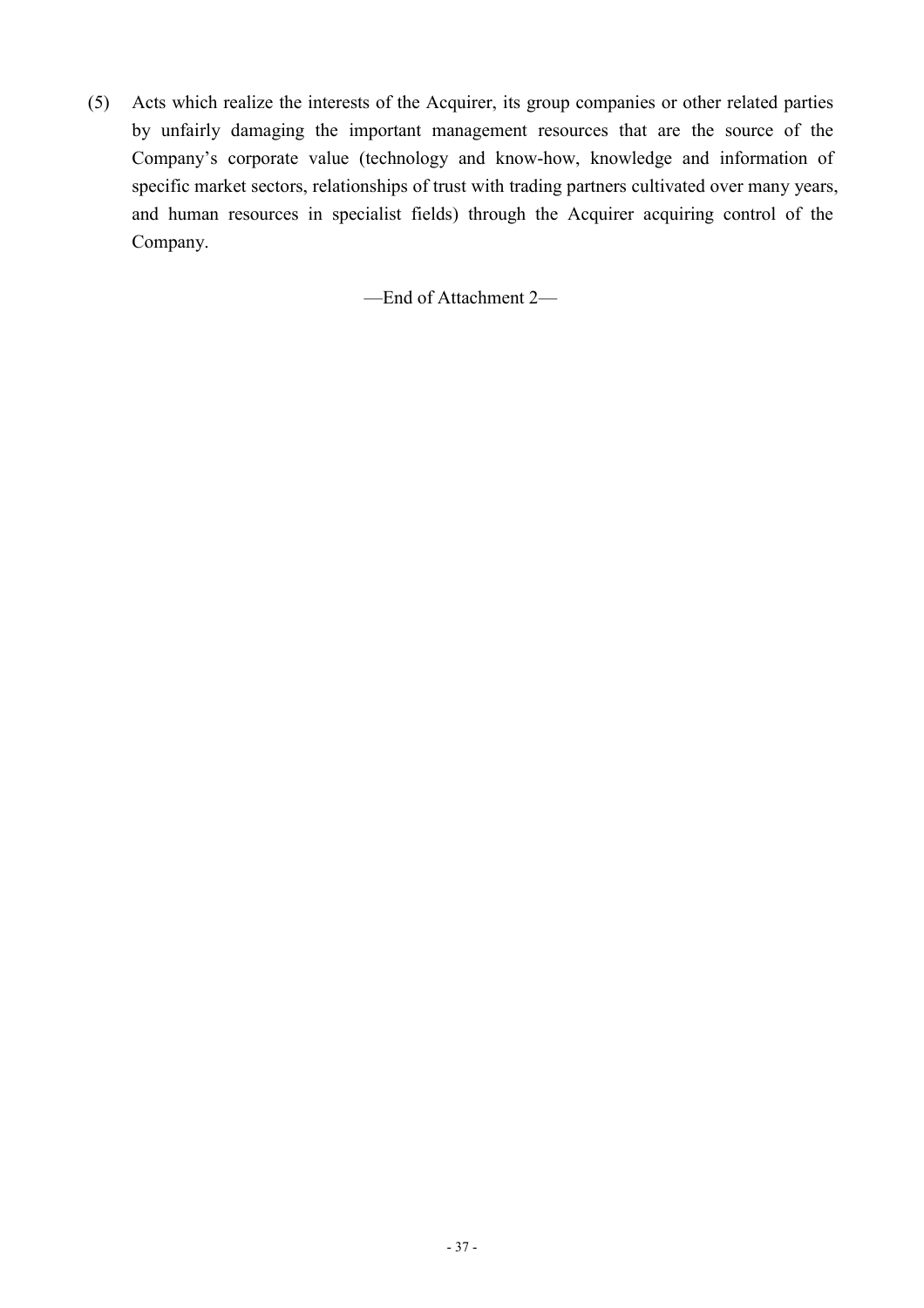### **Attachment 3 Terms and Conditions of Allotment of Share Options Without Contribution**

## **1 Method of Allotment of Share Options (Allotment of Share Options Without Contribution)**

The Company will, in accordance with Articles 277, 278, and 279 of the *Companies Act*, allot share options without contribution to shareholders entered or recorded in the Company's final register of shareholders on a date to be provided for as the allotment date (the "**Allotment Date**") by the Company's board of directors in a resolution for the allotment of Share Options without contribution (the "**Allotment Resolution**") at a ratio of one (1) Share Option for every share in the Company held (but excluding the number of ordinary shares in the Company held by the Company at that time).

### **2 Total Number of Share Options to be Allotted**

The number of shares equal to the final and total number of issued shares of the Company (but excluding the number of shares in the Company held by the Company at that time) on the Allotment Date.

#### **3 Effective Date of Allotment of Share Options Without Contribution**

A date to be provided for separately by the Company's board of directors in the Allotment Resolution.

### **4 Type of Shares Subject to Share Options**

The type of shares subject to the Share Options are ordinary shares of the Company (which will be "transfer shares," as defined in Article 128(1) of the *Act on Transfer of Bonds, Shares, etc.*, and which attract the application of that *Act*).

#### **5 Number of Shares to be Acquired upon Exercise of the Share Options**

(a) The number of shares in the Company to be acquired upon exercise of each of the Share Options (the "**Applicable Number of Shares**") shall be provided for separately by the Company's board of directors in the Allotment Resolution. However, in the case of a share split or share consolidation by the Company, the Applicable Number of Shares is to be adjusted using the formula set out below. Anything less than one fractional share is to be disregarded and no cash adjustment will be made.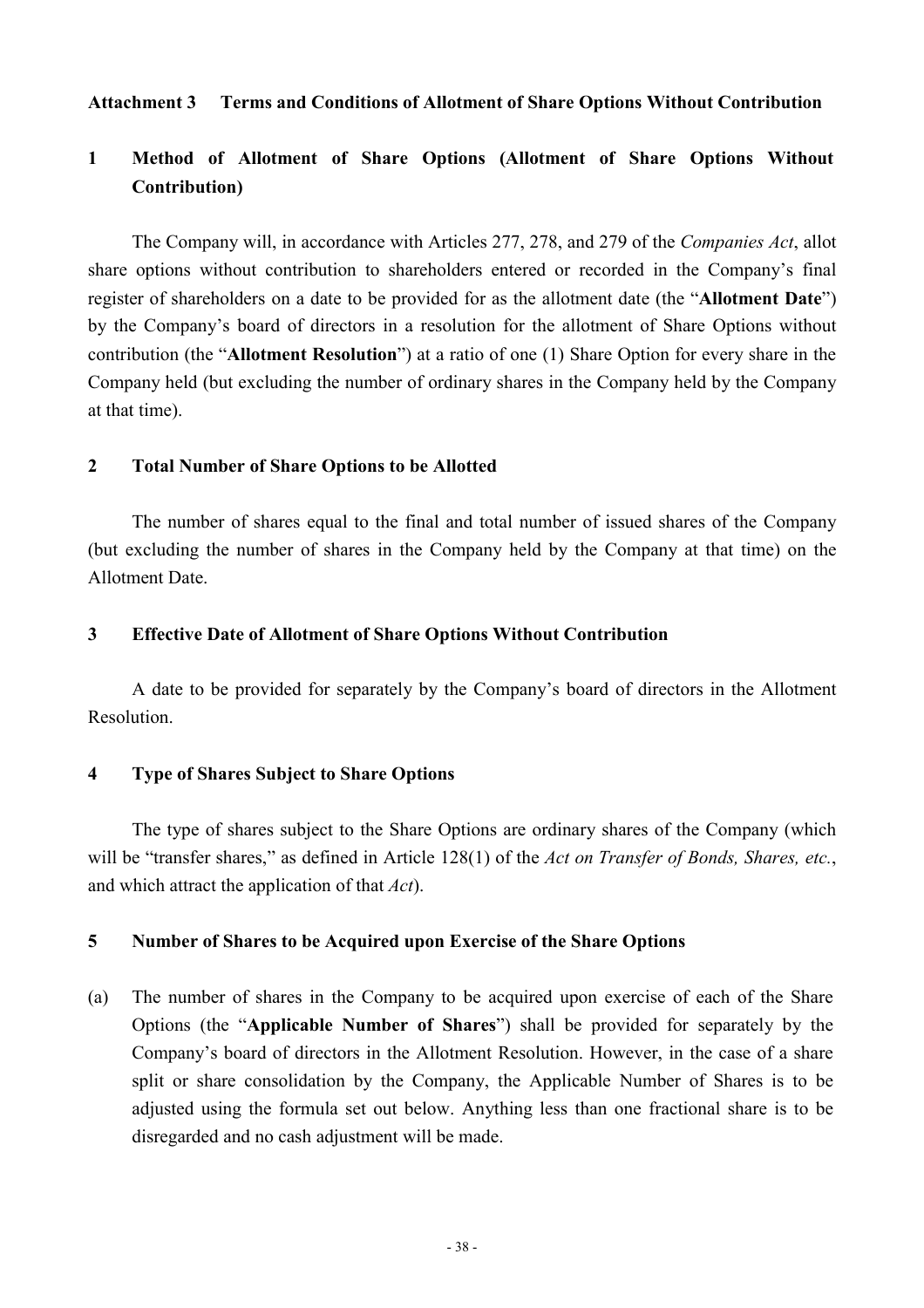Applicable Number of Shares = Applicable Number of Shares  $\times$  Ratio of share split after adjustment before adjustment or consolidation

- (b) The Applicable Number of Shares after adjustment is effective, in the case of a share split, as of the date immediately after the record date of the share split and, in the case of a share consolidation, as of the date immediately after the effective date of the share consolidation.
- (c) In addition to Paragraph (a) above, if the Company is to carry out an act that will change or is likely to change the total number of issued shares of the Company (but excluding the number of shares of the Company held by the Company), such as an allotment of shares without contribution, merger, or corporate demerger, and that will require the Applicable Number of Shares to be adjusted, the Applicable Number of Shares will be reasonably adjusted taking into consideration the terms and conditions of that act.

## **6 The Amount to be Contributed upon Exercise of the Share Options; Method of Calculating that Amount**

- (a) Contributions upon exercise of the Share Options are to be in cash, and the total amount of contribution is calculated by multiplying the Exercise Price (as defined in Paragraph (b) below) by the Applicable Number of Shares.
- (b) The amount per share in the Company to be contributed upon exercise of the Share Options (the "**Exercise Price**") will be an amount separately determined by the Company's board of directors in the Allotment Resolution within the range between a minimum of one yen and a maximum of any amount equivalent to one-half of the fair market value of the Company's stock per share. "**Fair Market Value**" means the average closing price (including quotations) for regular transactions of the Company's shares on the Tokyo Stock Exchange on each day during the 90-day period before the Allotment Resolution (excluding days on which no closing price is available), with any fraction of a yen resulting from the calculation rounded up to the nearest whole yen.

### **7 Exercise Period of the Share Options**

The commencement date will be a date separately determined by the Company's board of directors in the Allotment Resolution, and the period will be from 1 month to 3 months long as separately determined by the Company's board of directors in the Allotment Resolution. However, if the Company acquires the Share Options under Paragraph (a) and (b) of *11 Acquisition of the Share Options by the Company* below, the exercise period for the Share Options with respect to that acquisition will be up to and including the business day immediately before the relevant acquisition date. Further, if the final day of the exercise period falls on a holiday for the payment place for the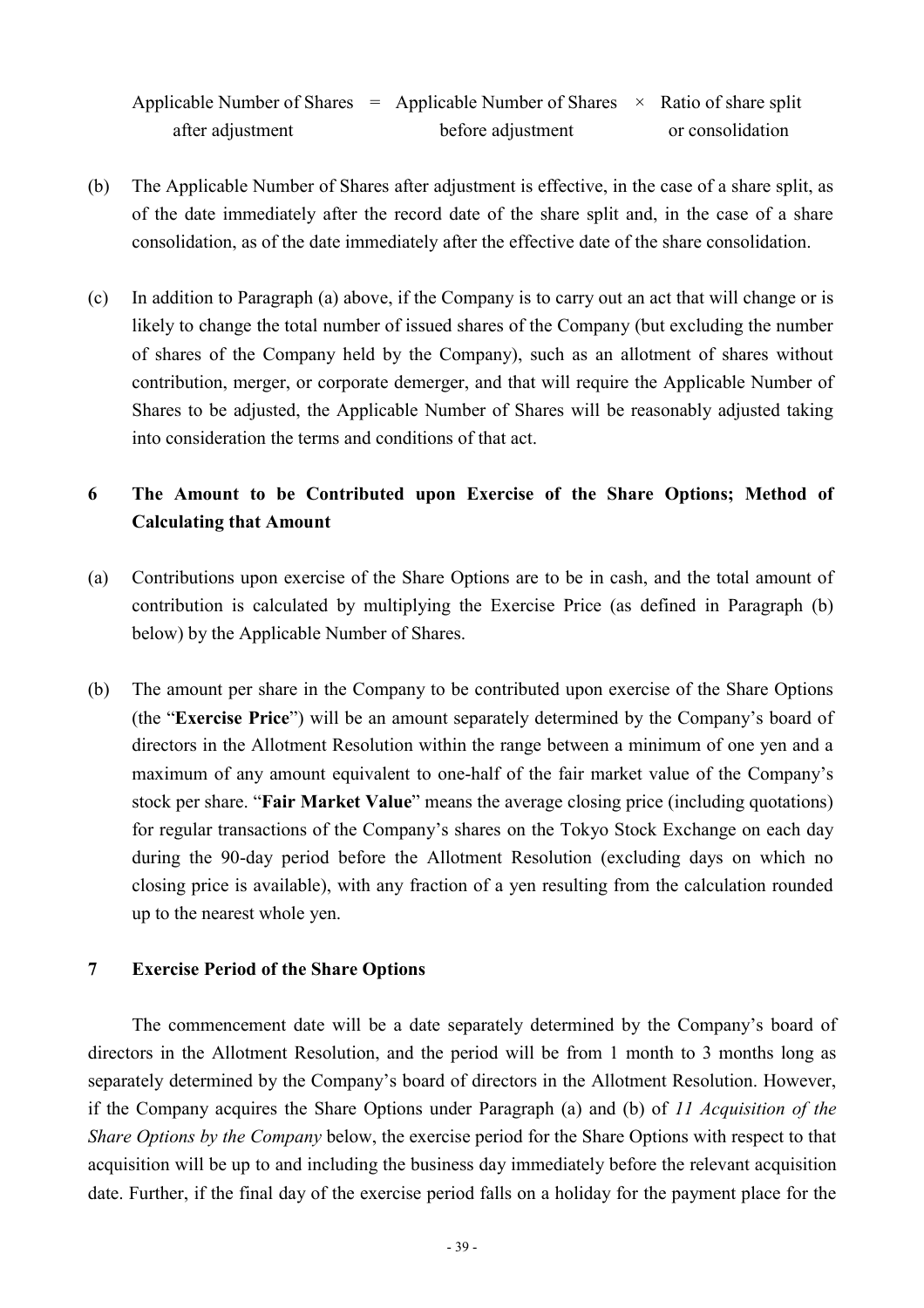cash payable upon exercise, the final day will be the preceding business day.

## **8 Conditions for the Exercise of the Share Options**

- (a) The following persons may not exercise the Share Options (persons categorized (i) through (vi) below collectively, "**Non-Qualified Persons**"):
	- (i) Specified Large Holders.
	- (ii) Joint Holders of Specified Large Holders.
	- (iii) Specified Large Purchasers.
	- (iv) Persons with a Special Relationship with Specified Large Purchasers.
	- (v) A person who without the approval of the Company's board of directors has been transferred, or has succeeded to, the Share Options of a person categorized in any of (i) through (iv).
	- (vi) Any Affiliated Person of any person categorized as any of (i) through (v).

The terms used above have the following meanings:

- (1) "**Specified Large Holder**" means a party the Company's board of directors considers a holder (including any person who is described as a holder under Article 27-23(3) of the *Financial Instruments and Exchange Act*) of share certificates, etc. (as defined in Article 27-23(1) of the *Financial Instruments and Exchange Act*; the same applies throughout this Attachment unless otherwise provided for) issued by the Company and whose holding ratio of share certificates, etc. (as defined in Article 27-23(4) of the *Financial Instruments and Exchange Act*) for those share certificates, etc. is at least 20%.
- (2) "**Joint Holder**" is defined in Article 27-23(5) of the *Financial Instruments and Exchange Act* and includes any person who is considered a joint holder by the board of directors of the Company in accordance with Article 27-23(6) of the *Financial Instruments and Exchange Act*.
- (3) "**Specified Large Purchaser**" means a person who makes a public announcement for purchase, etc. (as defined in Article 27-2(1) of the *Financial Instruments and Exchange Act*; the same applies throughout this Attachment) of share certificates, etc. (as defined in Article 27-2(1) of the *Financial Instruments and Exchange Act*; the same applies throughout this Attachment) issued by the Company through a tender offer (as defined in Article 27-2, Paragraph 6 of the *Financial Instruments and Exchange Act*) and whose owning ratio of share certificates, etc., (as defined in Article 27-2(8) of the *Financial Instruments and Exchange Act*; the same applies throughout this Attachment) relating to the ownership (including similar ownership as prescribed in Article 7(1) of the *Order*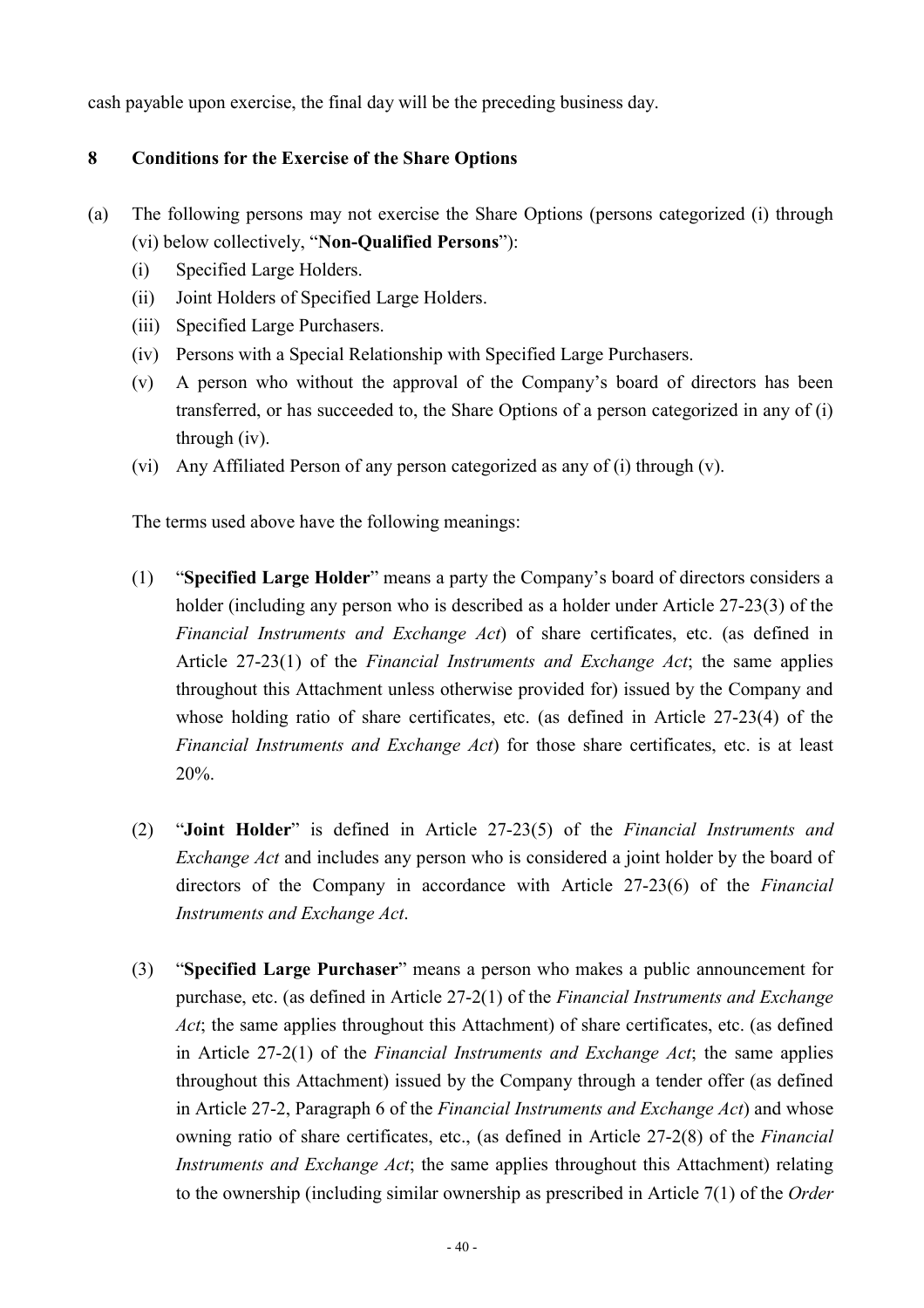*for the Enforcement of the Financial Instruments and Exchange Act*) after the purchase, etc., the Company's board of directors considers will be at least 20% when combined with the owning ratio of share certificates, etc., of a person having a special relationship with such person.

- (4) "**Person with a Special Relationship**" is defined in Article 27-2(7) of the *Financial Instruments and Exchange Act* (including any party who is considered by the Company's board of directors to be a person with a special relationship with a Specified Large Holder or a Specified Large Purchaser). However, persons provided for in Article 3(2) of the *Cabinet Ordinance concerning Disclosure of Tender Offer by Acquirer other than the Issuing Company* are excluded from the persons described in Article 27-2(7)(i) of the *Financial Instruments and Exchange Act*.
- (5) An "**Affiliated Person**" of a given person means a person the Company's board of directors considers substantially controls, is controlled by, or is under common control with a given person, or a person considered by the Company's board of directors to act in concert with a given person. "**Control**" means to "control decisions on the financial and business policies" (as defined in Article 3(3) of the *Ordinance for Enforcement of the Companies Act*) of other corporations or entities.
- (b) Notwithstanding Section (a) above, the persons set out in (1) through (4) below are not categorized as Specified Large Holders or Specified Large Purchasers:
	- (1) The Company, its subsidiaries (as defined in Article 8(3) of the *Regulations for Terminology, Forms and Method of Preparation of Financial Statements*) or its affiliates (as defined in Article 8(5) of the *Regulations concerning Terminology, Forms and Method of Preparation of Financial Statements*).
	- (2) A person that the board of directors of the Company recognized as a person that meets the requirements set out in (a)(i) above but who had no intention to control the Company and is no longer categorized as a Specific Large Holder set out in (a)(i) above as a result of a disposal of the share certificates, etc., of the Company that the person held within 10 days after it came to be categorized as a Specific Large Holder set out in (a)(i) above (however, the 10-day period may be extended by the board of directors of the Company).
	- (3) A party that the board of directors of the Company recognizes as a party that involuntarily came to be categorized as a Specific Large Holder set out in (a) (i) above as a result of acquiring shares in the Company or some other reason (unless, however, the person subsequently newly acquires the Company's share certificates, etc. at its own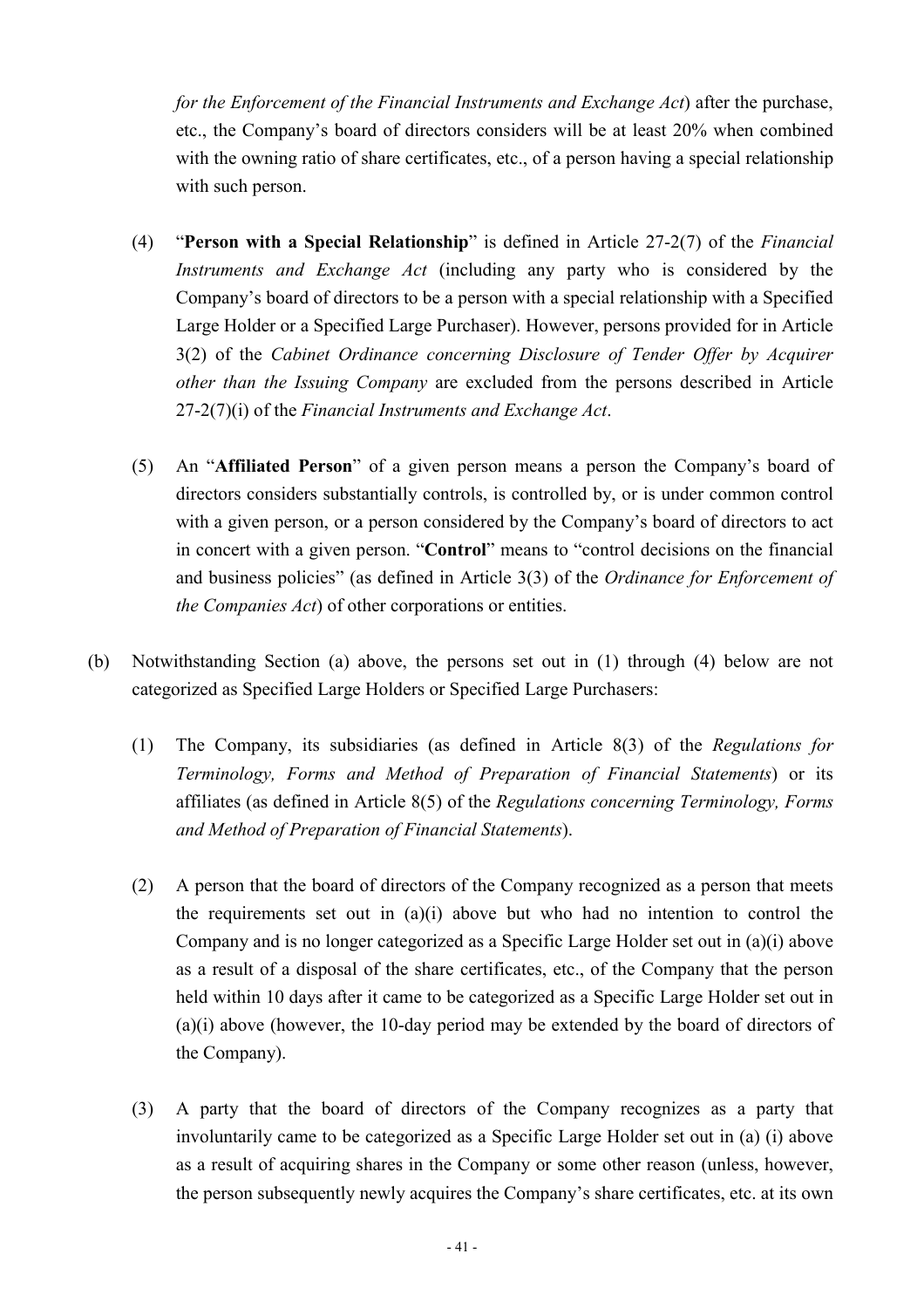discretion).

- (4) A person who the Company's board of directors recognizes as a person whose acquisition or holding of share certificates, etc. of the Company (an "**Acquisition**") is not contrary to the Company's Corporate Value and Shareholders' Interests. (The Company's board of directors may separately determine that an Acquisition by a person considered by the Company's board of directors to be categorized as a Non-Qualified Person is not contrary to the Company's Corporate Value and Shareholders' Interests. However, if the Company's board of directors has provided that an Acquisition will not be contrary to the Company's Corporate Value and Shareholders' Interests under certain conditions, those conditions must be satisfied for that determination to be made.)
- (c) If, to exercise the Share Options, a person located in a foreign jurisdiction is required, under the applicable laws and regulations of that jurisdiction, to (i) perform specified procedures, (ii) satisfy specified conditions (including prohibition of exercise for a certain period of time or submission of specified documents), or (iii) both perform such procedures and satisfy such conditions (collectively, the "**Foreign Exercise Procedures and Conditions**"), that person may exercise the Share Options only if the Company's board of directors determines that the person has fully performed or satisfied the Foreign Exercise Procedures and Conditions, and that person may not exercise the Share Options if the board of directors of the Company determines that the person fails to fully perform or satisfy the Foreign Exercise Procedures and Conditions. However, the board of directors of the Company is under no obligation whatsoever to perform or satisfy any Foreign Exercise Procedures and Conditions that may be required for the person under that jurisdiction to exercise the Share Options. If a party located under a foreign jurisdiction is not permitted to exercise the Share Options under the laws and regulations of that jurisdiction, then that person may not exercise the Share Options.
- (d) Notwithstanding Paragraph (c) above, a person located in the United States may exercise the Share Options only if (i) the person represents and warrants that it is an accredited investor as defined in Rule 501(a) of the *U.S. Securities Act* of 1933, and (ii) the person covenants to resell the shares of the Company to be acquired upon exercise of the Share Options held by the party only through a regular transaction at the Tokyo Stock Exchange (not on the basis of any previous arrangements and without previous solicitation). Only under these circumstances will the Company perform or satisfy the Foreign Exercise Procedures and Conditions under Regulation D of the *U.S. Securities Act* of 1933 and U.S. state laws that are required to be performed or satisfied by the Company for exercise of the Share Options by a person located in the United States. A person located in the United States may not exercise the Share Options if the board of directors of the Company determines that the person is not permitted to legally exercise the Share Options under the *U.S. Securities Act* as a result of a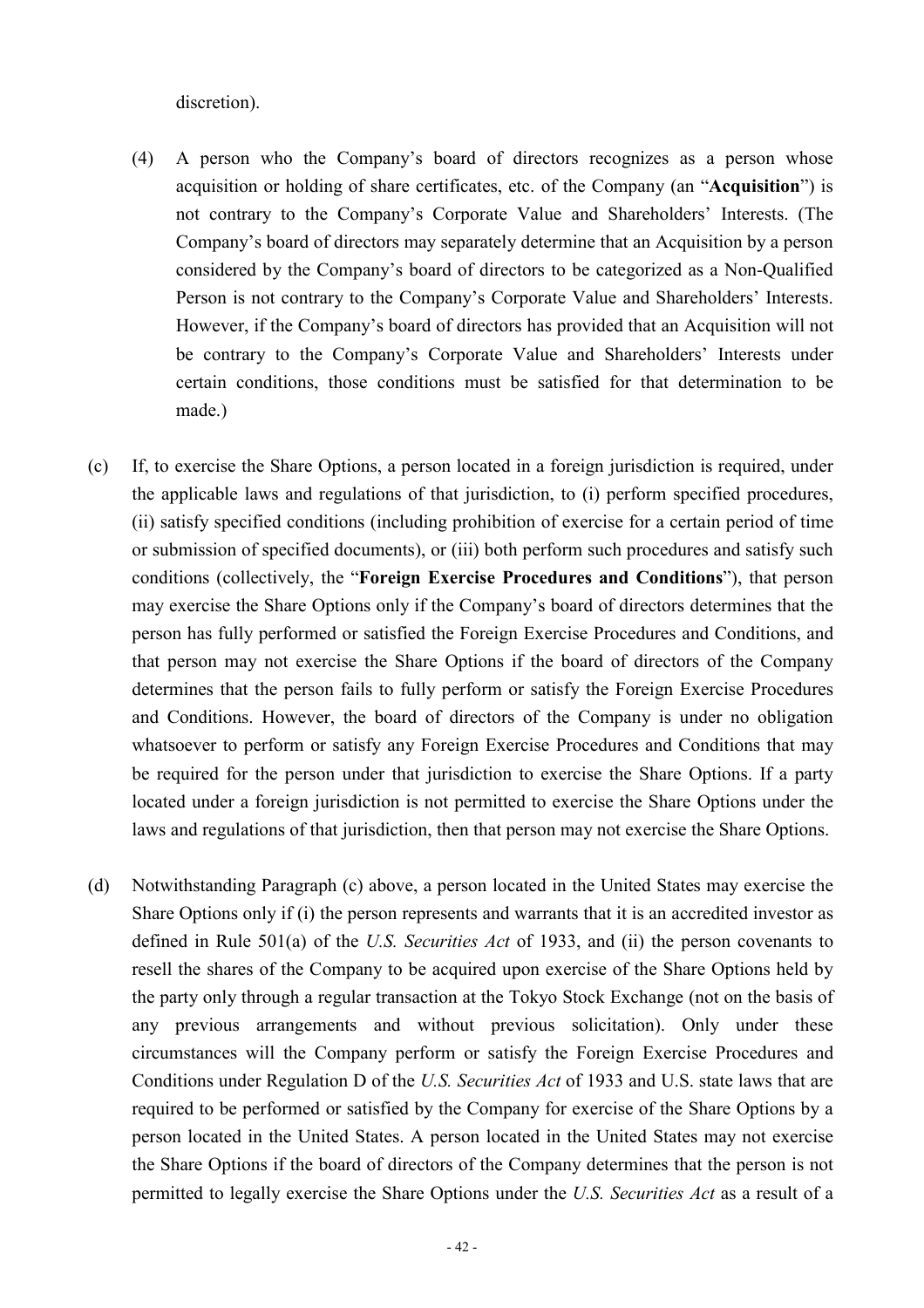change in the law of the United States or some other reason, even if the person satisfies the conditions set out in items (i) and (ii) of this paragraph above.

- (e) A holder of the Share Options may exercise the Share Options only if the holder submits to the Company (i) a document containing representations and warranties by the holder, such as that the holder is not categorized as a Non-Qualified Person and is not exercising the Share Options for a person who is categorized as a Non-Qualified Person and that the holder has satisfied the exercise conditions of the Share Options, and provisions for indemnification and covenanting other matters as determined by the Company, and (ii) other documents required under laws and regulations.
- (f) Even if a holder of the Share Options is unable to exercise the Share Options in accordance with the provisions of this Section 8, the Company is not in any way whatsoever liable to the holder of the Share Options for damages or any other liability.

## **9 Capital and capital reserve increased upon the issue of shares upon exercise of the Share Options**

The amount of capital and capital reserve of the Company's shares to be issued upon exercise of the Share Options will be separately determined in the Allotment Resolution.

## **10 Restrictions on transfers of the Share Options**

- (a) An acquisition of the Share Options by assignment requires the approval of the Company's board of directors.
- (b) If a person who intends to exercise the Share Options is located outside Japan and is unable to exercise the Share Options in accordance with Paragraph (c) or (d) of Section 8 above (excluding a Non-Qualified Person), then the board of directors of the Company will determine whether or not to give the approval provided for in Paragraph (a) above after considering the following:
	- (1) whether or not a written pledge prepared and signed by, or affixed with the name and seal of, the transferor and transferee (and including representations and warranties, indemnification provisions, and provisions for penalties with respect to the matters provided for in (2) through (4) below) is submitted with respect to the transfer of all or part of the Share Options by the person residing in that jurisdiction;
	- (2) whether or not it is clear that the transferee is not categorized as a Non-Qualified Person;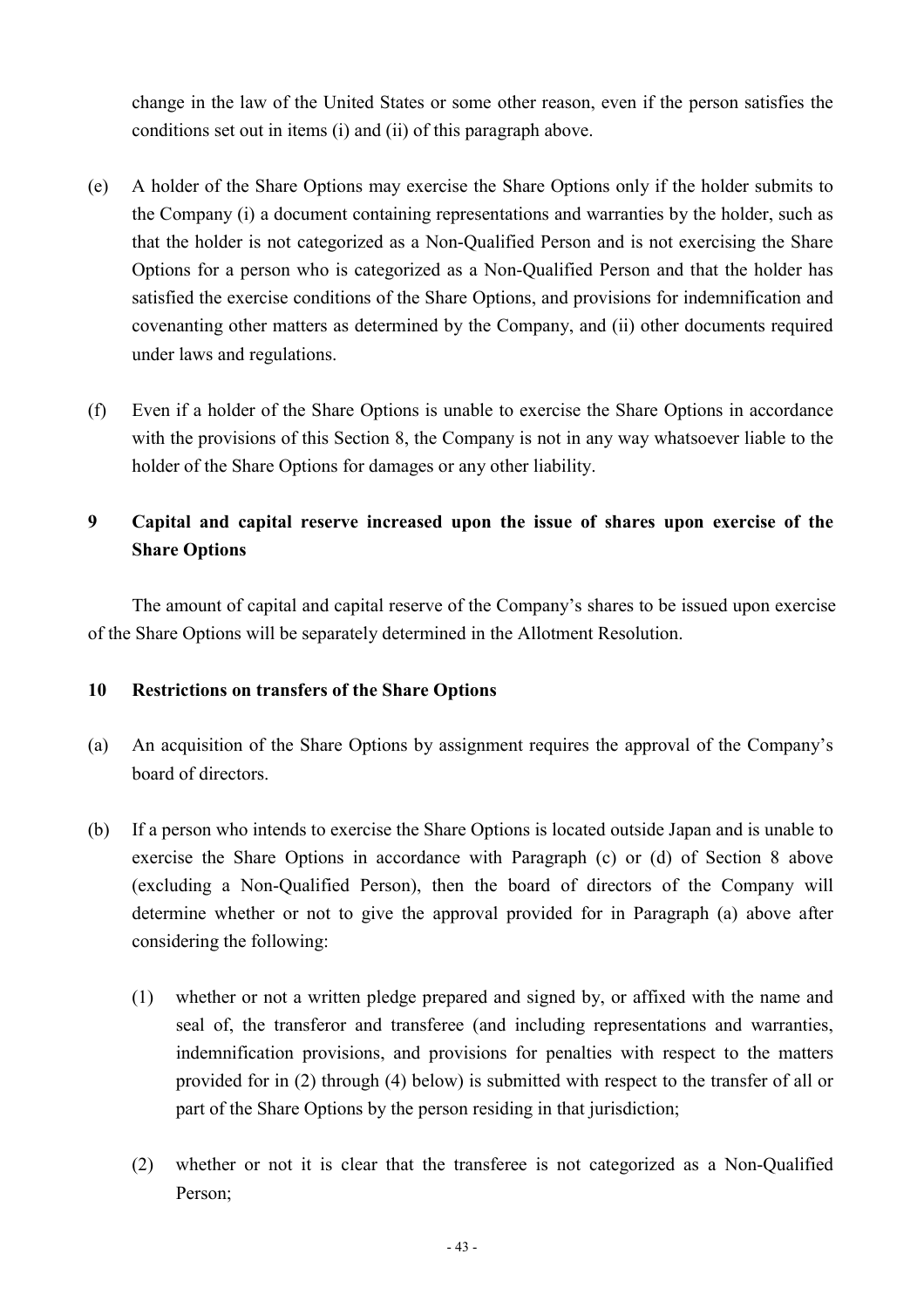- (3) whether or not it is clear that the transferee is not located in that jurisdiction and does not intend to accept the Share Options for a party located in that jurisdiction;
- (4) whether or not it is clear that the transferee does not intend to accept the Share Options for a Non-Qualified Person.

## **11 Acquisition of the Share Options by the Company**

- (a) On a date which is to be separately determined by the resolution of the board of directors and which falls after the allotment without contribution takes effect, the Company may acquire unexercised Share Options which (held by persons who are verified not to be the Acquirer, including persons who are provided for in 8.(c) and (d) above; referred to as the "Exercisable Share Options" in 11.(b) below) may be exercised in accordance with the provisions of 8.(c) and (d) as defined above, by delivering the whole number portion of the Company's common shares, which is the product of the number portion of the Company's common shares, which is the product of the number of Share Options involved in the acquisition multiplied by the number of shares to be issued by one (1) Share Option.
- (b) On a date which is to be separately determined by the resolution of the board of directors and which falls after the allotment without contribution takes effect, the Company may acquire unexercised Share Options other than the Exercisable Share Options, by delivering a number of Share Options identical to the number of Share Options involved in the acquisition, with limitations on the exercise by Non-Qualified Persons and certain persons such as non-residents who cannot utilize the provision of exclusion under the applicable laws and regulations of such foreign countries (in accordance with provisions including transfer approval, as stipulated by the board of directors). A delivery of cash shall not be made for the above acquisition.
- (c) In addition to the above, matters relating to the acquisition of Share Options will be provided for separately by the Company's board of directors if necessary in the Allotment Resolution.

## **12 Matters Concerning Delivery, and Conditions for Delivery, of the Share Options in Event of Merger (Limited to Merger Where Company Is Dissolved Company), absorption-type demerger, incorporation-type demerger, share exchange, and share transfer**

Any such matters will be separately determined by the Company's board of directors in the Allotment Resolution.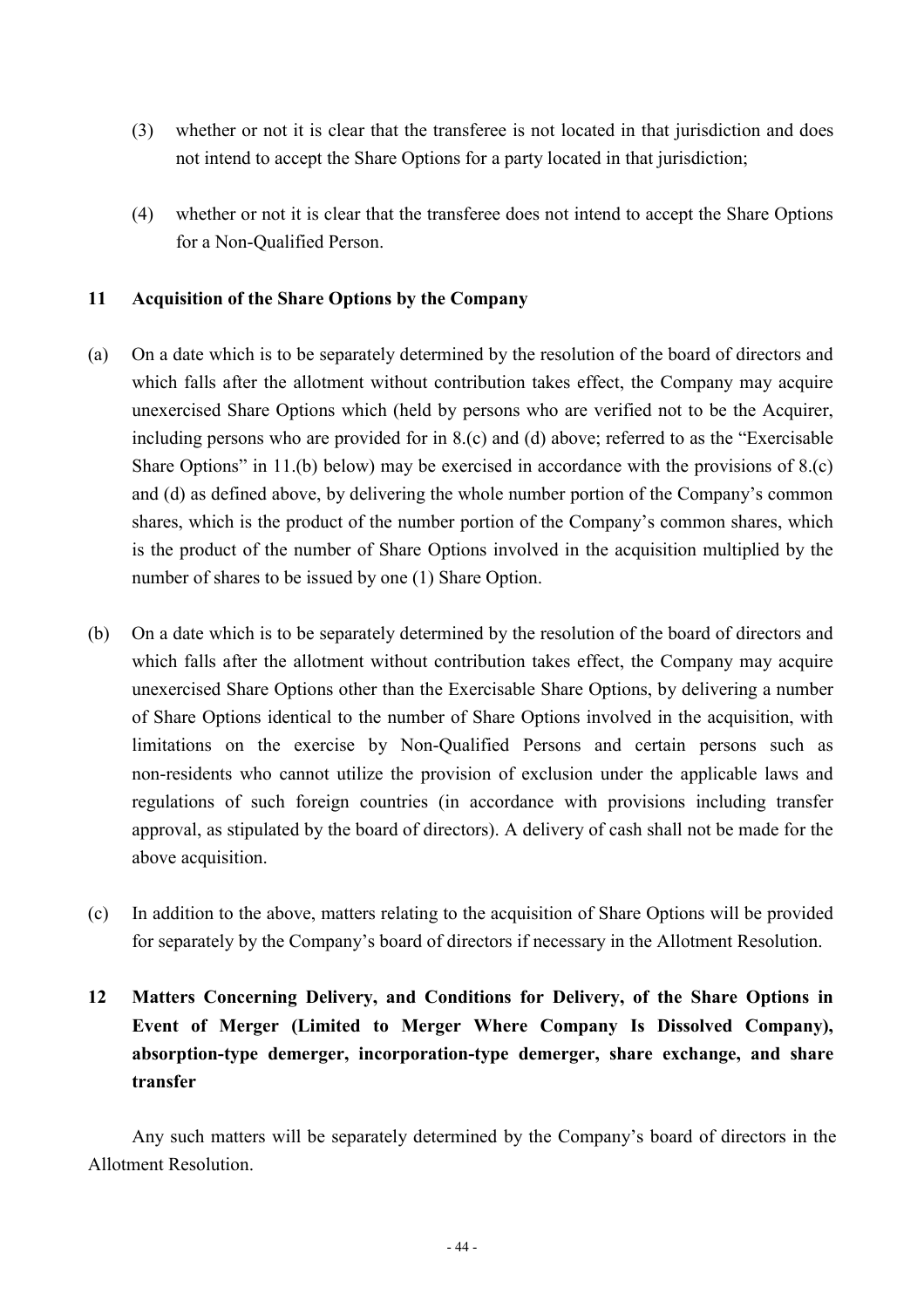## **13 Issuance of Share Option Certificates**

The Company will not issue Share Option certificates.

### **14 Revision due to Amendments to Laws and Regulations**

The provisions of laws and regulations referred to above are those provisions current as of May 22, 2012. If after that date the meanings of the provisions or words used above are required to be revised due to the establishment, amendment, or abolishment of laws and regulations, the Company's board of directors may as a matter of course impute the meanings of the provisions or words used above differently to the extent reasonable taking into consideration the intention of that establishment, amendment or abolishment of law or regulation.

—End of Attachment 3—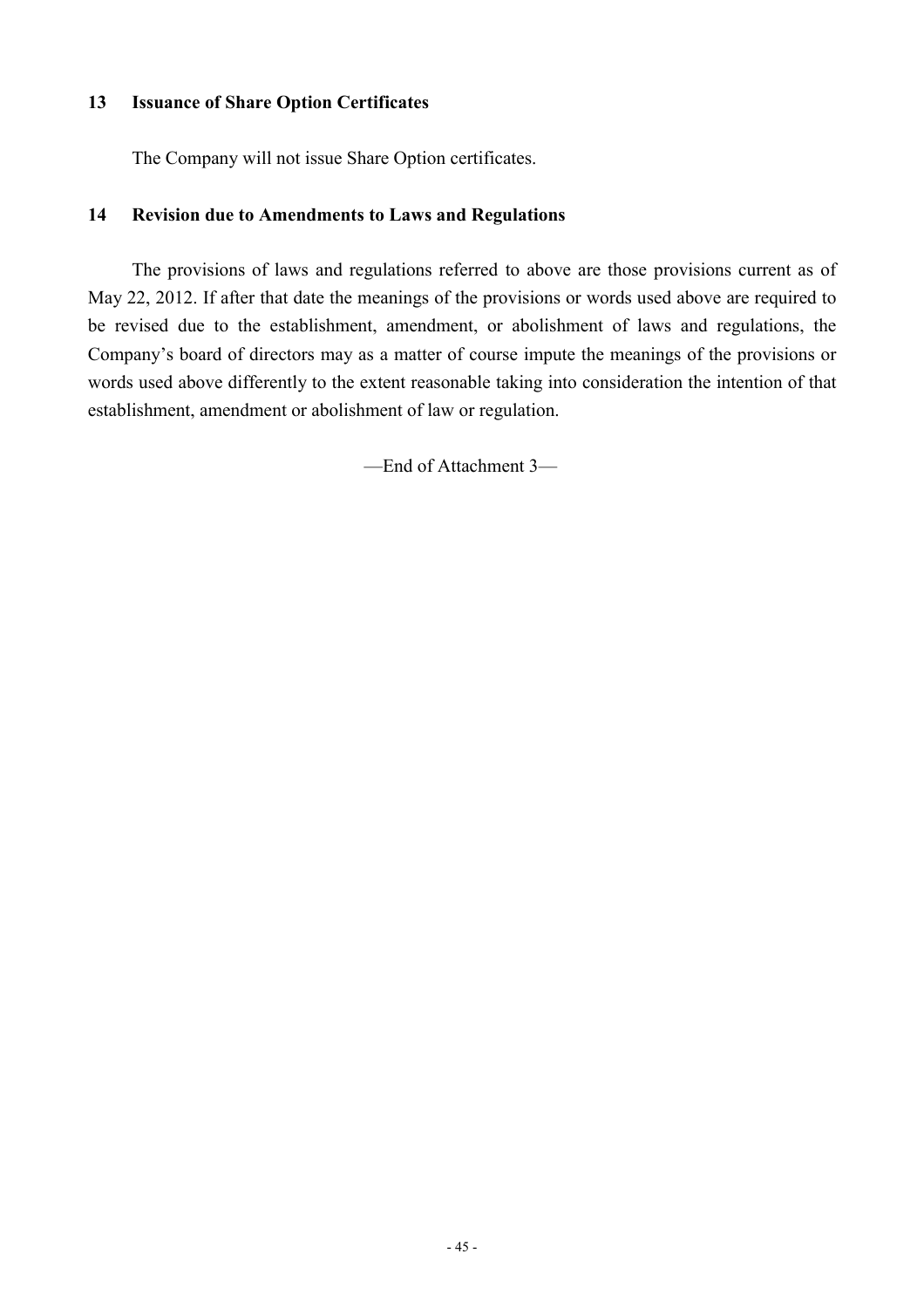## **Attachment 4 Background of the Members of the Independent Committee**

## **1 Mitoji Yabunaka**

| Joined the Ministry of Foreign Affairs of Japan (MOFA)         |
|----------------------------------------------------------------|
| Director-General of Asian and Oceanian Affairs Bureau, MOFA    |
| Deputy Minister for Foreign Affairs (Economic Affairs)         |
| Deputy Minister for Foreign Affairs (Political Affairs)        |
| Vice-Minister for Foreign Affairs, MOFA                        |
| Advisor to MOFA (Current)                                      |
| Advisor to Nomura Research Institute, Ltd. (Current)           |
| Special Visiting Professor of Ritsumeikan University (Current) |
| Outside Director of the Company (Current)                      |
|                                                                |

## **2 Eiichiro Kinoshita**

| Joined the Bank of Japan (BOJ)                                            |
|---------------------------------------------------------------------------|
| Executive Director, General Manager of Osaka Branch, BOJ                  |
| Advisor, NTT System Technologies, Inc.                                    |
| Special Advisor, The Boston Consulting Group                              |
| Director and Chairman, NTT System Technologies, Inc.                      |
| Advisor, Nagoya Railroad Co., Ltd                                         |
| Director and President, Nagoya Railroad Co., Ltd.                         |
| Director and Chairman, Nagoya Railroad Co., Ltd.                          |
| Outside Corporate Auditor, Tokai Tokyo Financial Holdings, Inc. (Current) |
| Supervisory Committee member, The Norinchukin Bank (Current)              |
| Director and Executive Advisor, Nagoya Railroad Co., Ltd. (Current)       |
| Outside Director of the Company-to-be                                     |
|                                                                           |

## **3 Haruo Shigeta**

| April 1979     | Professor, Faculty of Law, Kanagawa University                      |
|----------------|---------------------------------------------------------------------|
| June 1997      | Director, Institute for Legal Studies, Kanagawa University          |
| June 1997      | Admitted as attorney-at-law (Daiichi Tokyo Bar Association)         |
| April 2000     | Professor, Department of Law, Aoyama Gakuin University              |
| September 2000 | Honorary Professor, Dalian Maritime University, China               |
| November 2003  | Attorney-at-law, L&J Law Office, LPC (Current)                      |
| April 2005     | Professor, Aoyama Gakuin University Graduate School of Professional |
|                | Accountancy                                                         |
| April 2009     | Outside Corporate Auditor of the Company (Current)                  |
| April 2010     | Professor Emeritus, Aoyama Gakuin University                        |
|                |                                                                     |

—End of Attachment 4—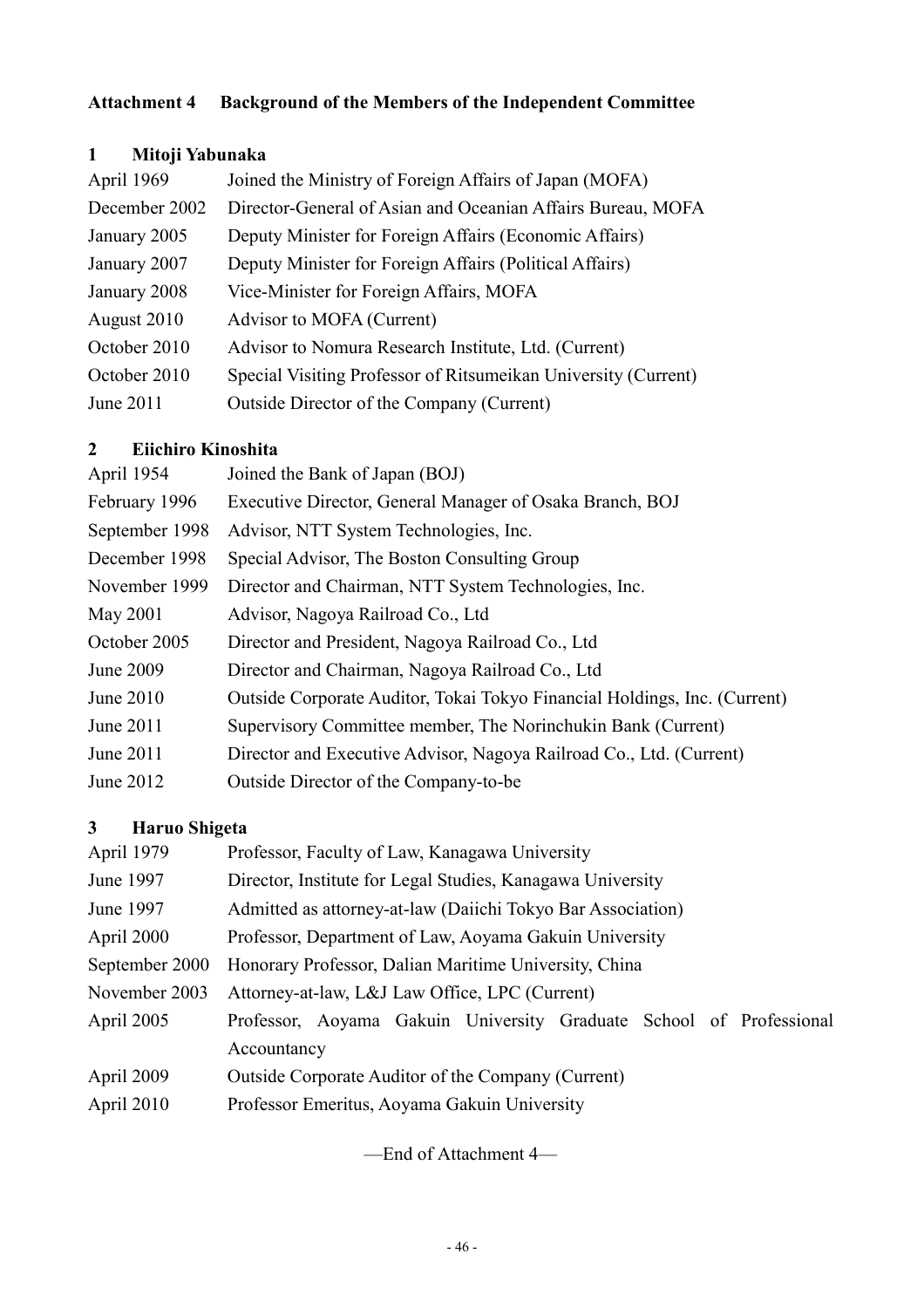## **Flow Chart of Takeover Defense Plan**

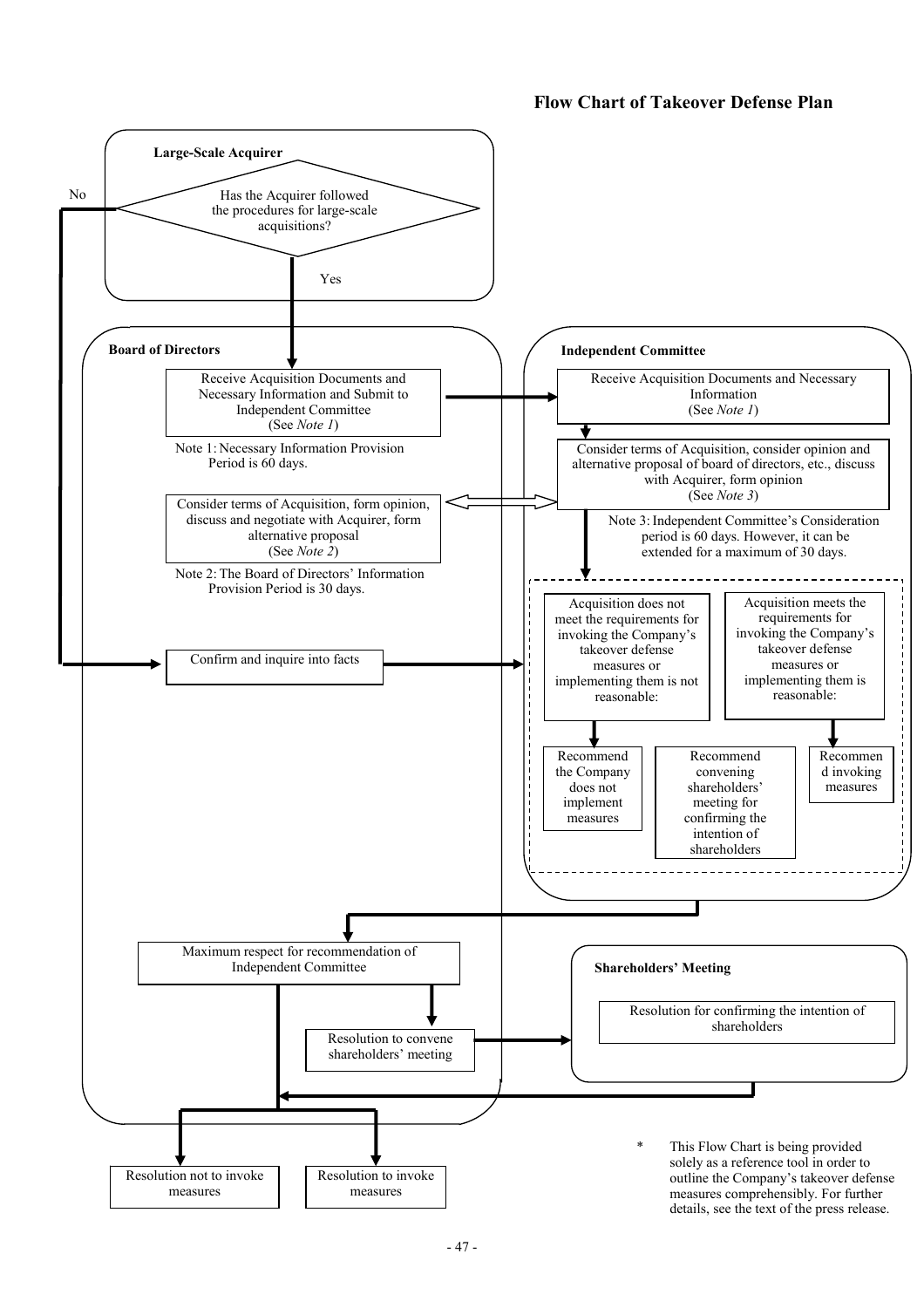June 4, 2012

To our Shareholders

Kawasaki Kisen Kaisha, Ltd.

## **Exercise of Voting Rights via the Internet**

Please carefully read and understand the following matters before you exercise your voting rights via the Internet.

1. Website for voting

You can only exercise your voting rights via the Internet by accessing the following dedicated website.

The dedicated website address : http://www.web54.net

- 2. Handling of votes
	- (1) You need the "Voting Code" and the "Password" printed on the enclosed Voting Rights Exercise Form. Enter your vote of "for" or "against" by following the instructions on the screen.
	- (2) The deadline for voting is 5:00 p.m. on Monday, June 25, 2012 (Japan Standard Time). An early exercise of your vote would be very much appreciated.
	- (3) If you exercise your voting rights multiple times, the one that reaches us last will be recorded as the effective vote. If both a vote via the Internet and by postal mail arrives on the same day, the one exercised via the Internet will be recorded as the effective vote.
	- (4) You shall bear connection fees payable to the providers and communication expenses payable to telecommunication carriers (including dialup connection charges) to exercise your voting rights via the Internet.
- 3. Handling of "Password" and "Voting Code"
	- (1) The password is a means to verify identity of a person who exercises voting rights as the shareholder in question. Be sure to keep the password as well as your registered seal and security code in a safe place.
	- (2) If you repeatedly enter a wrong password for a certain number of times, it will be blocked and disabled. If you wish to have a password reissued, please follow the instructions on the screen for the necessary procedures.
	- (3) The "Voting Code" printed on the enclosed Voting Rights Exercise Form is valid only for the 144th Ordinary General Meeting of Shareholders.
- 4. System requirements

To exercise your voting rights via the Internet, you need the following systems environment:

- (1) The resolution of your monitor screen should be at least  $800 \times 600$  (SVGA).
- $(2)$  The following applications must be available:
	- a. For web browser: Microsoft® Internet Explorer Ver. 5.01 SP2 (or higher)
	- b. For PDF file browser: Adobe® Acrobat® Reader<sup>TM</sup> Ver. 4.0 (or higher); Adobe® Reader® Ver.6.0 (or higher)
		- \* Internet Explorer, Adobe® Acrobat® ReaderTM, and Adobe® Reader® are the registered trademarks or trademarks, or product names of Microsoft Corporation and Adobe Systems Incorporated, respectively, used in the United States and other countries.
		- \* These software programs are distributed free of charge from the respective companies' websites.
- (3) If your browser, ad-in tools or such like have a pop-up blocker function, it must be deactivated (or temporarily deactivated), and the setting for privacy protection must also allow use of cookies on this site.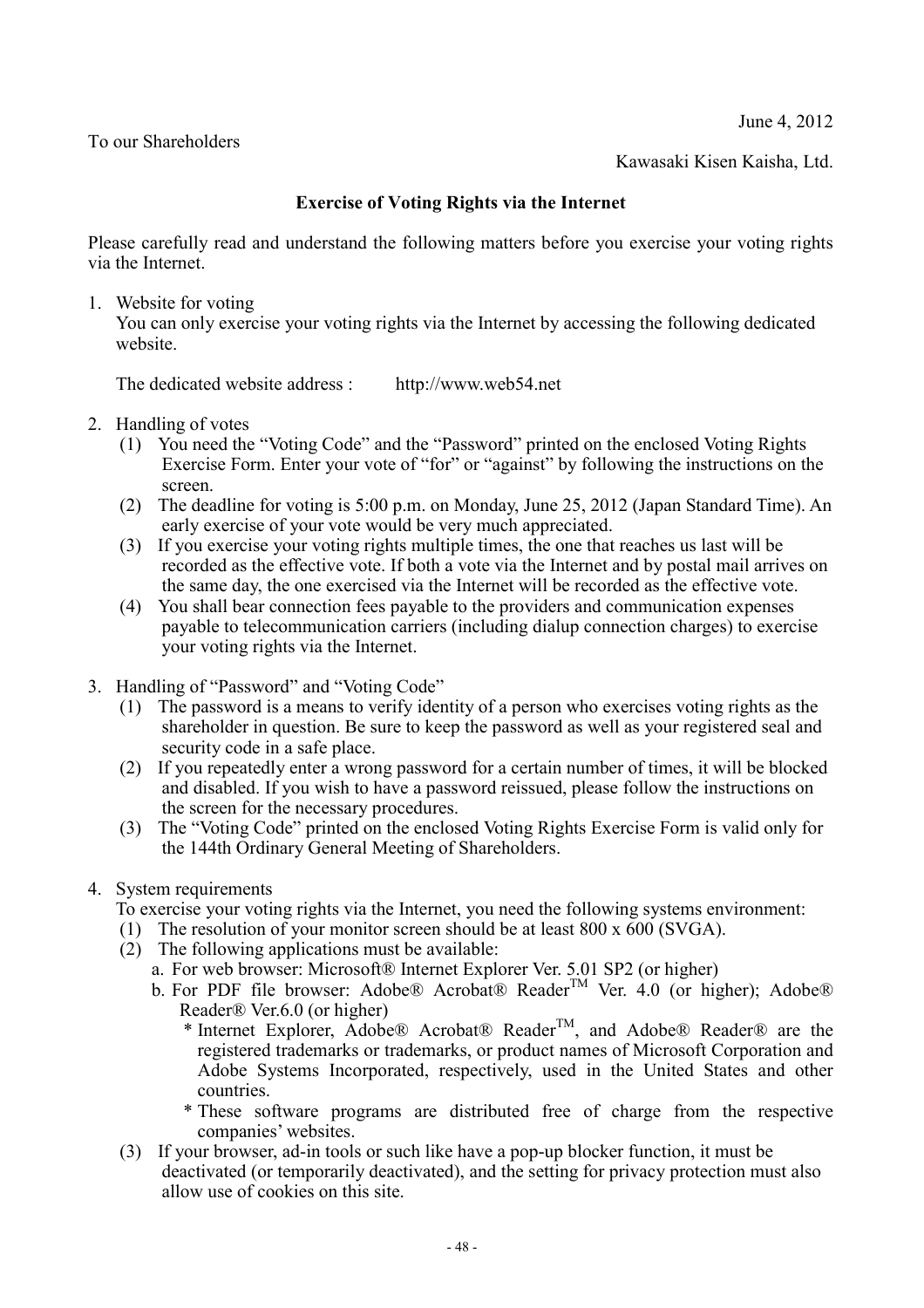- (4) If you have any problem with connecting to the site above, it may be caused by the setting of your firewall proxy server, security software or other items. Please check your software settings.
- 5. Computer-related technical inquiries, etc.
	- (1) If you have any technical inquiries regarding the operation of a personal computer, etc. for voting on this site, contact the following: Dedicated phone line for Securities Agency Web Support, Sumitomo Mitsui Trust Bank, Limited [Telephone number within Japan] 0120-652-031 (Business hours:  $9:00 - 21:00$  except Saturdays, Sundays and official holidays)
	- (2) If you have any other inquiries, contact the following: a. Shareholders who have an account at a security firm Contact the security firm where you have an account. b. Shareholders who do not have an account at a security firm (shareholders who have a separate account) Securities Agency Business Center, Sumitomo Mitsui Trust Bank, Limited [Telephone number within Japan] 0120-782-031 (Business hours: 9:00 – 17:00 except Saturdays, Sundays and official holidays)

\* For institutional investors

Institutional investors may also use the "Electronic Voting Rights Exercise Platform" operated by ICJ to electronically exercise the voting rights for this General Meeting of Shareholders.